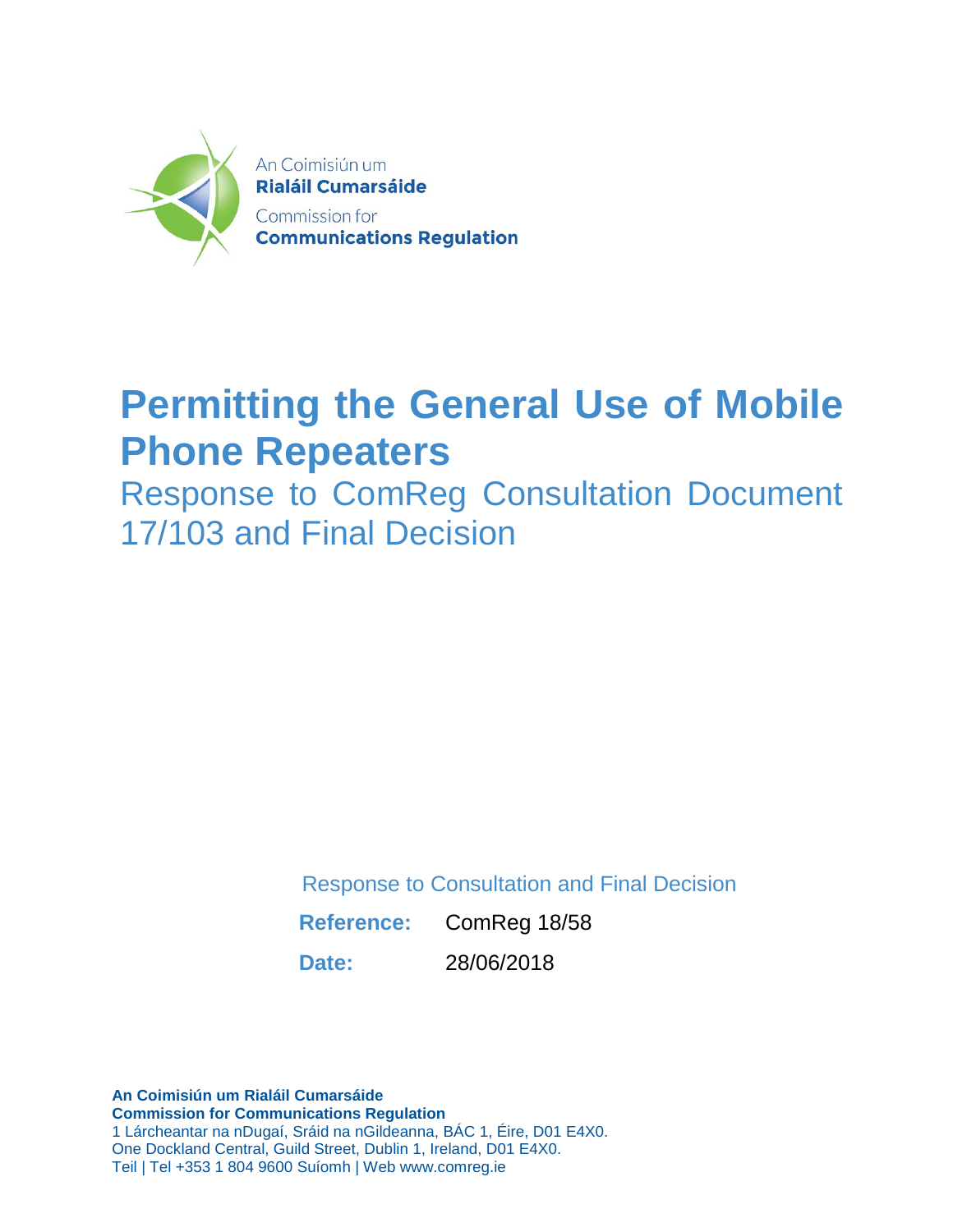## **Additional Information**

| Consultation document                | 17/103 |
|--------------------------------------|--------|
| Submissions to Consultation document | 18/58s |

## **Legal Disclaimer**

This Response to Consultation is not a binding legal document and also does not contain legal, commercial, financial, technical or other advice. The Commission for Communications Regulation is not bound by it, nor does it necessarily set out the Commission's final or definitive position on particular matters. To the extent that there might be any inconsistency between the contents of this document and the due exercise by it of its functions and powers, and the carrying out by it of its duties and the achievement of relevant objectives under law, such contents are without prejudice to the legal position of the Commission for Communications Regulation. Inappropriate reliance ought not therefore to be placed on the contents of this document.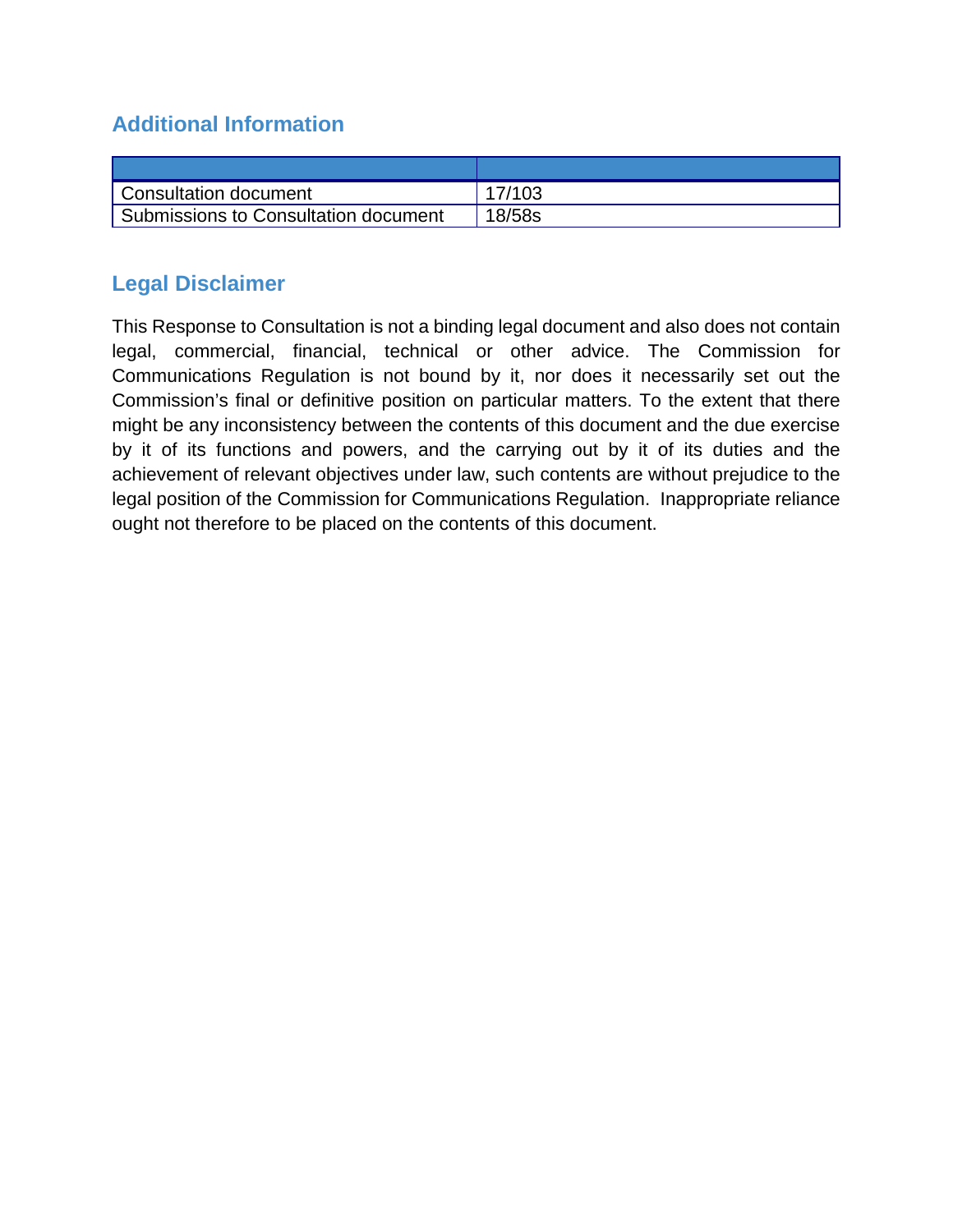# **Content**

## **Section**

## Page

| 1              | <b>Introduction and Background</b>                                        | 9  |
|----------------|---------------------------------------------------------------------------|----|
| $\overline{2}$ | <b>Response to Draft RIA and Final RIA</b>                                | 11 |
|                | 2.1                                                                       |    |
|                | 2.2                                                                       |    |
|                |                                                                           |    |
|                |                                                                           |    |
|                | 2.2.3                                                                     |    |
|                | 2.2.4                                                                     |    |
|                | 2.2.5                                                                     |    |
|                |                                                                           |    |
|                | 2.3                                                                       |    |
|                |                                                                           |    |
|                |                                                                           |    |
|                |                                                                           |    |
|                | 2.3.4 Identify the policy issues and identify the objectives (Step 1)  21 |    |
|                |                                                                           |    |
|                |                                                                           |    |
|                |                                                                           |    |
|                |                                                                           |    |
| 3              | <b>Technical and Operational Conditions</b>                               | 36 |
|                | 3.1                                                                       | 36 |
|                |                                                                           |    |
|                |                                                                           |    |
|                |                                                                           |    |
|                |                                                                           |    |
|                |                                                                           |    |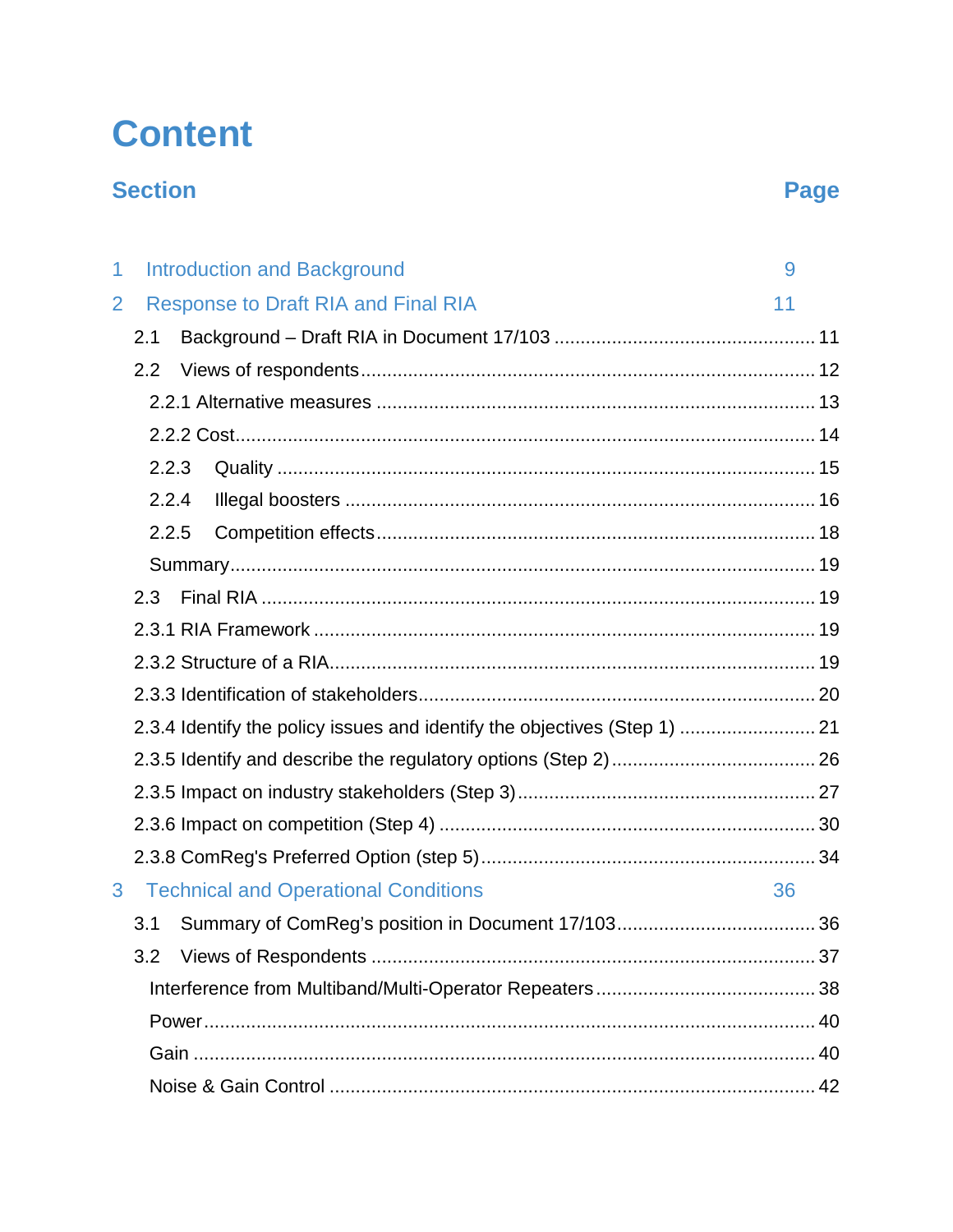|                | <b>Other Issues Raised</b>       | 47 |
|----------------|----------------------------------|----|
|                |                                  |    |
|                |                                  |    |
|                |                                  |    |
|                |                                  |    |
| 5 <sup>1</sup> | <b>Final Decision Instrument</b> | 51 |
| 6              | <b>Decision</b>                  | 55 |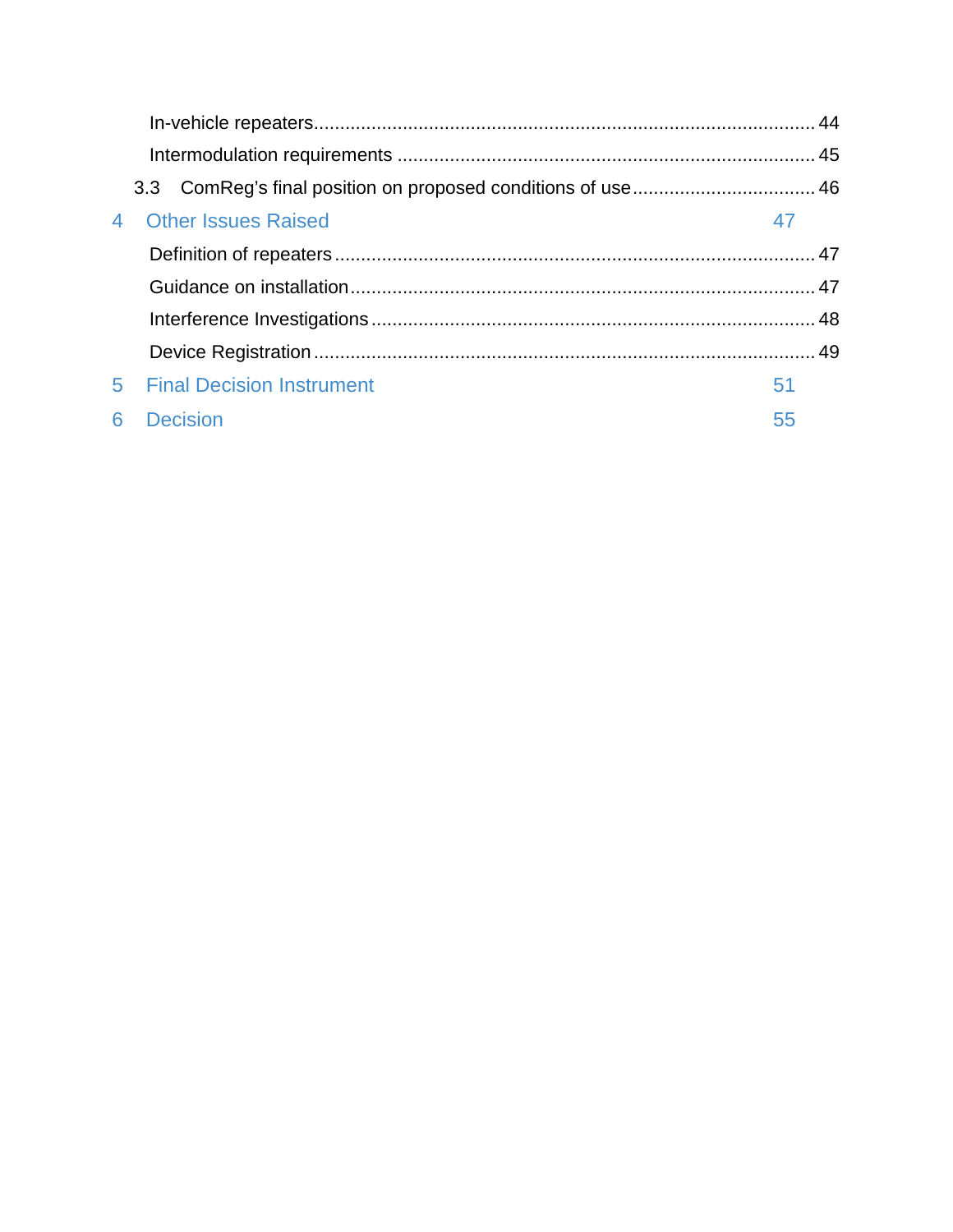# **Annex**

| <b>Section</b>           |                                           | <b>Page</b> |  |
|--------------------------|-------------------------------------------|-------------|--|
| <b>Annex: 1 Glossary</b> |                                           | 56          |  |
|                          | <b>Annex: 2 Gain Control Requirements</b> | 58          |  |
|                          | Annex: 3 Legal Basis                      | 62          |  |
|                          | <b>Annex: 4 Exemption Order</b>           | 63          |  |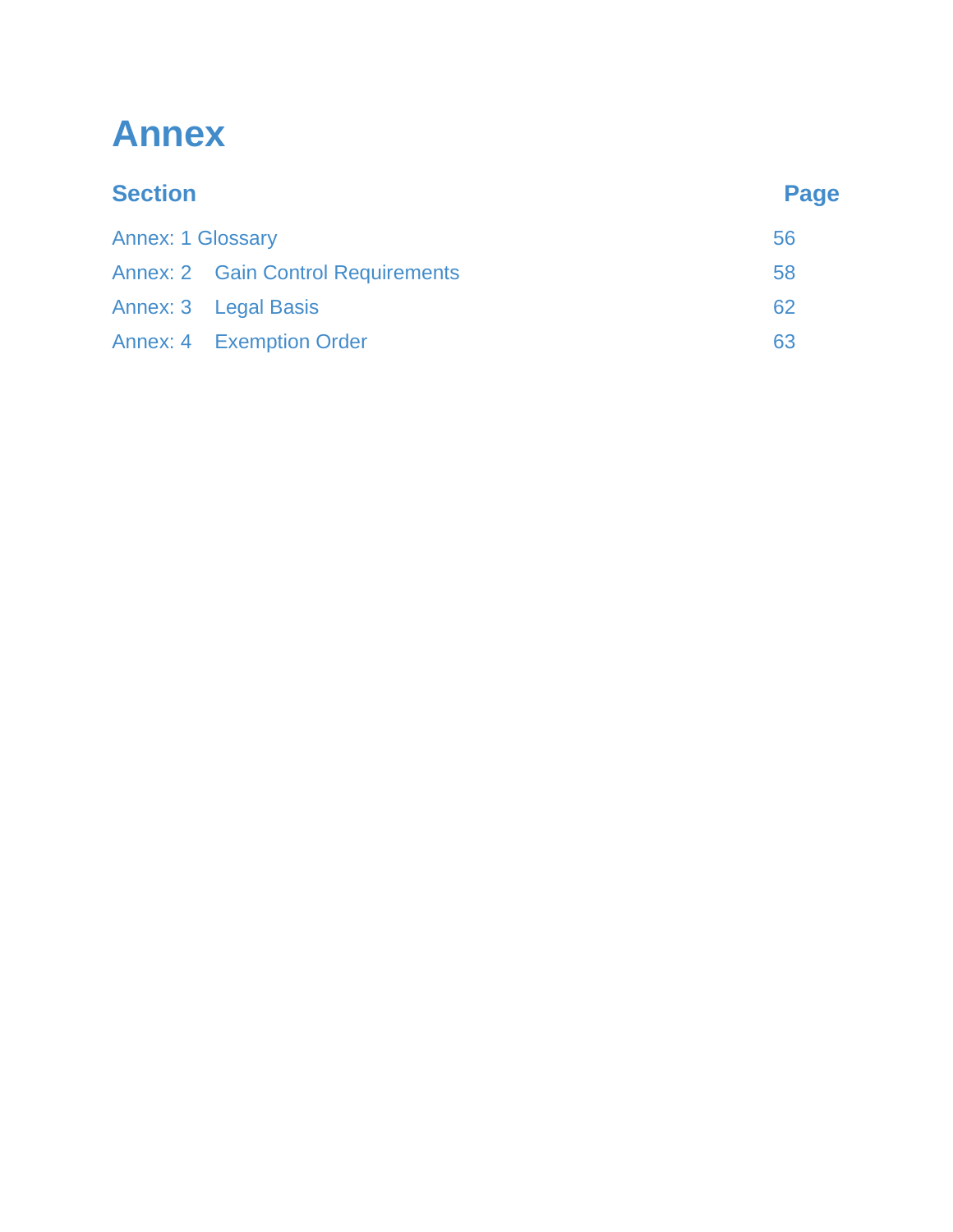# **Table of Figures**

| <b>Section</b> | Page |
|----------------|------|
|                |      |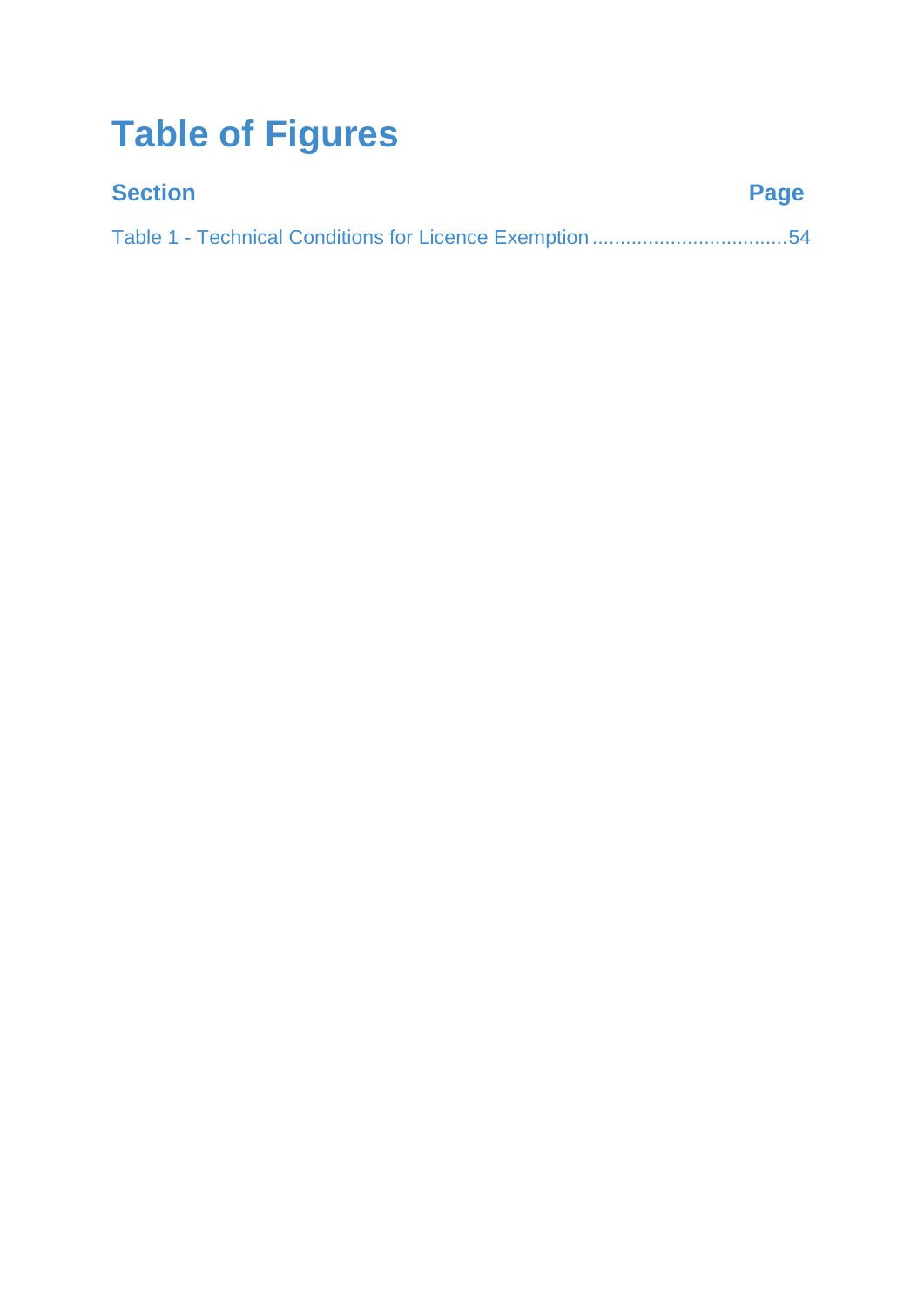## **Executive Summary**

- 1 The issue of indoor coverage is one that has taken on a new importance in recent years. This is primarily due to the use of more energy efficient building materials and the changing habits and usage patterns of consumers. People are more reliant on mobile devices than ever before for their personal communications. With this increased reliance has come greater expectations of users' experience.
- 2 Modern building materials, especially foil backed thermal insulation, can have a significant impact on radio signals as they penetrate a building; the signals can be reduced by up to 40  $dB<sup>1</sup>$  $dB<sup>1</sup>$  $dB<sup>1</sup>$  in some circumstances. The core problem is that heat and radio signals are both electromagnetic energy, just at different frequencies, therefore material that is effective at keeping heat in the building is also effective at keeping the radio signals out.
- 3 In the Radio Spectrum Management Strategy Statement 2016-2018 it stated that the use of mobile phone repeaters is one solution to the issue of poor indoor coverage. Furthermore, the Mobile Phone and Broadband Taskforce also recommended putting in place a scheme which allowed the use of mobile phone repeaters<sup>2</sup>.
- 4 In December 2017 ComReg consulted on exempting repeaters that met technical conditions proposed by ComReg from having to be licensed. The technical conditions aim to provide consumers with good indoor coverage while having protection to Mobile Network Operators as a priority.
- 5 It is reasonable and proportionate for ComReg to decide to set up the authorisation regime in Ireland for mobile phone repeaters as a licence-exemption scheme, as these devices cause minimal interference, and so a formal licensing scheme is not needed and not proportionate; a licence-exemption scheme is an appropriate means to encourage uptake by consumers of these devices; a licence-exemption scheme still gives clarity about the legal requirements and conditions for use of these devices; and the proposed scheme will avoid any unnecessary administrative burdens on users of these devices and on ComReg.

<sup>1</sup> BoR(17) 185 Section 1.1 indoor coverage -

<span id="page-6-0"></span>[http://berec.europa.eu/eng/news\\_and\\_publications/whats\\_new/4618-berec-rspg-joint-report-on](http://berec.europa.eu/eng/news_and_publications/whats_new/4618-berec-rspg-joint-report-on-facilitating-mobile-connectivity-in-challenge-areas-berec-and-rspg-seek-your-views-ends-28-november-2017)[facilitating-mobile-connectivity-in-challenge-areas-berec-and-rspg-seek-your-views-ends-28](http://berec.europa.eu/eng/news_and_publications/whats_new/4618-berec-rspg-joint-report-on-facilitating-mobile-connectivity-in-challenge-areas-berec-and-rspg-seek-your-views-ends-28-november-2017) [november-2017](http://berec.europa.eu/eng/news_and_publications/whats_new/4618-berec-rspg-joint-report-on-facilitating-mobile-connectivity-in-challenge-areas-berec-and-rspg-seek-your-views-ends-28-november-2017)

<span id="page-6-1"></span><sup>2</sup> <http://www.chg.gov.ie/app/uploads/2016/12/taskforce-report.pdf>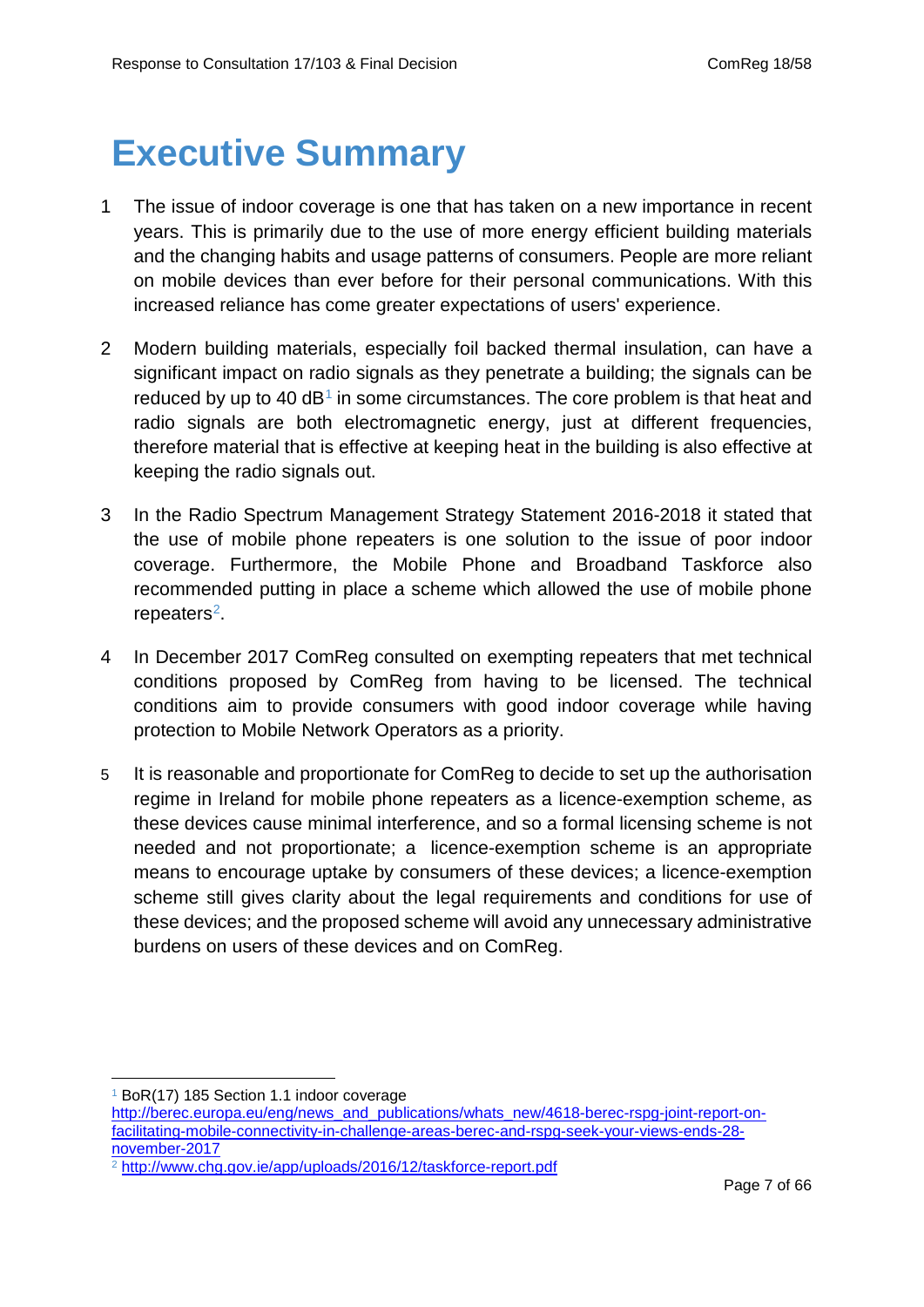- 6 This Response to Consultation and Final Decision addresses the questions and concerns raised from each respondent and sets out ComReg's final decision on the license exemption of Mobile Phone Repeaters.
- 7 ComReg has decided to license exempt Mobile Phone Repeaters that meet the technical conditions set out in this document. These conditions include:
	- Automatic Standby/Shutoff when the device is idle
	- Anti-Oscillation to protect mobile base stations from unwanted interference
	- Automatic Gain Control to automatically adjust the amplification of the repeater relative to the strongest received signal
	- Maximum Gain and Power Limits for indoor and in-vehicle
	- No restrictions on the number of mobile operators or mobile services the device may amplify
- 8 In making this Decision, ComReg has taken full account of its statutory functions and obligations by reviewing and giving complete consideration to the submissions received in response to the Consultation.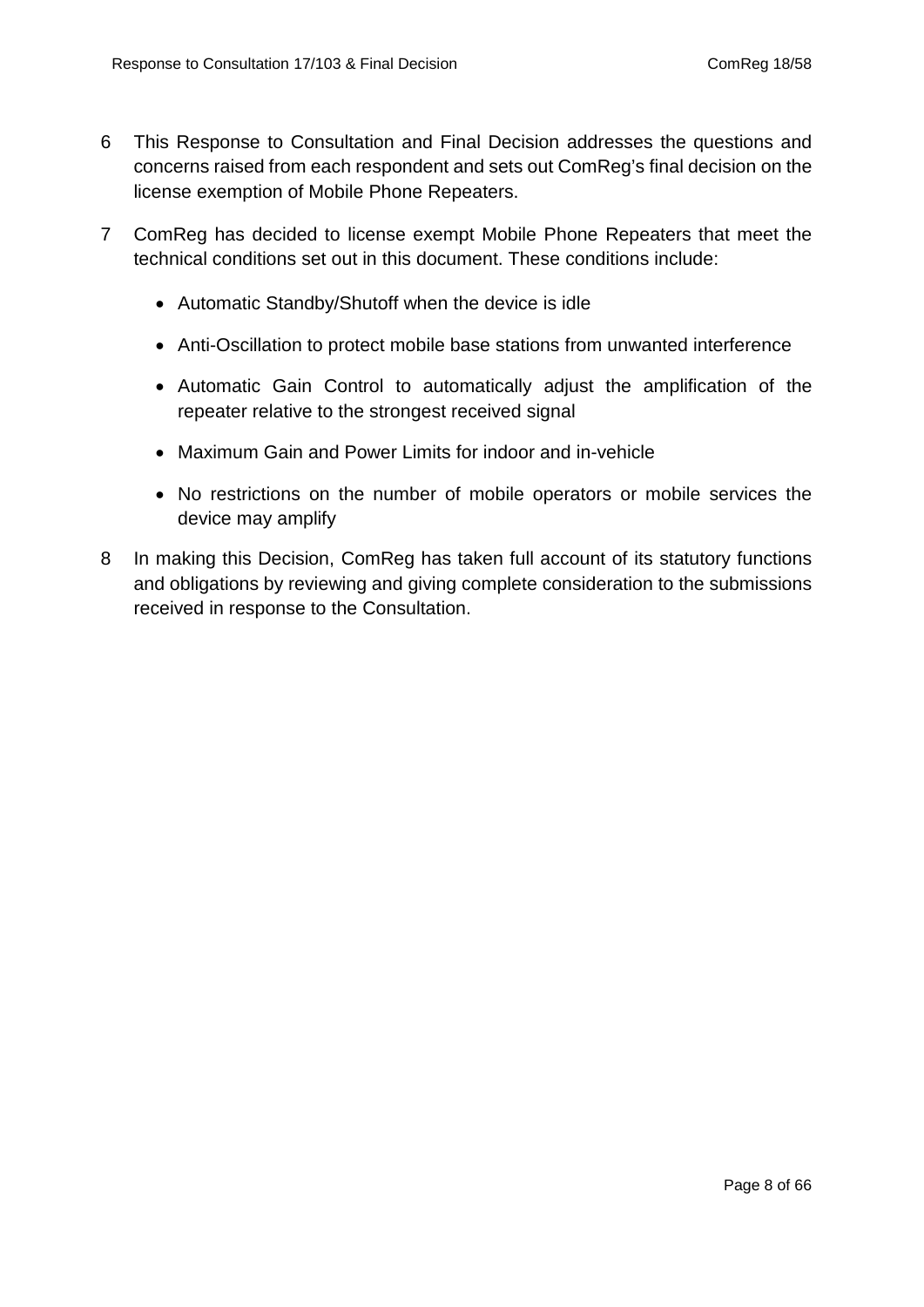## <span id="page-8-0"></span>**1 Introduction and Background**

- 1 The Commission for Communications Regulation ("ComReg") is the statutory body responsible for the regulation of electronic communications, radio communication and broadcasting networks, postal, and premium rate sectors in Ireland in accordance with European Union (EU) and Irish law and manages the national numbering resource, among other responsibilities.
- 2 One of ComReg's key statutory functions is to manage the radio frequency spectrum ("radio spectrum" or "spectrum"). Radio spectrum is a valuable, finite national resource underpinning many important economic and social activities.
- 3 In its Radio Spectrum Management Strategy Statement 2016 to 2018 (Document  $16/50<sup>3</sup>$  $16/50<sup>3</sup>$  $16/50<sup>3</sup>$ ), ComReg observed that the use of mobile phone repeaters is one potential solution to the issue of indoor coverage<sup>[4](#page-8-2)</sup> and in a more general sense, a way of improving mobile user experience.
- 4 Furthermore, the Report<sup>[5](#page-8-3)</sup> of the Government Mobile Phone and Broadband Taskforce ("the Taskforce") recommended putting in place a scheme which allows the use of mobile phone repeaters as one of its "key messages". The Taskforce identified this as an important issue to address and recommended that ComReg explore introducing a regime that would permit the *"orderly installation of mobile phone repeaters which would go some way to addressing the problem of indoor coverage"*. It was noted that such devices would be of particular use to households and businesses in rural areas.
- 5 In December 2017, ComReg published a public consultation on permitting the general use of mobile phone repeaters (Document  $17/103$ ) $\textdegree$  through an exemption order. In this consultation ComReg sets out strict technical conditions that a repeater must adhere to in order to meet the exemption order. The technical conditions were derived from existing ETSI standards to minimise the risk of interference to MNO base stations.
- 6 This document considers the responses received and sets out ComReg's Final Decision in respect of permitting the general use of mobile phone repeaters.

<sup>3</sup> <https://www.comreg.ie/media/2016/03/Radio-Spectrum-Management-Strategy-2016-2018.pdf> -

<span id="page-8-2"></span><span id="page-8-1"></span><sup>&</sup>lt;sup>4</sup> Another solution identified is Native Wi-Fi calling. Native Wi-Fi calling is a service for Android and iOS smartphones providing the ability to make and receive phone calls over a Wi-Fi connection. This however is entirely at the discretion of the Mobile Network Operators to introduce. Currently eir are the only network that offers such a facility to its customers. See Chapter 2 – RIA <sup>5</sup> <http://www.chg.gov.ie/app/uploads/2016/12/taskforce-report.pdf>

<span id="page-8-4"></span><span id="page-8-3"></span><sup>6</sup> Consultation on Permitting the General Use of Mobile Phone Repeaters (08/12/17)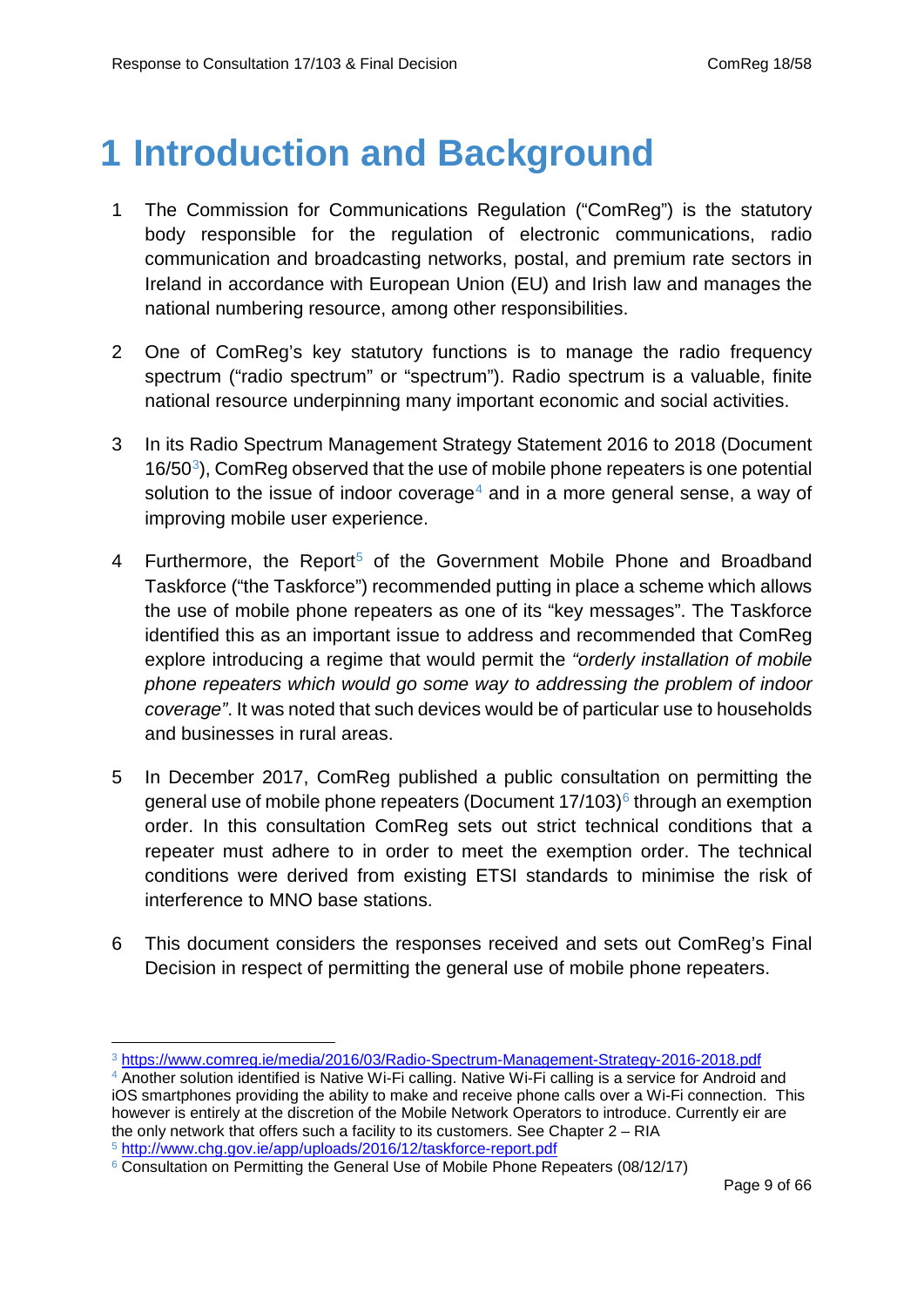- 7 ComReg received six responses to its consultation Document 17/103:
	- eir group Limited (eir)
	- Multicom Technologies Limited (Multicom)
	- Stella Doradus
	- Three Ireland Hutchinson Limited (Three)
	- Vodafone Ireland Limited (Vodafone)
	- Vilicom Engineering Limited (Vilicom)
- 8 This document is structured as follows:
	- **Chapter 2** sets out ComReg's response to issues raised by the Regulatory Impact assessment in Document 17/103 and final Regulatory Impact Assessment;
	- **Chapter 3**  sets out ComReg's response to issues raised by respondents to the proposed technical conditions set in Document 17/103 and ComReg's decision;
	- **Chapter 4** other issues raised by respondents to Document 17/103 and ComReg's response.
	- **Chapter 5** Final Decision
- 9 ComReg considers that the Final Decision set out in Chapter 5 of this response to consultation and the accompanying Exemption Order (Annex 4) will provide those consumers experiencing poor indoor coverage a prudent solution to the matter.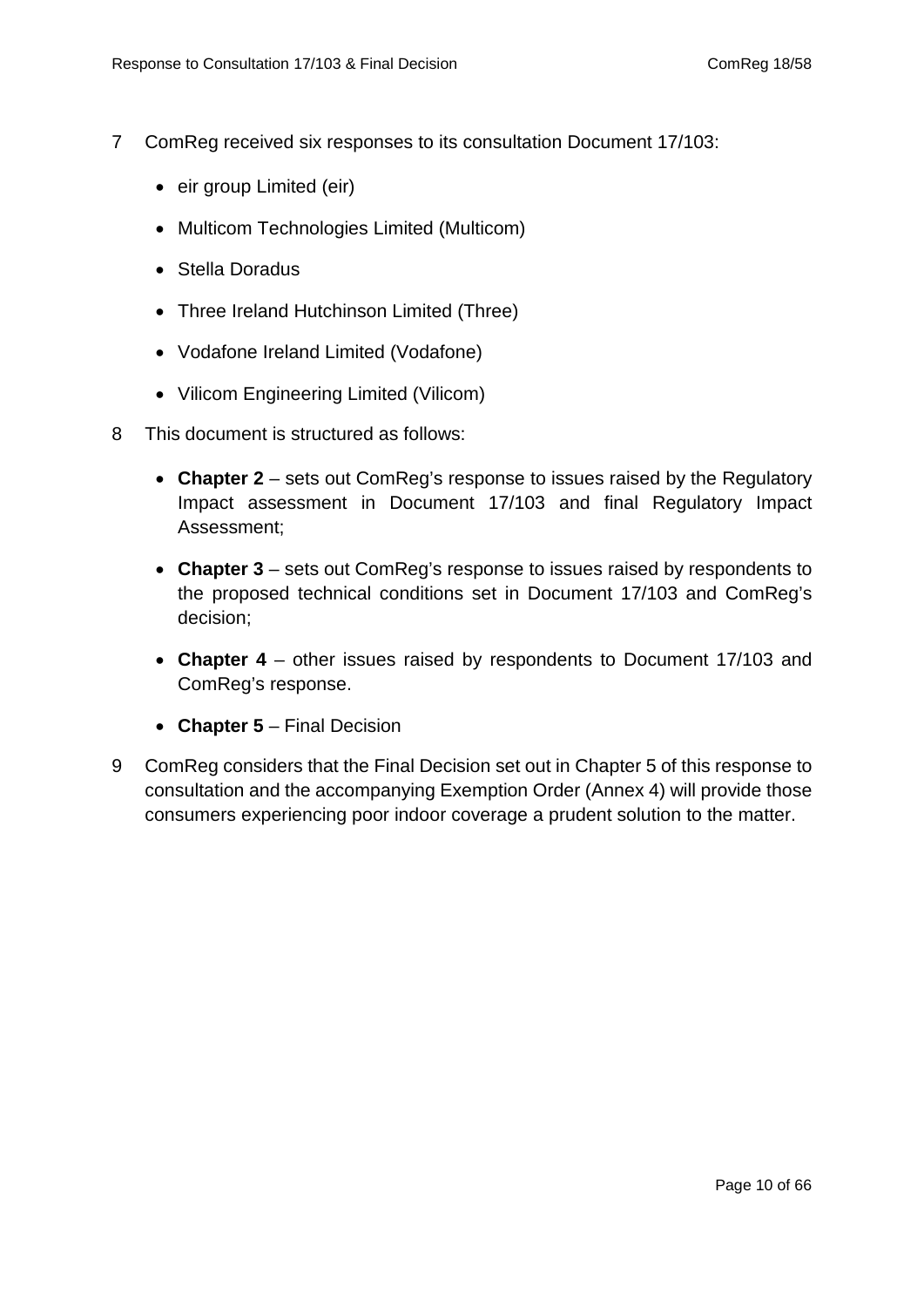# <span id="page-10-1"></span><span id="page-10-0"></span>**2 Response to Draft RIA and Final RIA**

## **2.1 Background – Draft RIA in Document 17/103**

- 10 In Chapter 3 of Document 17/103, ComReg outlined its draft Regulatory Impact Assessment ("RIA") having regard to, among other things:
	- ComReg's statutory objectives;
	- the perception of some consumers of deteriorating indoor signal as outlined in its Electronic Communications Strategy Statement (Document  $17/31$ <sup>7</sup>;
	- the issues highlighted by consumers regarding indoor mobile reception in the Mobile Consumer Experience Survey commissioned by ComReg (Document 17/100a); and
	- the recommendation of the Government Mobile Phone and Broadband Taskforce that ComReg should explore introducing a regime that would permit the *"orderly installation of mobile phone repeaters which would go some way to addressing the problem of indoor coverage".[8](#page-10-3)*
- 11 ComReg then identified the following regulatory options for consideration:
	- Option 1: Maintain the Status Quo i.e. the use of mobile repeaters remains unlawful to consumers.
	- Option 2: Permit the licence exempt use of repeaters for consumers on a single Mobile Operator network only ('Single-operator repeaters').
	- Option 3: Permit the licence exempt use of repeaters for consumers on all Mobile Operators' networks ('Multi-operator repeaters').
- 12 ComReg's preferred option in the draft RIA was Option 3 because amongst other things, Option 3:
	- provides households/premises with a mobile connectivity solution that benefits the greatest number of consumers by authorising repeaters across all networks,
	- is more efficient for consumers as there is no need to buy more than one device per household;

-

<span id="page-10-2"></span><sup>7</sup> Document 17/31 - Electronic Communications Strategy Statement, Paragraph 7.26

<span id="page-10-3"></span><sup>8</sup> <http://www.chg.gov.ie/app/uploads/2016/12/taskforce-report.pdf>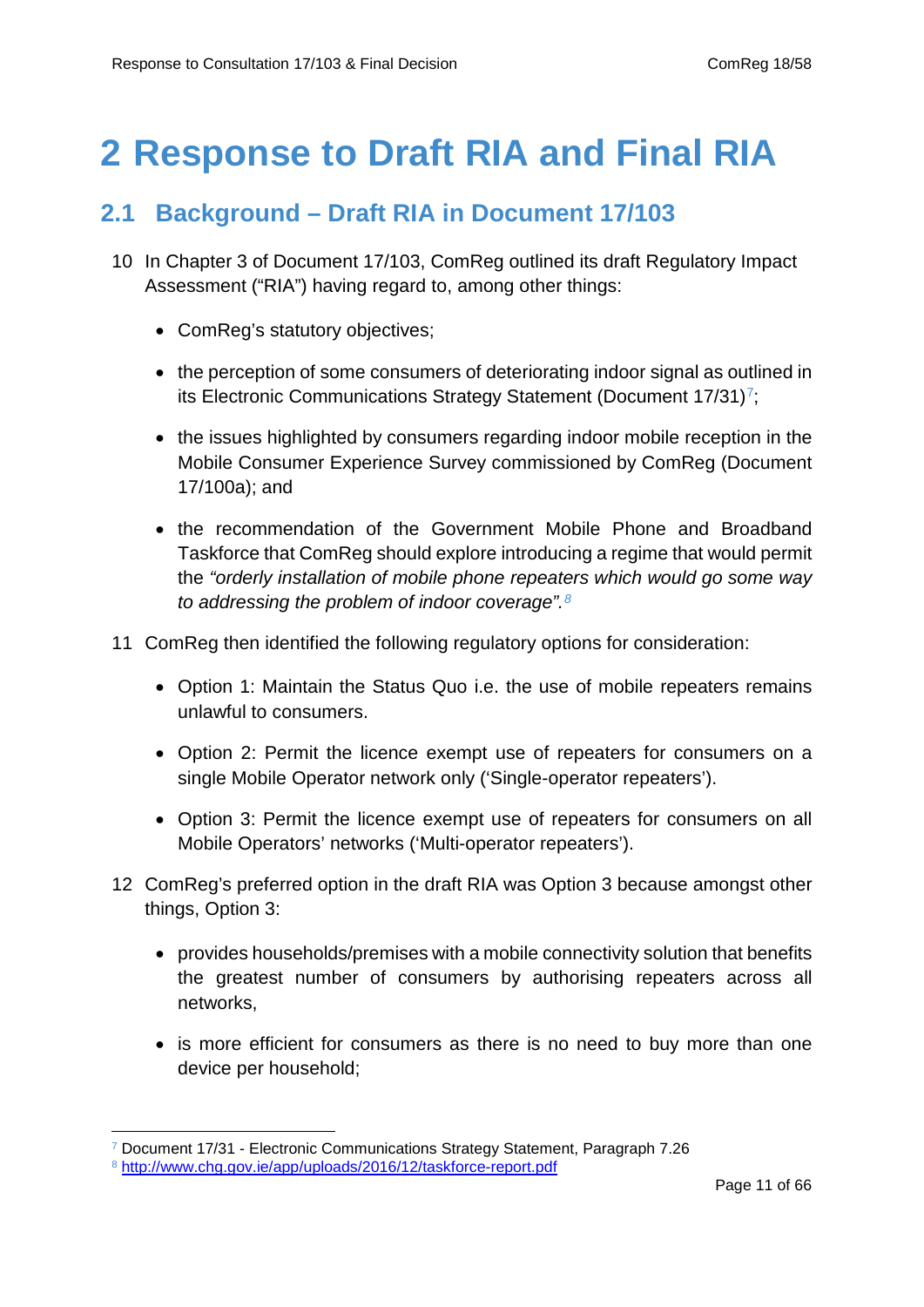- protects Mobile Network Operators ("MNO's")' existing and future efficient investments by mitigating the risks of interference associated with the use of unauthorised repeaters/boosters and also positively impacts on user perceptions of the MNO networks by eliminating issues that had been previously and erroneously associated with them;
- would accord with ComReg's statutory objective of ensuring the efficient management and use of the radio frequency spectrum by allowing the radio spectrum to be used in a manner that provides connectivity solutions to consumers;
- would protect all operators from network interference and provides equal benefits in terms of improved reception for consumers;
- would accord with the principle of safeguarding competition to the benefit of consumers and promoting, where appropriate, infrastructure based competition; and
- <span id="page-11-0"></span>• would appear to be the least onerous means by which the policy issues and objectives as stated could be achieved.

## **2.2 Views of respondents**

- 13 ComReg received five responses in relation to the draft RIA on 'Permitting the General use of Mobile Phone Repeaters' from eir, Vodafone, Three, Vilicom; and Multicom.
- 14 Respondents' views in relation to the preferred option are primarily formed on the basis of an assessment of whether certain options are more or less likely to result in interference. ComReg assesses such matters in Section 3.2 below and are not discussed further in this Chapter. The remainder of this Chapter focuses on matters of a non-technical nature under the following headings.
	- Alternative measures (Section 2.2.1);
	- Cost of mobile repeaters (Section 2.2.2);
	- Quality assurance of repeaters (Section 2.2.3);
	- Illegal Boosters (Section 2.2.4); and
	- Competition effects (Section 2.2.5).
- 15 The issues raised by the respondents in relation to the draft RIA are discussed below.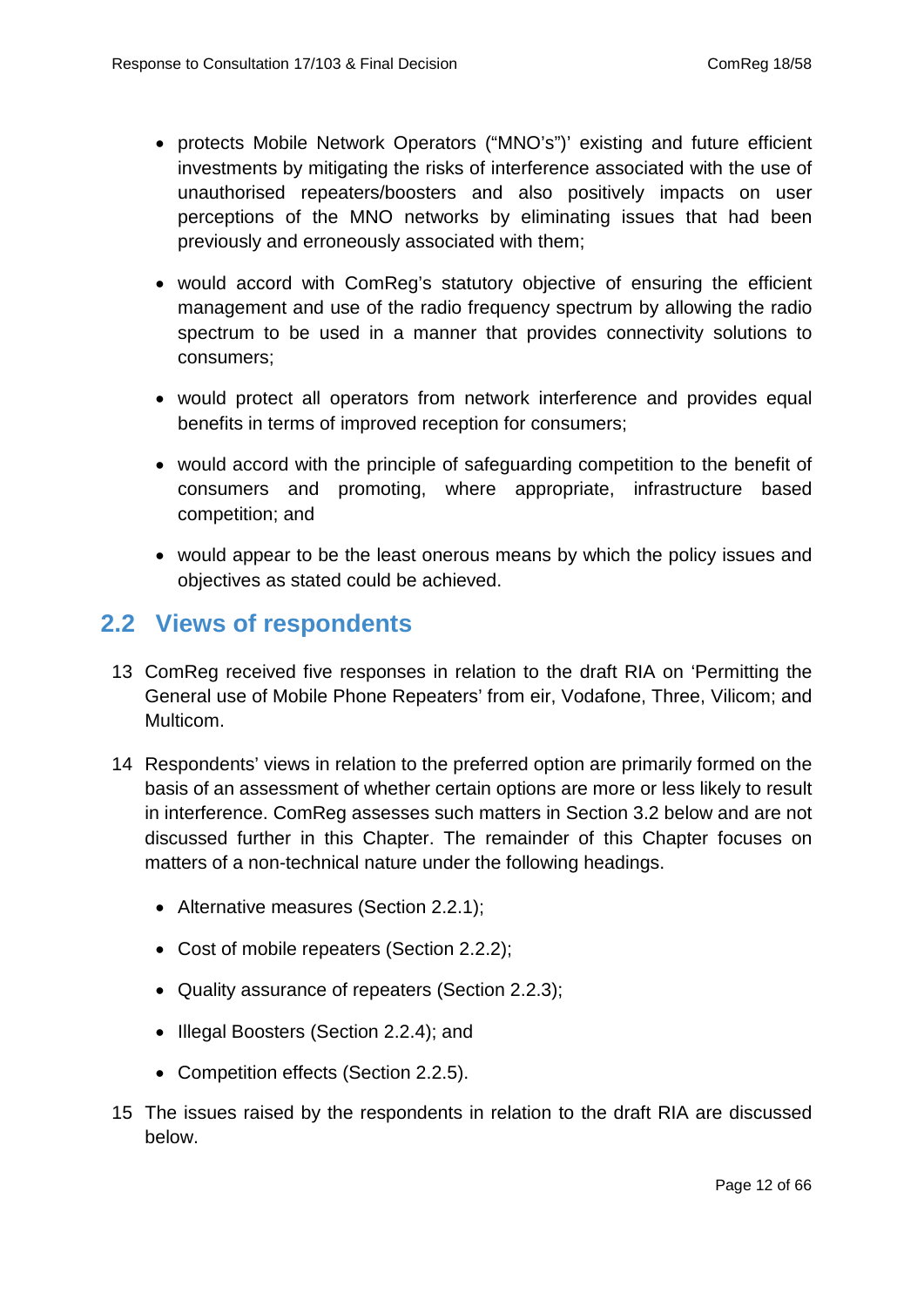## <span id="page-12-0"></span>**2.2.1 Alternative measures**

16 eir, Multicom and Vilicom submits that other solutions that could improve the connectivity experience of consumers are currently available.

#### *Wi-Fi Calling (eir)*

17 eir submits that its Wi-Fi calling service already aims to ensure that their customers are getting better mobile reception. eir also notes that it is adding to the list of supported devices which will extend the reach of the service.

#### *3G Femtocells (Multicom)*

18 Multicom suggests that 3G femtocells could combat the problem of poor indoor reception. However, it noted that these units have interoperability issues with the 4G network. Multicom also claims that operators are exploring the possibility of new, smaller femtocells.

#### *LTE Relays (Vilicom)*

19 Vilicom proposes that more advanced equipment such as LTE relays could be a potential fourth option.

#### **ComReg's Assessment**

- 20 In Document 17/103, ComReg acknowledged that Native Wi-Fi calling *"…is likely to be the most effective mechanism to improve indoor reception issues, in most instances, in the long run.*"<sup>9</sup>Users who have both an internet connection and a Wi-Fi calling enabled phone would be able to avail of Wi-Fi calling. eir is currently the only Irish MNO to have rolled out Wi-Fi calling on its network<sup>[10](#page-12-2)</sup> and is currently adding additional supported devices to extend the reach of the service. In such cases, there may be no need for such users to acquire a Mobile Signal Repeater, particularly where all mobile users in a household have a reliable internet connection and have a phone and operator capable of Wi-Fi calling<sup>11</sup>. However, 11% of households do not have internet access<sup>[12](#page-12-4)</sup> and not all consumers currently have a Wi-Fi enabled phone (i.e. 22% of all mobile phones are 3 years old or more, rising to 34% in more rural areas) Therefore, there are still many users who do not have access to such a service and continue to have poor indoor reception.
- 21 3G Femtocells require the user to have a broadband connection and would not be appropriate where a broadband internet connection was unavailable. Wi-Fi Calling would appear to be more effective for consumers (does not require the installation

<sup>9</sup> Mobile Phone Repeaters – Consultation, paragraph 49. -

<span id="page-12-2"></span><span id="page-12-1"></span><sup>10</sup> https://www.eir.ie/wificalling/

<span id="page-12-3"></span><sup>11</sup> ComReg notes that Vodafone also plan to launch "VoWifi" in 2018 which will offer a similar service to Vodafone customers<https://www.siliconrepublic.com/comms/vodafone-voice-lte-wifi>

<span id="page-12-4"></span><sup>12</sup> CSO Information Society Statistics – Households 2017

https://www.cso.ie/en/releasesandpublications/er/isshh/informationsocietystatistics-households2017/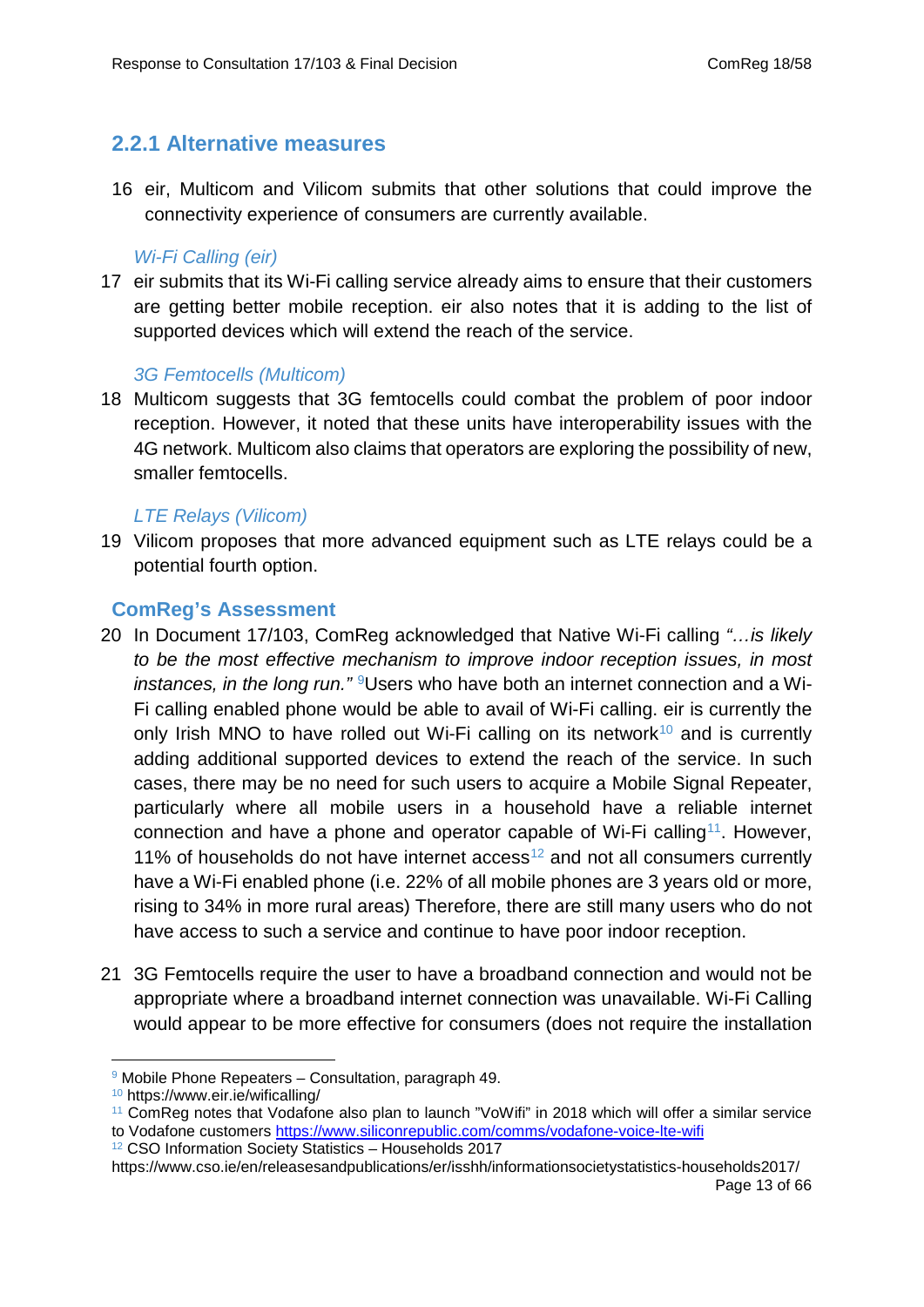of a femtocell at a users' residence) and a more efficient investment given the rollout of fixed networks. In that regard, ComReg notes that MNOs appear to be moving away from offering this option  $13$ .

- 22 The widespread deployment of LTE Relays to provide ubiquitous mobile connectivity would be at a high cost and unlikely to be practical given the low population density in Ireland<sup>14</sup>, particularly in more rural areas where connectivity issues are more likely to arise.
- 23 ComReg notes that the alternatives outlined above may have a role in improving the connectivity experience of consumers. However, such alternatives are only complementary to the use of mobile phone repeaters and operators or other stakeholders retain their discretion to use the most effective solution depending on the circumstances pertaining to an individual customer or geographic area. However, mobile phone repeaters allow consumers to make decisions to improve connectivity independent of other stakeholder actions which may include some or all of the above.

## <span id="page-13-0"></span>**2.2.2 Cost**

- 24 eir submits that ComReg's upfront cost estimate of €200-€500 is extremely optimistic and would not cover the costs of a system (antennas, repeater unit, cabling, install) which meets the specifications proposed by ComReg*.*
- 25 Vilicom submits that there is a large gap in price between cheap boosters online and mobile phone repeaters. Vilicom claims that an exemption order would only marginally effect the demand for boosters as such devices would be cheaper than a compliant repeater.

## **ComReg's Assessment**

26 ComReg notes that the price range referenced in the consultation was to provide a realistic estimate of the cost of a mobile phone repeater. Naturally, the pricing would reflect the increased quality and performance of such devices compared to illegal boosters. Manufacturers are likely to respond to consumer demand by introducing compliant mobile phone repeaters and competition should ensure that the price of a device reflects the increased functionality and interference protection. This has been the experience of other jurisdictions as described in Section 2.2.4 below.

<span id="page-13-1"></span><sup>&</sup>lt;sup>13</sup> Vodafone no longer sells new Sure Signal devices. https://n.vodafone.ie/support/mobile/suresignal.html -

<span id="page-13-2"></span> $14$  The average population density in urban areas was 2,008 persons per km2 compared to 27 persons per km2 in rural areas<http://www.cso.ie/en/releasesandpublications/ep/p-cp2tc/cp2pdm/pd/>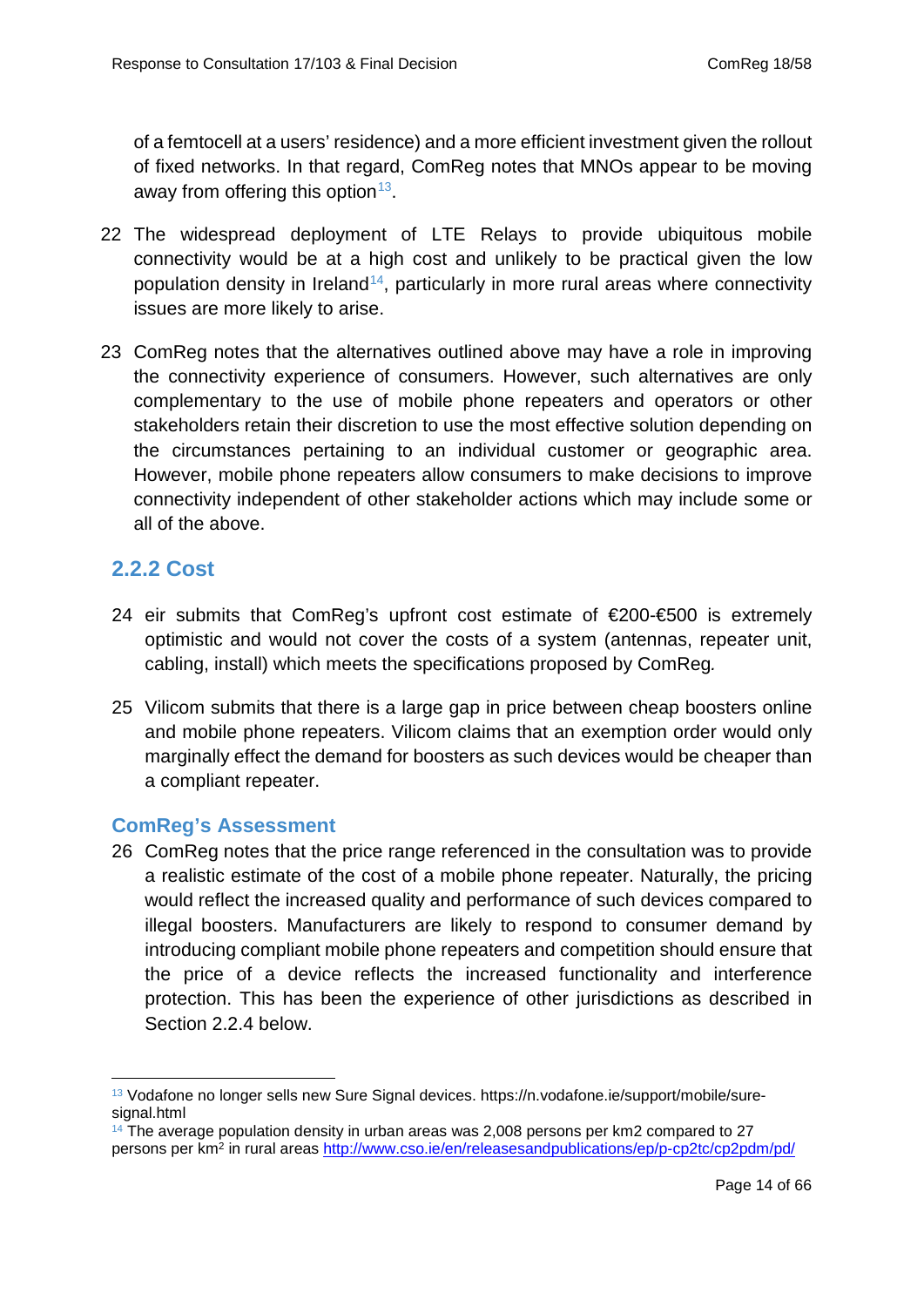## <span id="page-14-0"></span>**2.2.3 Quality**

- 27 Vodafone submits that the CE mark is primarily a safety check and having a CE mark alone is no guarantee of radio quality. It is likely many devices with very poor radio characteristics carry the CE mark.
- 28 eir and Vilicom notes that the CE mark may be fabricated and Vilicom suggests that it may be necessary to have another mark to help consumers identify any equipment that is compliant with the terms of any exemption set out by ComReg. eir also suggests that consumers may not be aware of CE approval.

#### **ComReg's Assessment**

-

- 29 In relation to Vodafone's claim that the CE mark is primarily a safety check, ComReg notes that Article 3 of the Radio Equipment Directive (RED) states amongst other things, that radio equipment shall be constructed so as to ensure *"…that it both effectively uses and supports the efficient use of radio spectrum to avoid harmful interference"*[15.](#page-14-1) The CE marking in compliance with the measures outlined in the RED is not just a *"safety check".*
- 30 ComReg notes that the RED sets out obligations for manufacturers and importers of radio equipment. However, arising from its surveillance work, ComReg acknowledges that the CE mark can sometimes be falsely applied to noncompliant devices. Therefore, ComReg believes that introducing another marking procedure, which would also be susceptible to fabrication, would not achieve the desired impact and indeed would only likely serve to undermine the European Conformity regime which the CE mark represents<sup>[16](#page-14-2)</sup> and create consumer confusion.
- 31 Physical retailers, where most transactions are likely to occur, are likely to stock compliant equipment meeting the technical requirements of the licence exemption, including the use of a compliant CE mark. Such retailers are unlikely to damage their reputation or expose other product ranges to enforcement proceedings. Further, a consumer would likely become aware it was sold a non-compliant product, given the poor performance likely to arise, and recourse against a physical retailer is far more effective than an online retailer based in a different jurisdiction. ComReg's market surveillance team will also continue to monitor for devices that do not comply with the RED.

<span id="page-14-1"></span><sup>15</sup> Directive 2014/53/EU of the European Parliament and of the Council [https://eur-lex.europa.eu/legal](https://eur-lex.europa.eu/legal-content/EN/TXT/PDF/?uri=CELEX:32014L0053&from=EN)[content/EN/TXT/PDF/?uri=CELEX:32014L0053&from=EN](https://eur-lex.europa.eu/legal-content/EN/TXT/PDF/?uri=CELEX:32014L0053&from=EN)

<span id="page-14-2"></span> $16$  For example, see Safety of Products for Sale – Citizens Information

http://www.citizensinformation.ie/en/consumer\_affairs/consumer\_protection/product\_safety\_and\_label ling/safety\_of\_products\_for\_sale.html#la82be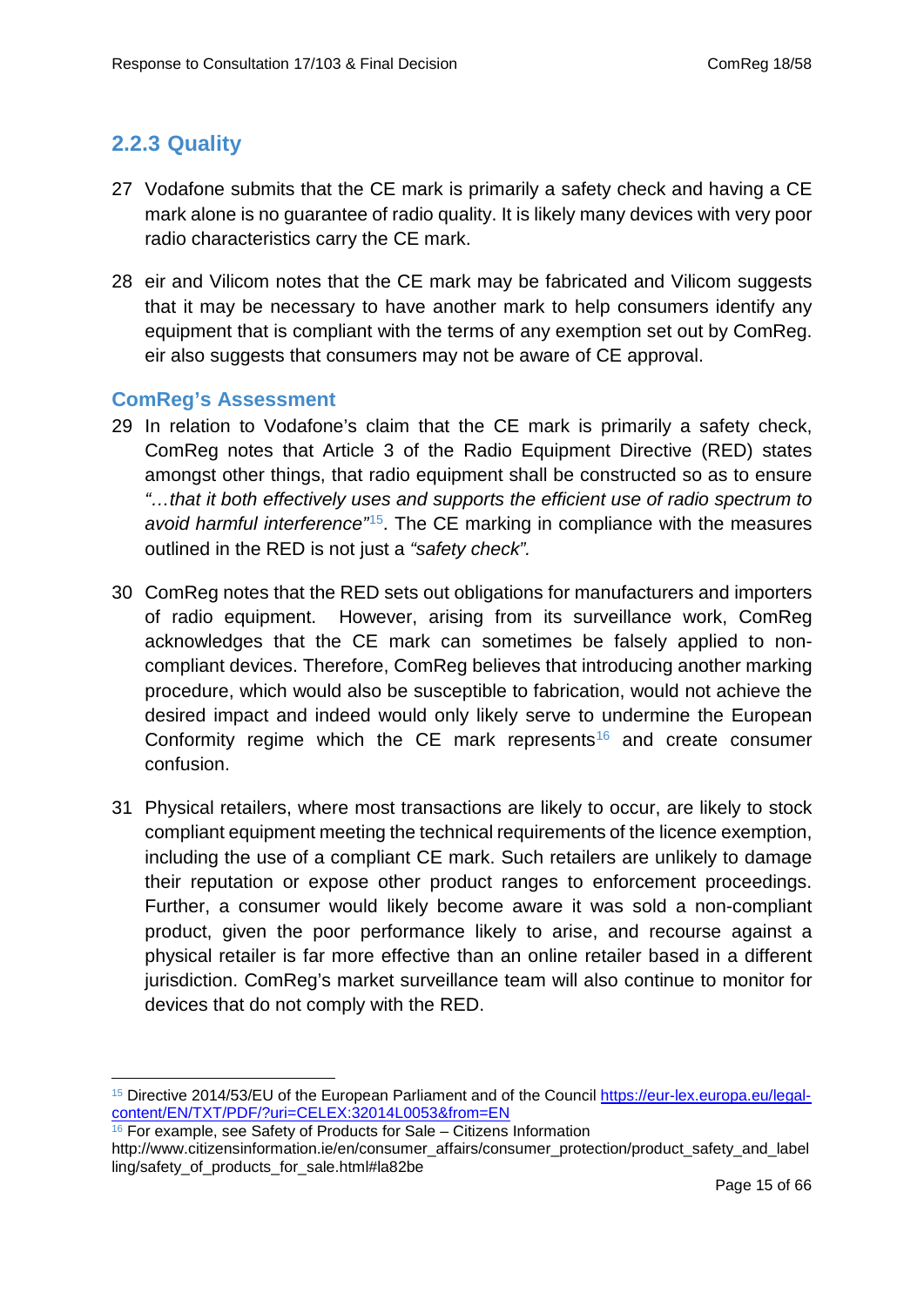## <span id="page-15-0"></span>**2.2.4 Illegal boosters**

32 Vodafone submits that there is nothing in Option 2 or 3 that would prevent the continued installation of illegal boosters and that the *"the approval by ComReg of some repeaters is likely to encourage the proliferation of these devices."*

#### **ComReg's Assessment**

- 33 In the draft RIA, ComReg was of the preliminary view that Mobile Operators were unlikely to prefer Option 1 because there would likely continue to be some degree of interference caused by unlawful boosters. Vodafone has provided no evidence in support of its claim that the approval of some repeaters would encourage the *"proliferation"* of illegal boosters. While ComReg does not expect that the use of illegal boosters would dissipate overnight, it is not unreasonable to assume that under Options 2 and 3, such illegal devices would be displaced due to a legal alternative. Continued enforcement and confiscation of illegal devices by ComReg would assist in this process.
- 34 ComReg retains its view that the introduction of compliant mobile phone repeaters would reduce the presence of illegal boosters. In particular, the introduction of mobile phone repeaters has important demand and supply side effects.
	- On the supply side:
		- o Compliant mobile phone repeaters are likely to become available from reputable physical outlets – a supply option not available for illegal boosters.
		- o In that regard, ComReg notes that physical outlets are likely to be the main outlets that satisfy demand for these devices. For example, nearly 70 % of consumers never purchase DIY, household appliances online, only 1 - 4% using online only.<sup>[17](#page-15-1)</sup>
		- o Online searches can currently only reveal illegal booster given the absence of a legal alternative. Such illegal devices should be  $q$  aradually<sup>[18](#page-15-2)</sup> be displaced in the search results by legal repeaters which are likely to become more popular.
	- On the demand side:
		- o Consumers now have an option to purchase legal devices which was

<sup>&</sup>lt;sup>17</sup> PWC Retail & Consumer Report 2018. <u>.</u>

<span id="page-15-2"></span><span id="page-15-1"></span> $18$  ComReg accepts that certain consumers may continue to retain or purchase certain devices illegally, however, other consumers will now take up the option of purchasing an approved device.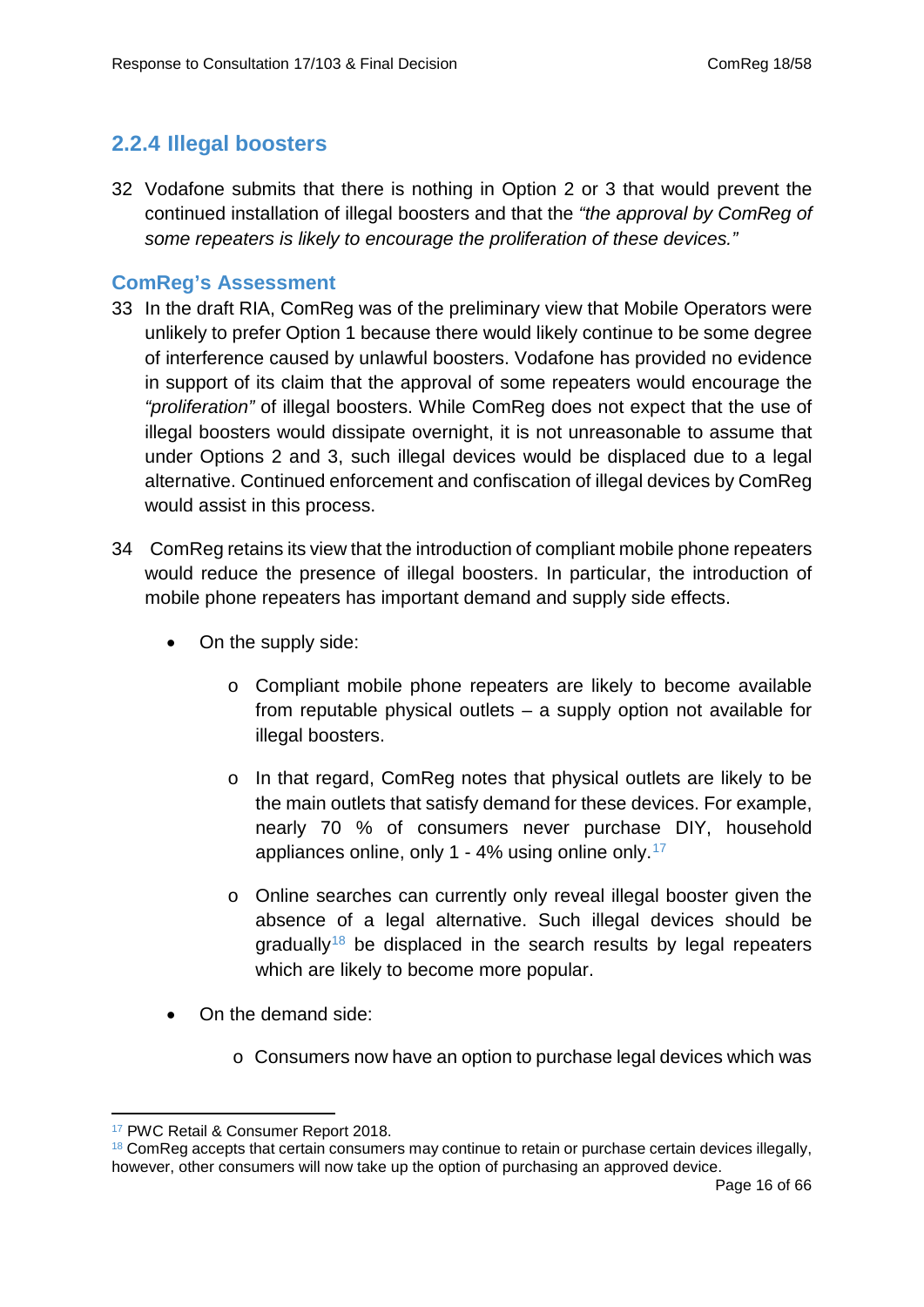previously unavailable.

- o The establishment of a market for compliant repeaters should assist consumers in distinguishing between lawful and unlawful devices as vendors are likely to highlight the benefits of compliant devices meeting the technical requirements of the licence exemption
- o These devices do not require registration which would have acted as a deterrent to consumers purchasing compliant mobile phone repeaters.
- o Consumers have option of recourse if a purchased device does not work as advertised or according to specification. This is unlikely to be effective for purchases made online and in an outside jurisdiction.
- 35 In that regard, ComReg notes the experience of mobile operators and equipment manufacturers in the United States following the introduction of the regulatory framework for Consumer Signal Boosters by the FCC (Federal Communications Commission) in 2013. The FCC are of the view that the availability of legal alternatives has largely eliminated illegal boosters. [19](#page-16-0)
- 36 In April 2018, the FCC noted that experience from relevant stakeholders indicates that compliant devices have functioned as required<sup>20</sup>. In particular:
	- T-Mobile noted "[t]*he lack of any known serious widespread incidents demonstrates that the process has worked well and generally prevented poorly designed consumer devices from entering the market, while making signal boosters widely available and easily usable by consumers*"[21](#page-16-2)
	- Verizon noted that the new rules "*have all but eliminated the interference problems caused by signal boosters manufactured prior to the rules taking effect*"[22](#page-16-3)
	- Equipment manufacturers (Wilson Electronics and Surecall) also reported strong interest from consumers and no complaints of harmful interference resulting from its signal boosters.<sup>[23](#page-16-4)</sup>
- 37 Therefore, given the likely demand and supply effect and the experience of same in other jurisdictions, ComReg is of the view that the introduction of compliant

<sup>&</sup>lt;sup>19</sup> https://www.ofcom.org.uk/ data/assets/pdf file/0019/107254/Repeaters-Statement-2017.pdf -

<span id="page-16-1"></span><span id="page-16-0"></span><sup>20</sup> https://www.fcc.gov/document/fcc-improves-rules-consumer-signal-boosters-0

<span id="page-16-2"></span> $21$  Ibid, para 8.

<span id="page-16-3"></span><sup>22</sup> Ibid.

<span id="page-16-4"></span> $23$  Ibid.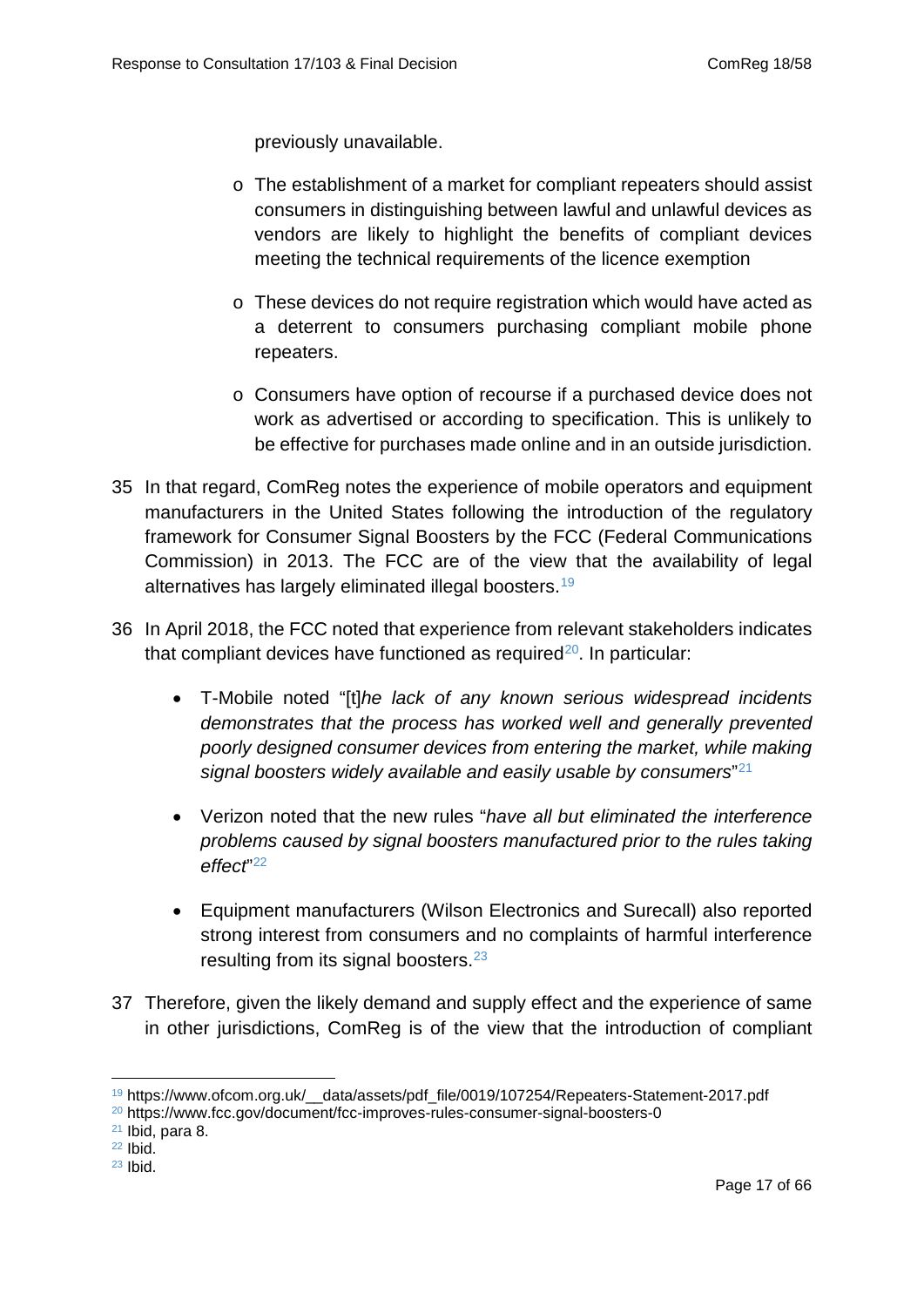<span id="page-17-0"></span>mobile phone repeaters would likely lead to the competitive displacement of illegal booster over a period of time.

## **2.2.5 Competition effects**

- 38 Three disagrees that only permitting single-operator repeaters could corrupt the competitive process (paragraph 74) and submits that the use of single-operator repeaters would not in any way hamper competition in the retail mobile services market. In that regard, Three notes that "*all operators will have equal freedom to provide, supply or sell repeaters that operate on their own network, as will other independent vendors. The conditions under which they can be provided are equal for all, and there is no particular barrier or obstacle to any operator."*
- 39 Three also notes that under Option 3, single-operator repeaters would also be permitted in some instances where it might be preferable to use single-operator repeaters.

#### **ComReg's Assessment**

- 40 Three misunderstands ComReg's view as stated under paragraph 74 of the draft RIA. ComReg acknowledges that the conditions under which repeaters can be provided are equal for all operators and all operators would have the authority to provide repeaters under the general exemption. However, the issue discussed in paragraph 74 addresses a scenario specific to Option 2 where there may be more than one person per premises and these persons may be on different networks. A single-operator repeater would not be able to cater for all users in such instances.
- 41 Consequently, those members of a household that do not benefit from the improved reception provided by the single operator repeater would likely have incentives to switch to the network served by the repeater $^{24}$  $^{24}$  $^{24}$ . This could reduce competition because absent the repeater, another operator may have been preferred on the basis of product and service differentiation.
- 42 Option 3 does not preclude the use of a single operator repeater but rather gives consumers the choice of repeater depending on the circumstances pertaining in a household. Option 2, however, would limit repeaters to serving a single network and consumers referred to by way of example in paragraph 74 would not be able to satisfy their reception requirements. In this way, under Option 3, a household with more than one person and network would have a choice of a multi-operator repeater. Alternatively, where a household contains one or more persons all on the same network, a single operator repeater may be preferable.

<span id="page-17-1"></span> $24$  Particularly when the barriers to switching networks are low and switching networks is at a lower cost to the consumer than purchasing another single-operator repeater -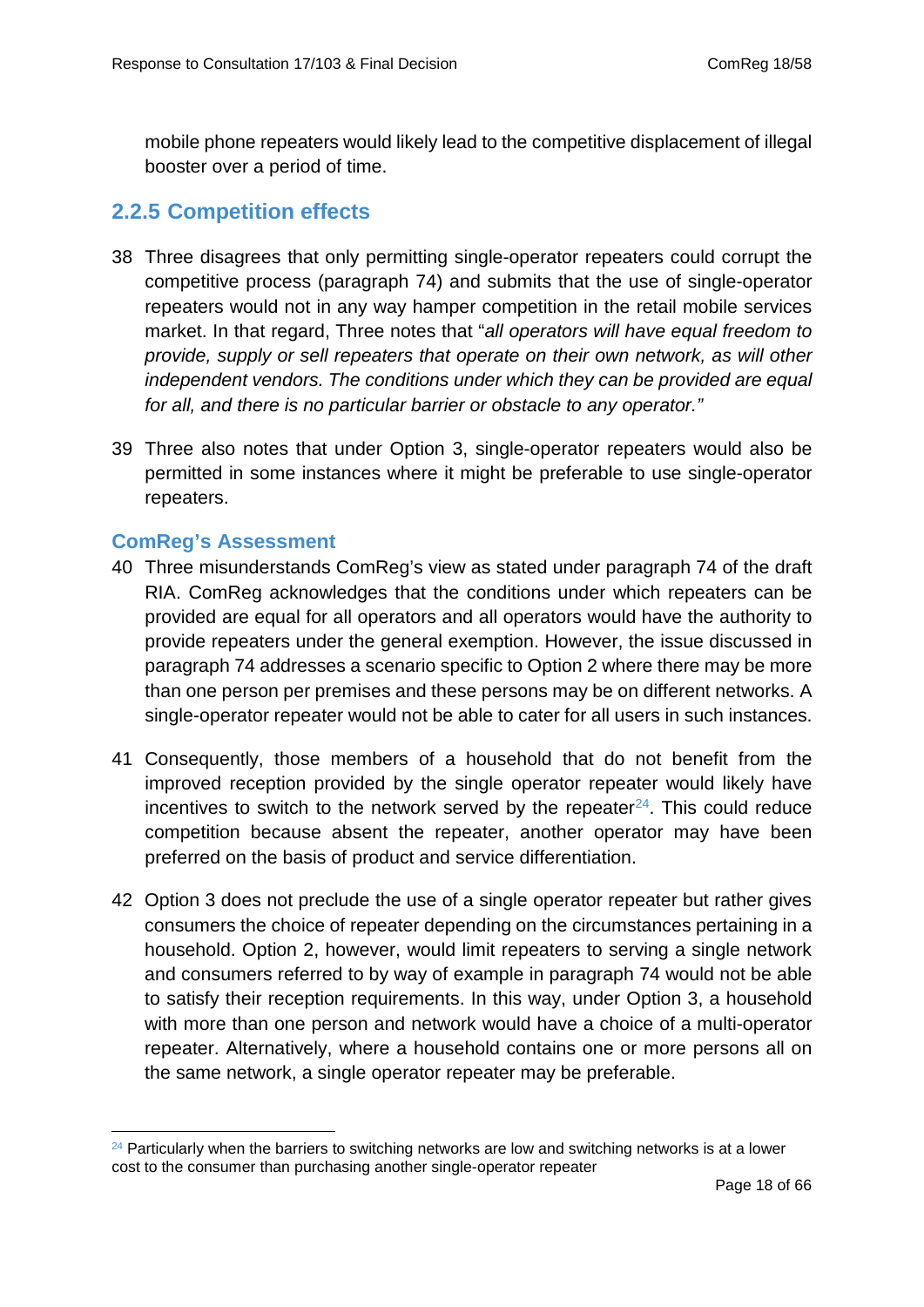43 Option 3 allows each individual household to consider their reception requirements and the cost of providing for same before making a decision on which type of repeater is suited to their need. Any exemption order in accordance with Option 3 would stipulate the permitted technical specifications of repeaters and would not specify that they must only accommodate all networks. Consumers would be free to choose whether it required a repeater operating on a single network or operating on multiple networks.

## <span id="page-18-0"></span>**Summary**

<span id="page-18-1"></span>44 ComReg did not receive any other submissions from respondents on the above proposals, nor is ComReg aware of any other information which would warrant an amendment to these proposals. Taking on board the submissions received from respondents and discussed above, ComReg is pleased to set out its final 'RIA on Permitting the General Use of Mobile Phone Repeaters' below.

## <span id="page-18-2"></span>**2.3 Final RIA**

#### **2.3.1 RIA Framework**

45 In general terms, a RIA is an analysis of the likely effect of a proposed new regulation or regulatory change, and, indeed, of whether regulation is necessary at all. A RIA should help identify the most effective and least burdensome regulatory option and should seek to establish whether a proposed regulation or regulatory change is likely to achieve the desired objectives, having considered relevant alternatives and the impacts on stakeholders. In conducting a RIA, the aim is to ensure that all proposed measures are appropriate, effective, proportionate and justified.

## <span id="page-18-3"></span>**2.3.2 Structure of a RIA**

<span id="page-18-4"></span>-

46 As set out in ComReg's RIA Guidelines.<sup>[25](#page-18-4)</sup> there are five steps in a RIA. These are:

- Step 1: Identify the policy issues and identify the objectives.
- Step 2: Identify and describe the regulatory options.
- Step 3: Determine the impacts on stakeholders.
- Step 4: Determine the impact on competition.

<sup>&</sup>lt;sup>25</sup> See Document 07/56a - Guidelines on ComReg's approach to Regulatory Impact Assessment -August 2007.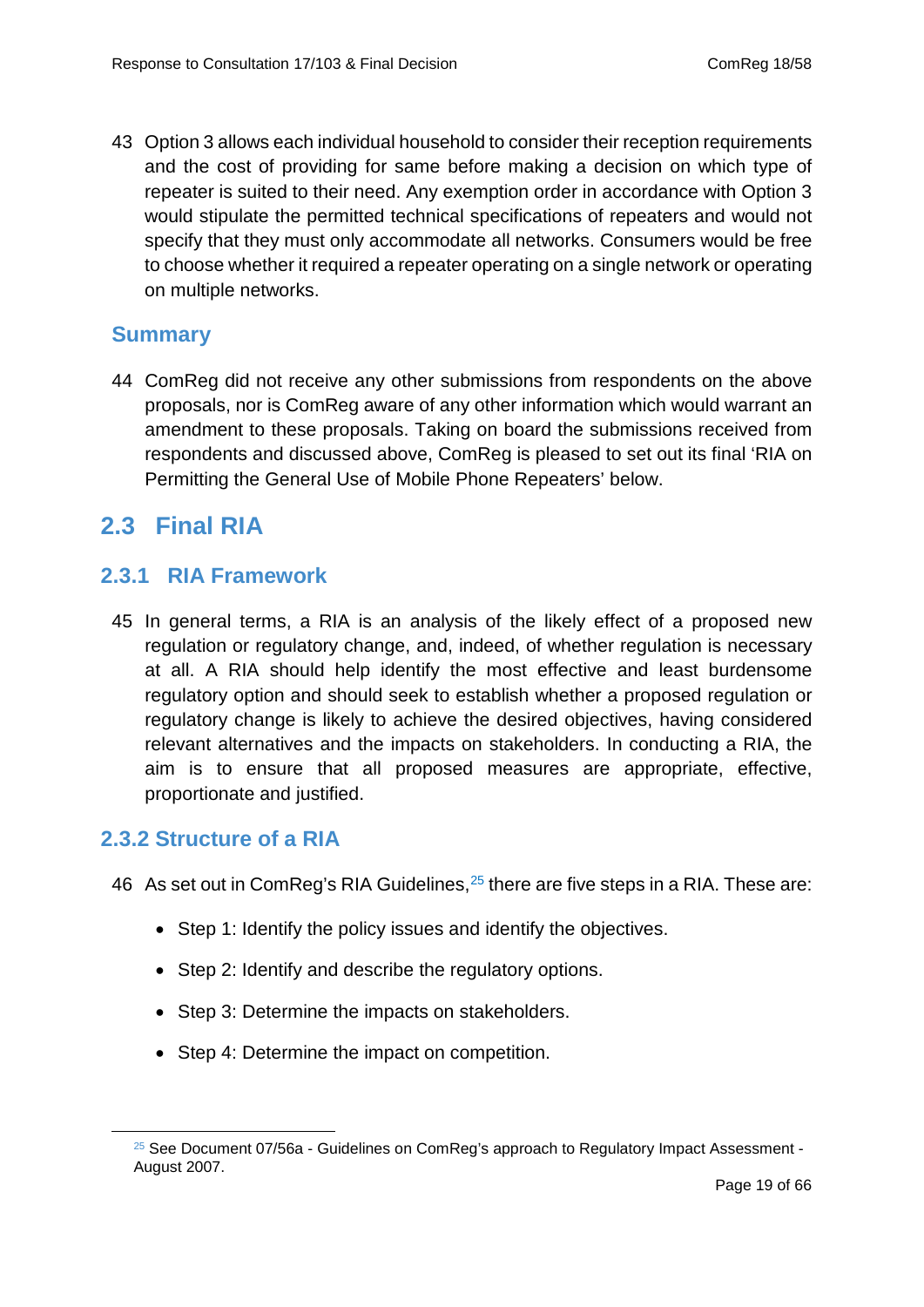- Step 5: Assess the impacts and choose the best option.
- 47 In the following sections ComReg identifies the relevant stakeholder groups, specific policy issues to be addressed and relevant objectives (i.e. Step 1 of the RIA process). This is followed by the identification of fundamental policy issues.
- <span id="page-19-0"></span>48 ComReg then considers these policy issues in accordance with the four remaining steps of ComReg's RIA process.

## **2.3.3 Identification of stakeholders**

- 49 The focus of Step 3 is to assess the impact of the proposed regulatory options available to ComReg on stakeholders. A precursor to the subsequent steps in the RIA, therefore, is to identify the relevant stakeholders. Stakeholders consist of two main groups:
	- consumers; and

-

- Industry stakeholders.
- 50 The main industry stakeholders in relation to the matters considered in this chapter are Mobile Operators, which consist of:
	- Mobile Network Operators (MNOs); and
	- Mobile Virtual Network Operators (MVNOs).
- 51 Separately, repeater manufacturers/suppliers/installers may also have views on the preferred option.
- 52 The focus of Step 4 is to assess the impact on competition of the proposed regulatory options available to ComReg. In that regard, ComReg notes that it has various statutory objectives, regulatory principles and duties which are relevant to the issue of competition.
- 53 Of themselves, the various RIA guidelines provide little guidance on how much weight should be given to the positions and views of each stakeholder group (Step 3), or the impact on competition (Step 4). Accordingly, ComReg has been guided by its statutory objectives, which it is obliged to pursue when exercising its functions. ComReg has the statutory objective of ensuring the efficient management and use of the radio frequency spectrum<sup>26</sup>. ComReg's statutory

<span id="page-19-1"></span> $26$  It is noted that, for the purposes of ComReg's activities in relation to electronic communications networks and services, Article 8 of the Framework Directive identifies "*encouraging efficient use and ensuring the effective management of radio frequencies (and numbering resources*)" as a sub-objective of the broader objective of the promotion of competition. Furthermore, Regulation 9(11) of the Page 20 of 66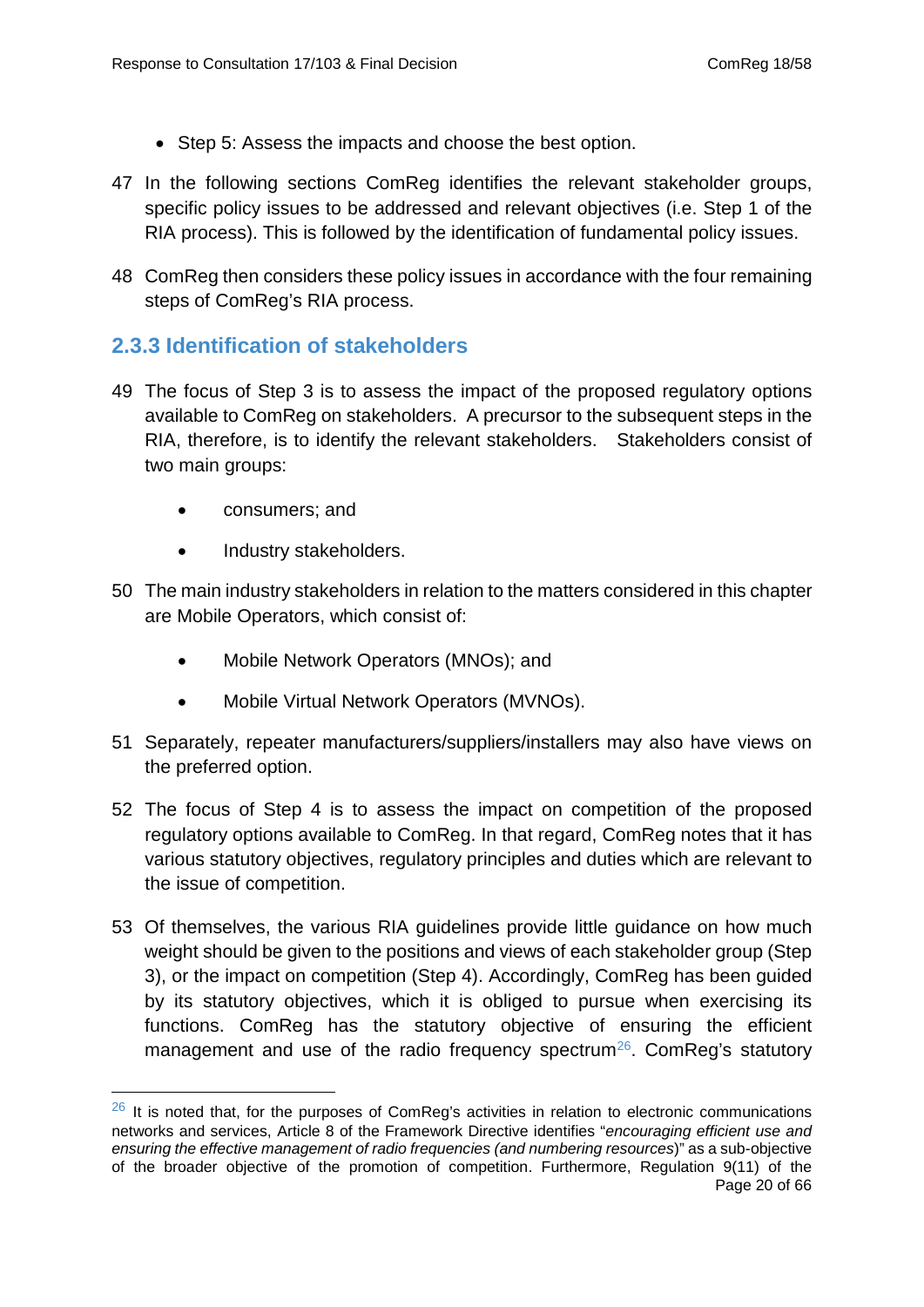objectives in relation to the provision of electronic communications networks and services, include:

- the promotion of competition;
- contributing to the development of the internal market; and
- to promote the interest of users within the Community.
- 54 In this document, ComReg has adopted the following structure in relation to Step 3 and Step 4 – the impact on industry stakeholders is considered first, followed by the impact on competition, followed by the impact on consumers. The order of this assessment does not reflect any assessment of the relative importance of these issues but rather reflects a logical progression. For example, a measure which safeguards and promotes competition should also, in turn, impact positively on consumers. In that regard, the assessment of the impact on consumers draws substantially upon the assessment carried out in respect of the impact on competition.

## <span id="page-20-0"></span>**2.3.4 Identify the policy issues and identify the objectives (Step 1)**

#### **Policy Issues**

- 55 In its Electronic Communications Strategy Statement (Document 17/31), ComReg noted that despite the improvements in mobile networks and consumer satisfaction there is a public perception that the mobile retail consumer experience has deteriorated. ComReg recognised that there may be various factors contributing to this perception, including:
	- the signal may deteriorate indoors (compared to outdoors) depending on the technology (2G or 3G) and the network operator; and
	- the use of better building insulation materials (e.g. foil backed insulation, windows with metallic components and coatings, etc.) and the consequent reduction in indoor signal penetration.
- 56 In that regard, in order to increase its understanding of the issues experienced by consumers, ComReg commissioned Behaviour and Attitudes to survey residential consumers in Ireland to provide ComReg with an insight into the usage, perceptions and experiences of mobile phones users $27$ .

Authorisation Regulations also provides that ComReg must ensure that radio frequencies are efficiently and effectively used having regard to Section 12(2)(a) of the 2002 Act and Regulations 16(1) and 17(1) of the Framework Regulations. -

<span id="page-20-1"></span> $27$  Document 17/100a – Mobile Consumer Experience Survey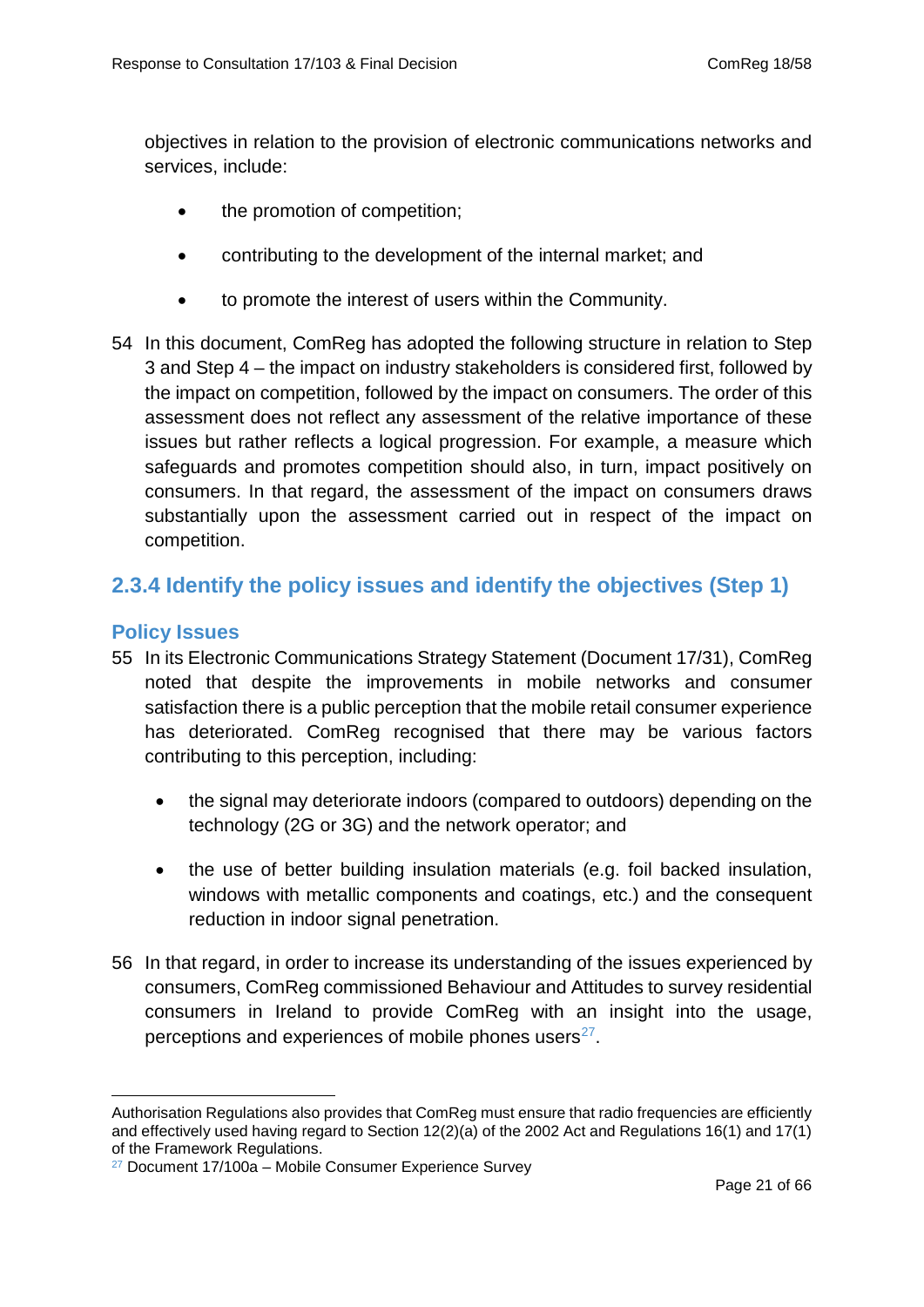- 57 This survey highlighted a number of key issues and concerns with regard to mobile connectivity. In particular:
	- consumer satisfaction with respondent's mobile phone networks coverage at the home is relatively high with only 11% of users dissatisfied  $28$ , rising to 19% in more rural areas.<sup>[29](#page-21-1)</sup>
	- inside the home is the location most used by consumers to use their mobile phone for voice and data. For example:
		- o nearly 70% use their mobile phone for voice or text in the house every day, falling to  $60\%$  in more rural areas $30$ .
		- o 74% (45% every day) use their mobile phone for data usage at some point inside the home, rising to 82% (48% every day) for more rural areas.[31](#page-21-3)
	- Nearly 30% of all respondents experienced various service issues for call/text and data usage during the past month in the home, the highest of all locations  $assessed^{32}$ .
	- Incidence of experiencing service issues in the house or part thereof for calls/text and data (c. 30%) is higher than the same service issues that occur outside the home  $(c.18\%)^{33}$ .
	- Rural consumers have higher rates of experiencing services issues regardless of location with higher levels of service issues arising in the home or part thereof (i.e. indoor). [34](#page-21-6)
- 58 In light of the above, ComReg is of the view that while consumers can experience connectivity issues regardless of their location, those issues occur more frequently at indoor locations and in more rural parts of the country.
- 59 ComReg's Spectrum Strategy Statement also noted that there may be various ways of addressing indoor reception issues affecting the mobile retail consumer experience. In particular:

<span id="page-21-0"></span><sup>&</sup>lt;sup>28</sup> Respondents were asked to rate their mobile phone network coverage at the home out of ten. Respondents that rated 4 or lower are classified as dissatisfied. -

<span id="page-21-1"></span> $29$  Slide 62, Document 17/100a – Mobile Consumer Experience Survey

<span id="page-21-2"></span><sup>&</sup>lt;sup>30</sup> Slide 43, Document 17/100a – Mobile Consumer Experience Survey

<span id="page-21-3"></span><sup>&</sup>lt;sup>31</sup> Slide 46, Document 17/100a - Mobile Consumer Experience Survey

<span id="page-21-4"></span><sup>&</sup>lt;sup>32</sup> Slide 51, Document 17/100a – Mobile Consumer Experience Survey

<span id="page-21-5"></span><sup>33</sup> Slide 51, Document 17/100a - Mobile Consumer Experience Survey

<span id="page-21-6"></span> $34$  Slides 54 and 56, Document 17/100a – Mobile Consumer Experience Survey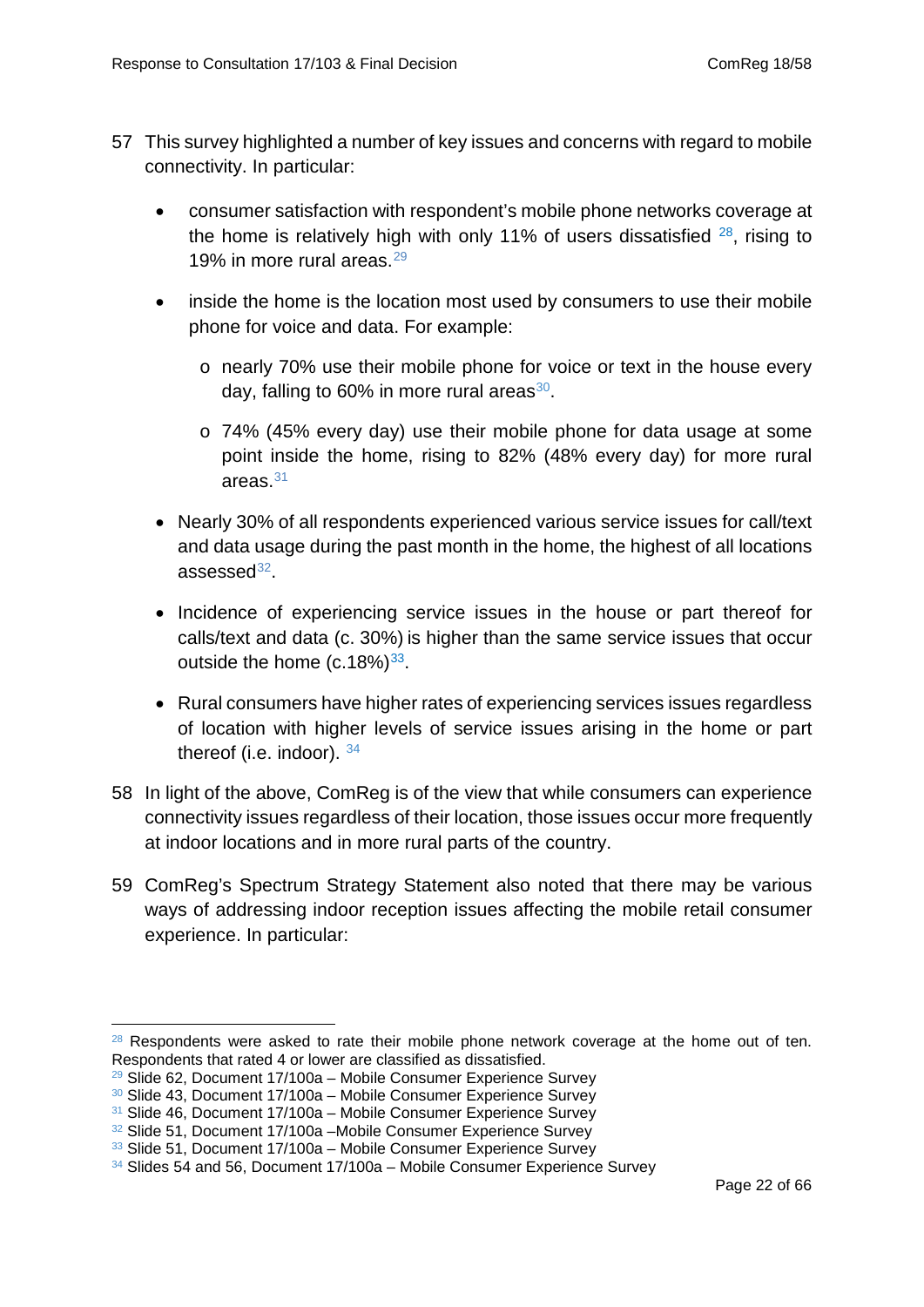- the ability to use fixed broadband connections (e.g. Native Wi-Fi calling) for the provision of mobile services (both voice and data) to address indoor reception issues; and
- the use of mobile repeaters to address indoor reception issues, noting that such repeaters would have to be CE-certified and be authorised (via a licence or a licence-emption) to use the radio frequencies.
- 60 Further, in response to the draft RIA, respondents suggest that 3G Femtocells and LTE relays would be useful in improving the connectivity experience for consumers indoors.
- 61 ComReg assesses the various alternative measures below.

#### **Alternative Measures**

#### *Wi-Fi calling ("Native Wi-Fi")*

- 62 Native Wi-Fi is not the focus of this response to consultation and Decision. However, ComReg observes that the ability to use Native Wi-Fi is likely to be the most effective mechanism to improve indoor reception issues, in most instances, in the long run. Native Wi-Fi is a service that can be provided by operators that makes it possible for consumers to make/receive phone calls and text messages from their Native Wi-Fi enabled mobile phone, where mobile coverage is not sufficient, by using an existing Wi-Fi network. Native Wi-Fi consumers can use their enabled phones and existing mobile phone number to connect via the Wi-Fi in their users homes to the operator provided voice service to provide voice with data for a higher-quality calling.
- 63 In that regard, ComReg notes that  $eir^{35}$  $eir^{35}$  $eir^{35}$  is the first and currently the only operator offering Native Wi-Fi calling and all eir Mobile plans currently being sold can avail of Wi-Fi calling.<sup>[36](#page-22-1)</sup> Vodafone has indicated that it plans to launch a voice over Wi-Fi (VoWiFi) service sometime this year<sup>[37](#page-22-2)</sup>. Notwithstanding, there are likely to be consumers that are currently unable to benefit from Native Wi-Fi for a number of reasons including:
	- Not all Mobile Operators currently offer Native Wi-Fi as part of their mobile service offering;

<sup>35</sup> <https://www.eir.ie/wificalling> <u>.</u>

<span id="page-22-1"></span><span id="page-22-0"></span><sup>36</sup> <https://www.eir.ie/wificalling>"*All eir Mobile plans currently being sold can avail of WiFi Calling*"

<span id="page-22-2"></span><sup>37</sup> <https://www.siliconrepublic.com/comms/vodafone-voice-lte-wifi>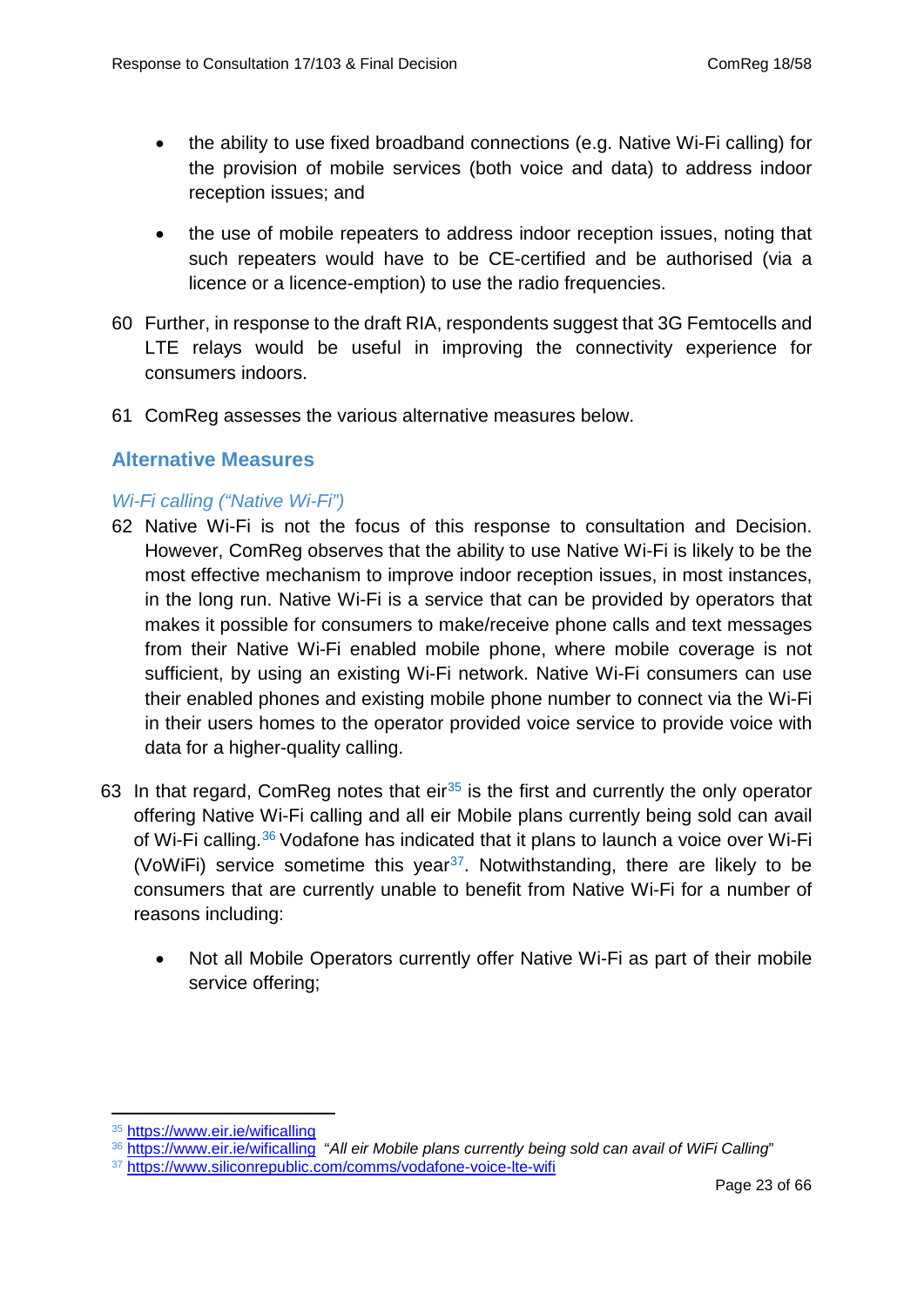- Certain consumers, regardless of mobile operator, do not have a Native Wi-Fi enabled phone. For example, 22% of all mobile phones are 3 years old or more, rising to 34% in more rural areas.<sup>[38](#page-23-0)</sup> Such phones are unlikely to be Native Wi-Fi enabled. In addition, certain models on the Apple or Android platforms are not Wi-Fi calling enabled. For example, to use Wi-Fi calling using the Apple platform, an iPhone 5c or later is required on a supported mobile network.[39](#page-23-1)
- Certain consumers, particularly rural consumers, may not have an internet connection sufficient to benefit from Wi-Fi calling regardless of operator or handset availability; and
- Certain consumers may not have access to the internet at all. For example, 11% of households do not have internet  $\arccos 40$  $\arccos 40$
- 64 These reasons seem likely to become less relevant over time although certain households may never choose to have internet  $access<sup>41</sup>$ . In particular, the National Broadband Plan ("NBP") is a Government wide initiative to deliver high speed broadband services to all businesses and households in Ireland at a minimum speed of 30Mbps download and 6Mbps upload by  $2020<sup>42</sup>$  $2020<sup>42</sup>$  $2020<sup>42</sup>$  Further, other Mobile Operators are likely to offer Native Wi-Fi services in the period up to 2020 which would allow consumers to take advantage of improved broadband connectivity indoors. Over the same period, the natural replacement cycle of phones should allow most consumers to be able to benefit from Native Wi-Fi. However, in the meantime the use of repeaters is likely to be of benefit to those consumers who face mobile reception issues indoors.

#### *3G Femtocells*

65 3G Femtocells are devices that use an internet connection to connect mobile devices in a household to a mobile operator's network. In certain circumstances, Femtocells can be an important complementary solution to improving mobile coverage. However, a stable internet connection is required to use the service. As discussed above, not all households have access to the internet and so 3G Femtocells are not an option available to all users experiencing poor indoor mobile reception. Irish MNOs appear to be moving away from this option as Wi-Fi calling has emerged as a more effective alternative. Investment in 3G femtocells where

<sup>38</sup> Slide 34, Document 17/100a - Mobile Consumer Experience Survey -

<span id="page-23-1"></span><span id="page-23-0"></span><sup>39</sup> <https://support.apple.com/en-ie/HT203032>

<span id="page-23-2"></span><sup>40</sup> CSO Information Society Statistics – Households 2017

<span id="page-23-3"></span><https://www.cso.ie/en/releasesandpublications/er/isshh/informationsocietystatistics-households2017/> <sup>41</sup> CSO Information Society Statistics – Households 2017. For example, 45% of those without access claim "*not to need internet*".

<span id="page-23-4"></span><sup>42</sup> National Broadband Plan [https://www.dccae.gov.ie/en-](https://www.dccae.gov.ie/en-ie/communications/topics/Broadband/national-broadband-plan/Pages/National-Broadband-Plan.aspx)

[ie/communications/topics/Broadband/national-broadband-plan/Pages/National-Broadband-Plan.aspx](https://www.dccae.gov.ie/en-ie/communications/topics/Broadband/national-broadband-plan/Pages/National-Broadband-Plan.aspx)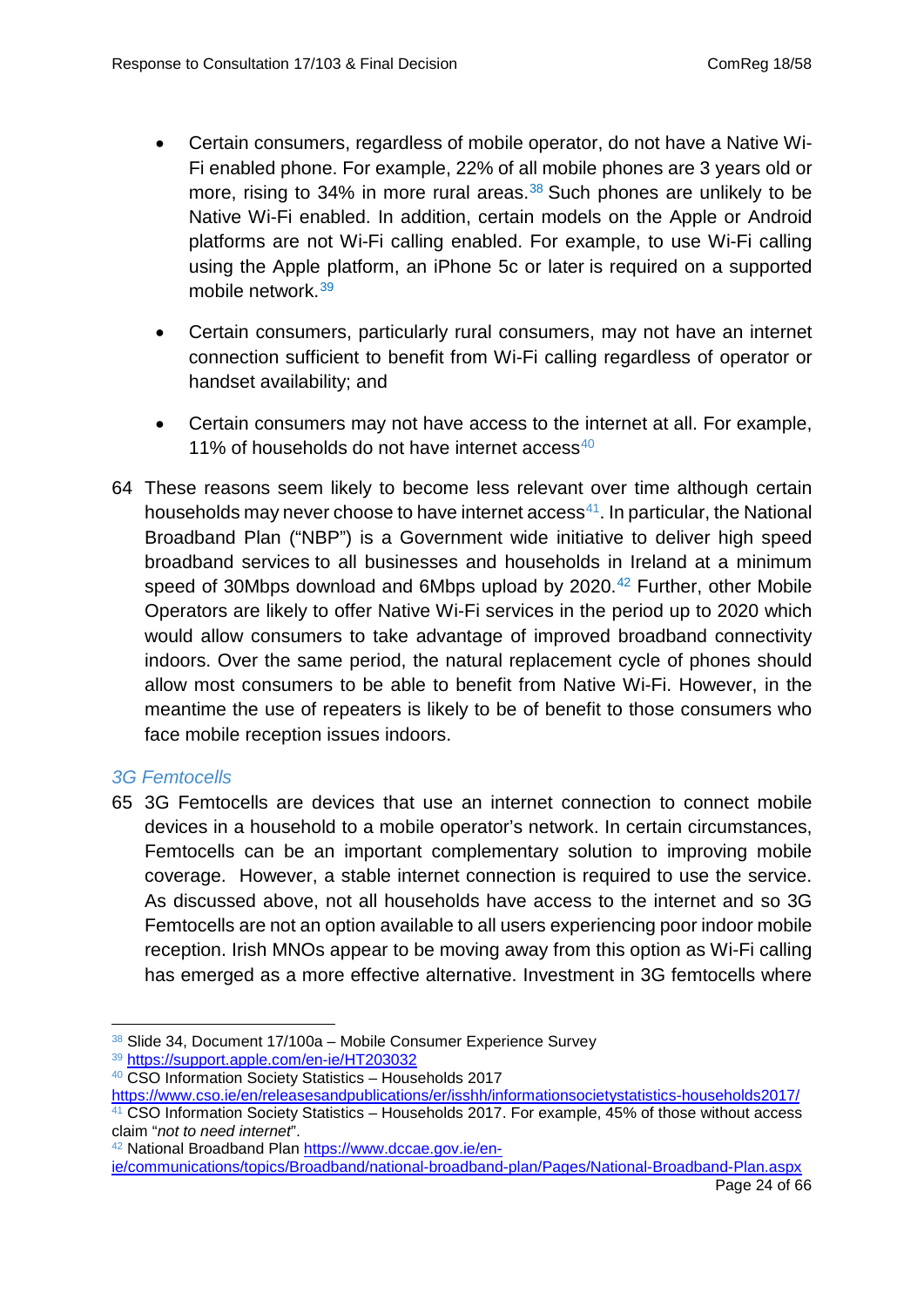an internet connection can provide for Wi-Fi services would likely be inefficient and technically insufficient given the alternatives.

#### *LTE Relays*

- 66 LTE Relays can be used to extend the coverage area beyond the area covered by a base station. Such relays are less costly to deploy than constructing additional base stations and can also be used to facilitate rapid network roll-out. However, such an intervention would still likely require significant investment to ensure that every household could receive adequate mobile signal, which is not practical given the low population density of Ireland.
- 67 Additionally, LTE relays may not be an appropriate solution for providing indoor reception as any signal received from the relay remains susceptible to indoor penetration losses with the magnitude varying depending on the household<sup>43</sup>. Therefore investment in LTE Relay technology for the purpose of improving indoor reception would be inefficient given the use of Wi-Fi calling as a more effective option.

#### **Conclusion on alternative measures**

- 68 In certain circumstances, the alternatives above would not be appropriate as a replacement for mobile phone repeaters. In particular, all options require an internet connection and/or compatible handsets neither of which are necessarily available in certain households. While such requirements should improve in the future, certain household's connectivity requirements may always be reliant on a mobile phone repeater. Further, such alternative measures are dependent on the action of MNO's and there will always remain a cohort of consumers who do not have internet access but require indoor reception. Mobile repeaters are the only measure that can be taken by consumers themselves independent of operators.
- 69 Therefore, ComReg is of the view that the primary policy issue to be considered in this final RIA is whether to make the use of certain mobile phone repeaters that comply with the technical standards set out in Chapter 3 available on a licence exempt basis.

#### **Objectives**

70 The focus of this final RIA is to assess the impact of the proposed measure(s) (see regulatory options below) on industry stakeholders, competition and consumers. ComReg can then identify and take the most appropriate and effective course of action that considers the interests of all sets of stakeholders, while also protecting and promoting competition.

<span id="page-24-0"></span> $43$  Radio signal propagation can be affected by, amongst other things, the geographic characteristics of the environment and the limiting potential of building materials. -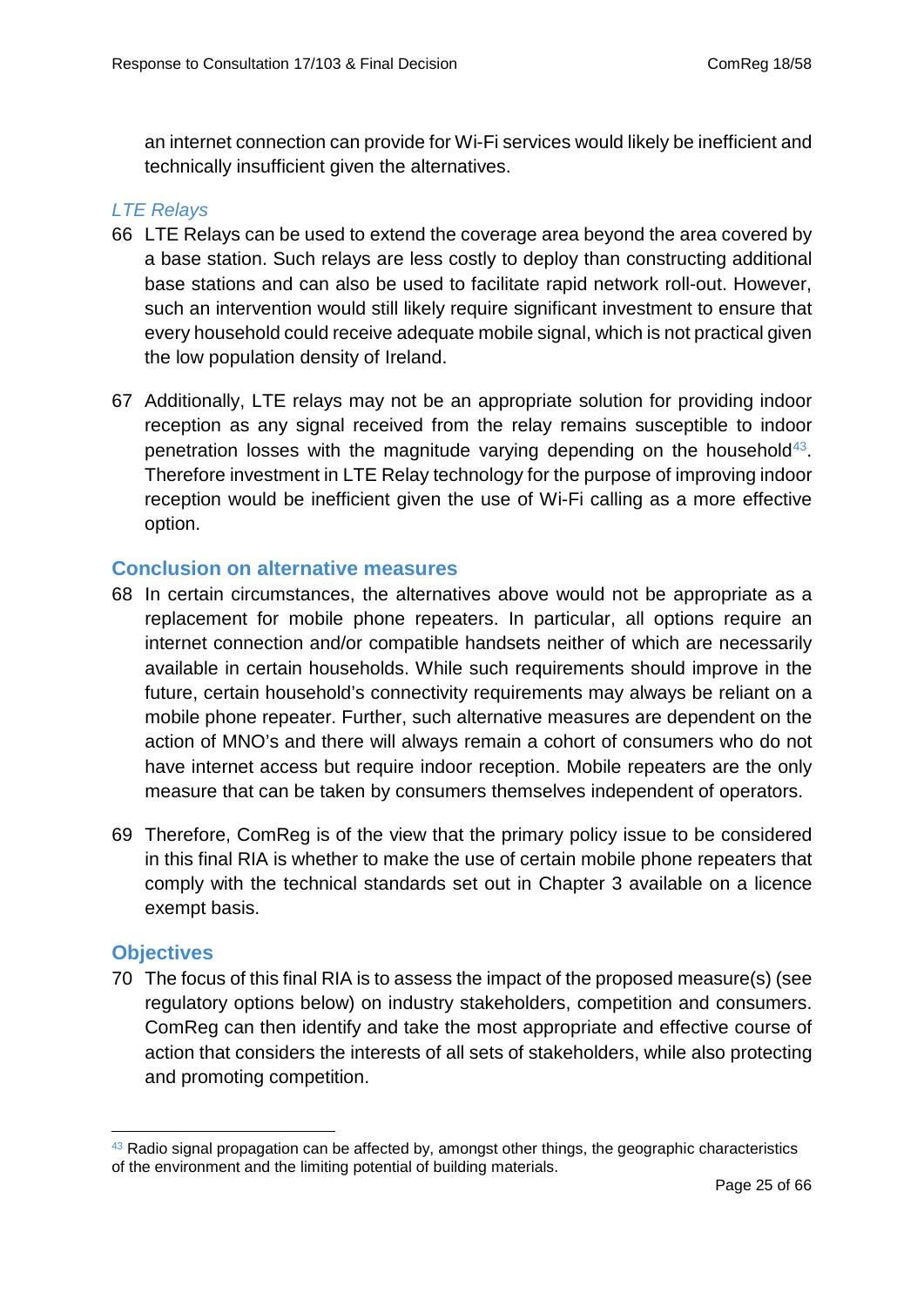- 71 In this regard, ComReg would highlight:
	- its objectives as set out in section 12 of the 2002 Act and Regulation 16(1) of the of the European Communities (Electronic Communications Networks and Services) (Framework) Regulations 2011 ("Framework Regulations") including:
		- o to promote competition; and
		- o to ensure the efficient management and use of the radio frequency spectrum in accordance with Ministerial Policy Directions issued under section 13 of the 2002 Act;
	- the regulatory principles which it is obliged to apply in pursuit of the objectives set out in Regulation 16(2) of the Framework Regulations, including:
		- o safeguarding competition to the benefit of consumers and promoting, where appropriate, infrastructure based competition; and
		- o promoting efficient investment and innovation in new and enhanced infrastructures;
	- its obligation to ensure that radio frequencies are efficiently and effectively used having regard to Section 12(2)(a) of the 2002 Act and Regulations 16(1) and 17(1) of the Framework Regulations (Regulation 9(1) of the European Communities (Electronic Communications Networks and Services) (Authorisation) Regulations 2011 ("Authorisation Regulations").

## <span id="page-25-0"></span>**2.3.5 Identify and describe the regulatory options (Step 2)**

72 ComReg considers that the three regulatory options now available to it are:

#### **Option 1: Status Quo – the use of mobile repeaters remains unlawful for consumers.**

73 Option 1 is to leave the current licensing regime unchanged and for ComReg to take no regulatory action i.e. Mobile phone repeaters that are not directly controlled by MNO's would continue to be classed as unlicensed apparatus for wireless telegraphy as defined in the Wireless Telegraphy Acts 1926 to 2009, and remain illegal to possess.

## **Option 2 – Permit the licence exempt use of repeaters for consumers on a single Mobile Operator network only ('Single-operator Repeaters')**

74 Option 2 considers making specific mobile phone repeaters licence exempt on a single mobile network operator only. Mobile phone repeaters would be required to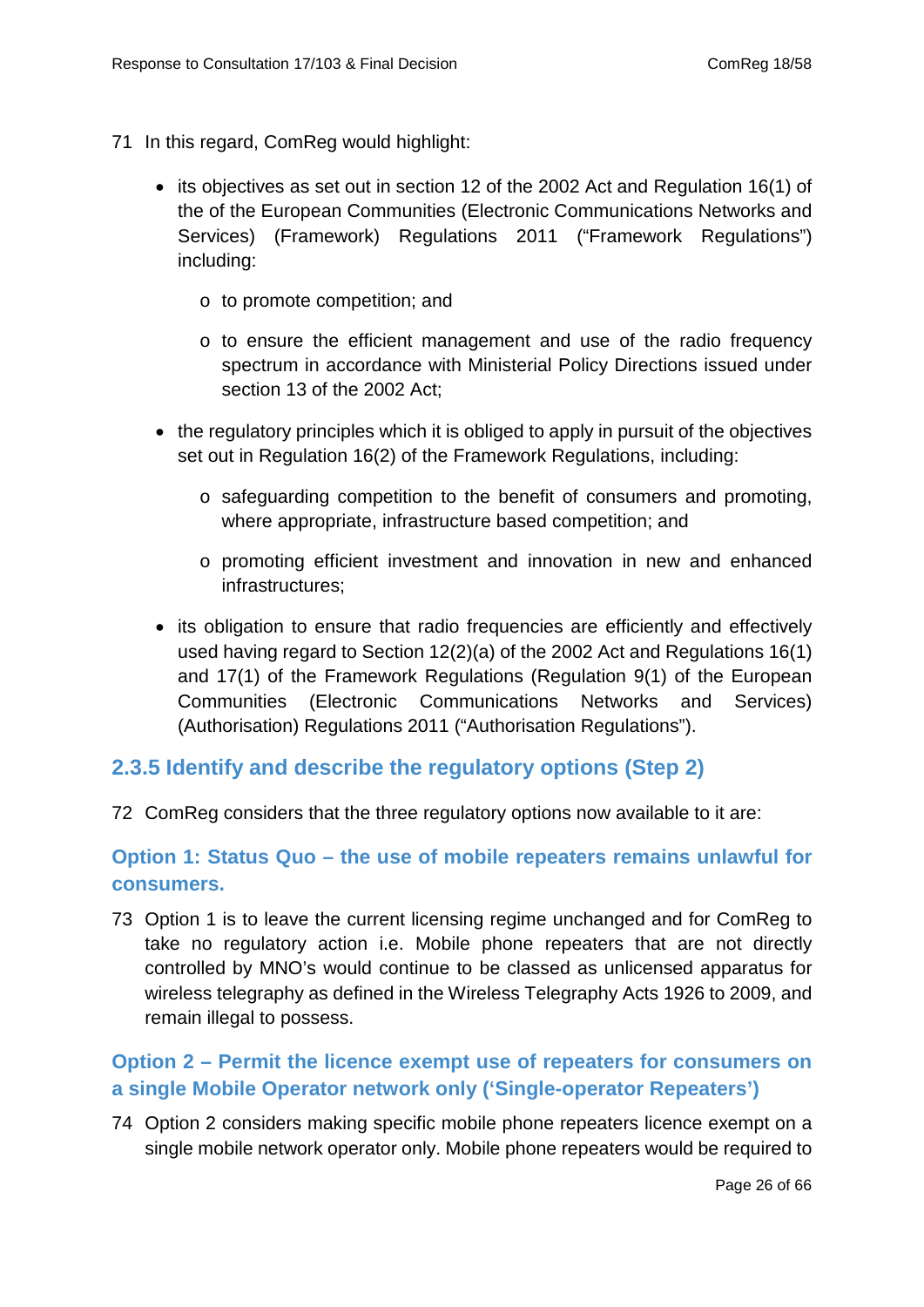meet the technical standards and specifications as set out by ComReg in Chapter 3 in order to warrant exemption from the Wireless Telegraphy Acts 1926 to 2009. Repeaters that meet these requirements would be available for consumers to purchase and install.

75 This option would include a requirement that the repeaters operate only over the frequency bands of any single Mobile Operator at a given time. The repeater would only improve the reception of one operator designated for the relevant premises.

## **Option 3 – Permit the licence exempt use of repeaters for consumers on all Mobile Operators' networks ('Multi-operator Repeaters')**

<span id="page-26-0"></span>76 Option 3 is the same as Option 2 except this option would allow the repeater used on a premises to improve the reception from all mobile phones regardless of the mobile network operator. Option 3 would also permit the use of single-operator repeaters.

## **2.3.5 Impact on industry stakeholders (Step 3)**

#### **Option 1**

- 77 Connectivity can sometimes be difficult for consumers when trying to access services (voice, text, data) over their mobile phone using their mobile network (as opposed to a Wi-Fi connection). Currently, under Option 1, repeaters can be deployed by MNOs as part of managing ongoing network performance. This is similar to Option 2 except, the cost is typically borne by the Mobile Operator. However, under Option 1, consumers purchase boosters<sup>44</sup> without authorisation in order to improve indoor mobile reception. This typically occurs in rural or remote locations, or to address in-building penetration where outdoor reception is satisfactory. While the consumer-purchased booster may benefit the end-user's reception at the point of its deployment, it is illegal as it can, amongst other things, disrupt or interfere with other consumers' reception in the general area.
- 78 In that regard, ComReg notes that there are typically around 60 complaints from MNOs each year on issues related to interference with many associated with the use of boosters. Such unauthorised apparatus are primarily, poorly designed, mass market equipment and more often than not are likely to increase the risk of harmful interference, especially due to malfunctions of the booster device and inadequate technical standards.

<span id="page-26-1"></span><sup>44</sup> See Chapter 2 on the difference between repeaters and boosters. -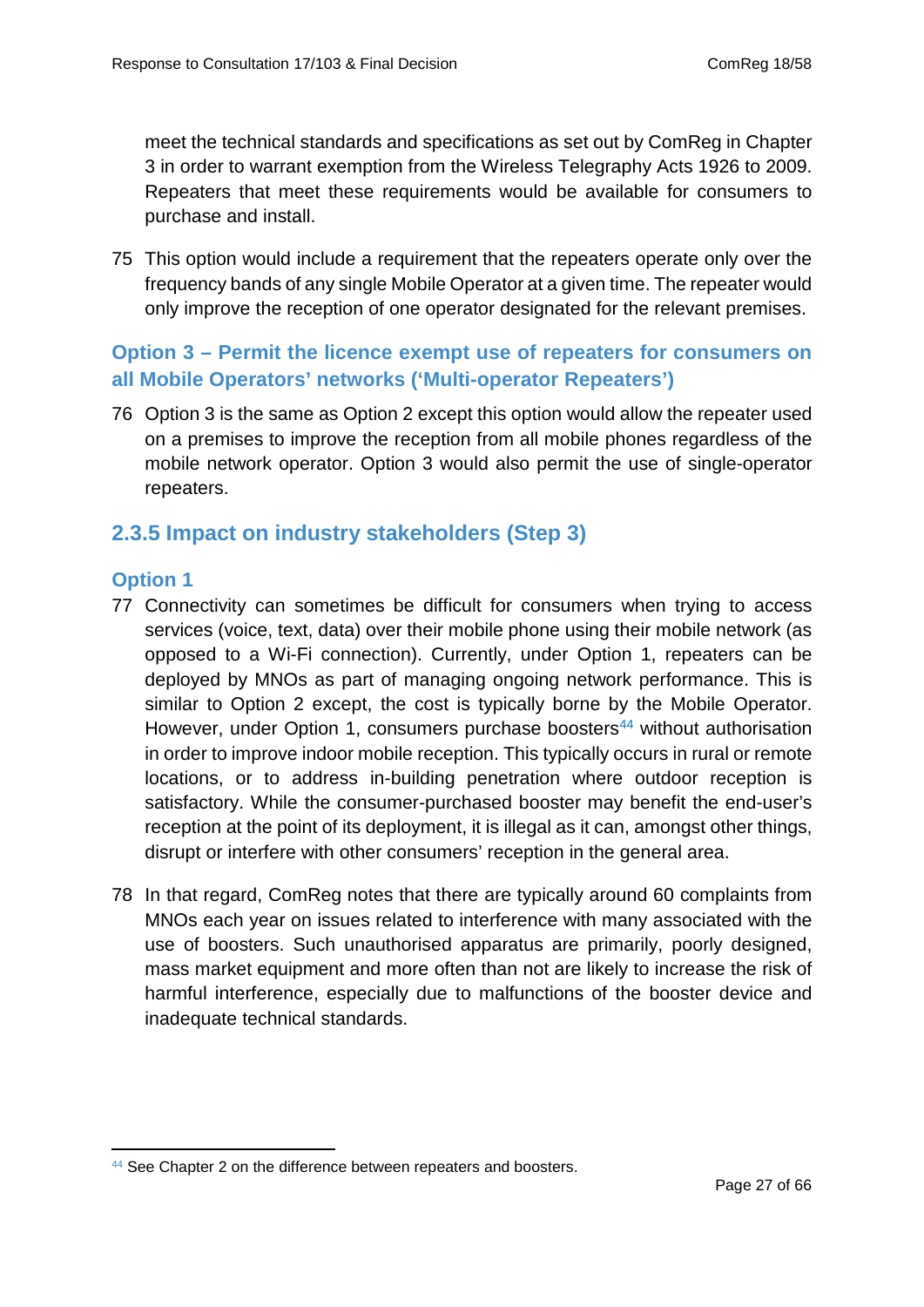- 79 eir notes that Option 1 leaves the deployment of repeaters with MNO's thereby allowing an approved repeater to be used in a controlled way that is tested and monitored for performance. However, ComReg notes (under Option 1), consumers are often not deploying repeaters authorised by MNOs but are instead purchasing illegal boosters which have serious quality limitations and are used in an uncontrolled way. Under Options 2 and 3 MNOs would still be authorised to provide approved repeaters to consumers.
- 80 In that regard, under Option 1, the unauthorised use of boosters, has a number of negative impacts on Mobile Operators, because such devices:
	- are likely to cause network interference and damage subscribers' mobile consumer experience.
	- are likely to damage the reputation of Mobile Operators where that reputation does not relate to underlying performance of their network but rather the unauthorised use of boosters.
	- disproportionality affect Mobile Operators that have:
		- o more subscribers in the particular area where the illegal booster is causing interference; and
		- o better underlying coverage in those areas, as the connectivity problems experienced by a consumer in the first instance may be related to networks with poorer connectivity;
	- they reduce the return earned on efficient investments made by MNOs to improve quality of service and extend coverage in specific areas; and
	- they create additional operational costs for MNOs in order to manage related customer complaints, identify interference and report, where relevant, to ComReg.
- 81 Vodafone submits that there is nothing in Option 2 or 3 that would prevent illegal boosters from continuing to be installed. ComReg notes that the apparatus authorised under Options 2 and 3 includes filtering and interference mitigation mechanisms that substantially reduces the risk of disruption to other spectrum users. While certain consumers may continue to purchase unauthorised apparatus, the availability of authorised licence-exempt apparatus should, over time, reduce the extent to which network interference issues occur due to the use of unauthorised equipment. Currently, where a consumer wishes to acquire equipment to improve coverage, it only has one option, to purchase illegal mobile boosters. While some consumers may continue to pursue this approach, the availability of approved mobile repeaters would allow consumers to adopt this option at the expense of the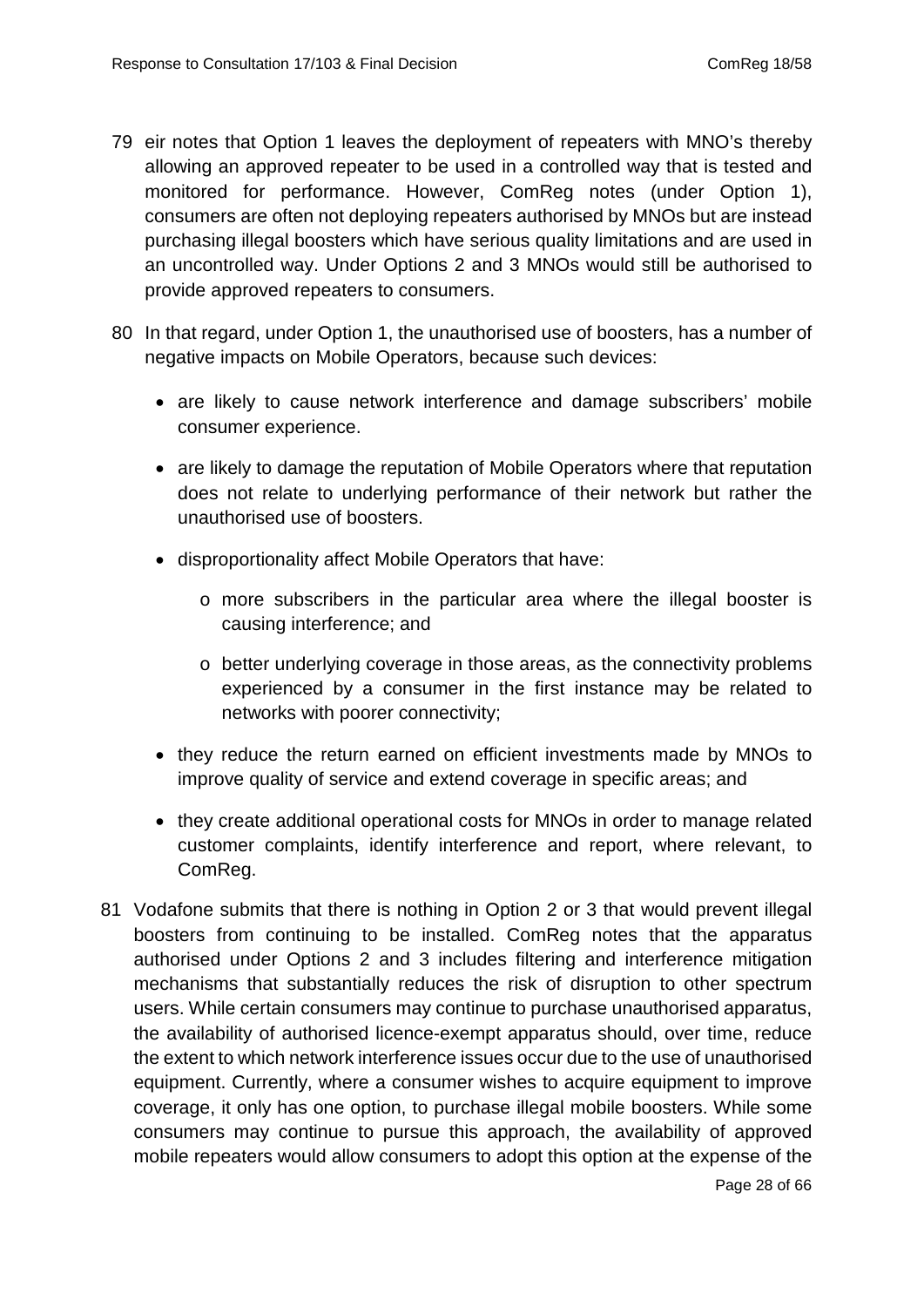illegal alternative. (See Section 2.2.4 above).

82 For example, Options 2 and 3 would encourage the development of a retail market for authorised mobile phone repeaters. Therefore, suppliers of mobile phone repeaters are likely to prefer Options 2 or 3. This would reduce the likelihood that consumers continue to purchase unauthorised apparatus. Continued enforcement and confiscation of existing devices by ComReg would assist in this process. MNOs would likely see a fall in the level of interference on their networks as users adopt the use of legal mobile phone repeaters as envisaged under Options 2 and 3.

#### **Option 2 v Option 3**

- 83 MNOs are likely to assess the costs and benefits of improving coverage in a particular area. In particular, to improve coverage affecting only a small area within a cell, an operator might have to enhance the network's coverage and/or capacity over the entire cell, including places where outdoor coverage may already be satisfactory. Therefore, to the extent that coverage is a particular problem for certain households MNOs may not have the investment incentives to extend coverage in certain areas, particularly where the investment that would arise may be more efficiently allocated in more populated areas where a return can be better generated. Options 2 or 3 are investment neutral options for MNOs that provide the greatest overall benefit to consumers (i.e. devices are purchased by consumers).
- 84 In relation to Options 2 and 3, ComReg previously set out that Mobile Operators are likely to prefer the Option that provides the greatest potential benefit to their subscribers as it would reduce the level of complaints associated with coverage for that particular premises thereby enhancing consumer satisfaction. This is particularly the case in this matter where the cost associated with improving coverage is borne by consumers and the operator does not need to consider the usual trade-off between any efficient investment it would have to make, and the returns it might earn.
- 85 In the event that ComReg proceeds with a licence exemption for mobile phone repeaters, Option 2 is seen as the preferred option by eir as it limits the potential for interference. Vodafone also prefers Option 2 due to the claims that a multi-operator repeater under Option 3 is much more likely to cause network problems as optimum gain setting for different operators would not be aligned in its view. Three also notes that a multi operator repeater would, in its view, be more likely to cause interference. ComReg acknowledges the potential for interference through the use of repeaters, however, relative to Option 1, the extent of this interference is likely to be decidedly less. If a premises were to install multiple devices to cover bands used by different operators (i.e. oscillation increases significantly), adopting Option 3 and permitting the general usage of wideband repeaters offers better protection to MNOs and existing spectrum users. This matter is discussed further in Chapter 3.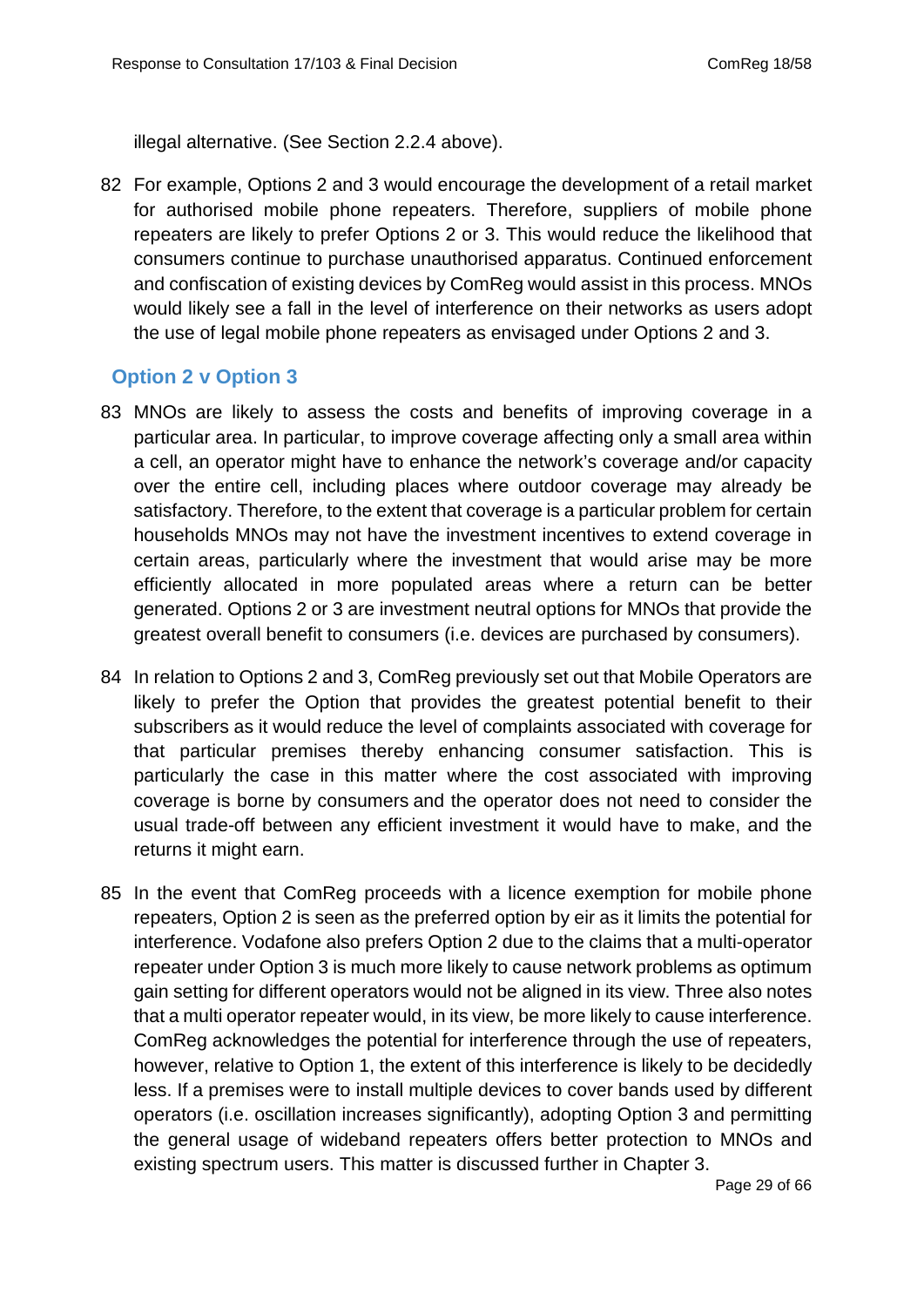86 Notwithstanding, Three submits Option 3 as its preferred option because any potential for interference appears to be outweighed by the benefit of being able to improve coverage for customers of all operators. ComReg also notes that single operator repeaters may be more appropriate for a household depending on the circumstances pertaining, (i.e. all members of household are on same network) and Option 3 does not rule out the use of single operator repeaters, but, rather it provides consumers with the full range of options.

## <span id="page-29-0"></span>**2.3.6 Impact on competition (Step 4)**

#### **Option 1**

- 87 Under Option 1 the use of boosters remains unlawful for consumers and would likely result in continuing interference to MNOs' networks. This can harm competition as boosters amplify the signal across multiple frequencies assigned to different Mobile Operators. Furthermore, illegal boosters can cause interference across multiple operators, including the Mobile Operator targeted by the booster. In this way, the booster can eliminate any differentiation on outdoor coverage that existed between operators prior to installation of the repeater. For example, an operator that could have competed on coverage (outdoor) as a result of investments made in a particular area may be unable to do so after the unlawful installation of the booster.
- 88 Further, interference caused by boosters may affect some networks to a greater extent than others reducing the competitive offering associated with those networks. For example, the premises using an illegal booster under Option 1, would disproportionately affect the network whose base stations are situated closer to the premises with the installed booster. Such issues could be ongoing for a significant period of time as other users may not raise concerns until connectivity falls below a certain threshold of acceptability. As such, the affected Mobile Operator may not be aware that their network is not performing efficiently and delivering full benefit to consumers in line with efficient investments already made. This results in consumers forming views on coverage that may not be related to the underlying performance of the networks but rather the interference issues caused by the illegal booster.
- 89 Therefore, ComReg is of the view that Option 1 is likely to have a negative impact on competition.

#### **Option 2 v Option 3**

90 Options 2 and 3 and the use of technically compliant repeaters would not create undue interference on mobile networks allowing Mobile Operators to continue to differentiate on coverage. Under Option 2, the repeater could likely be Page 30 of 66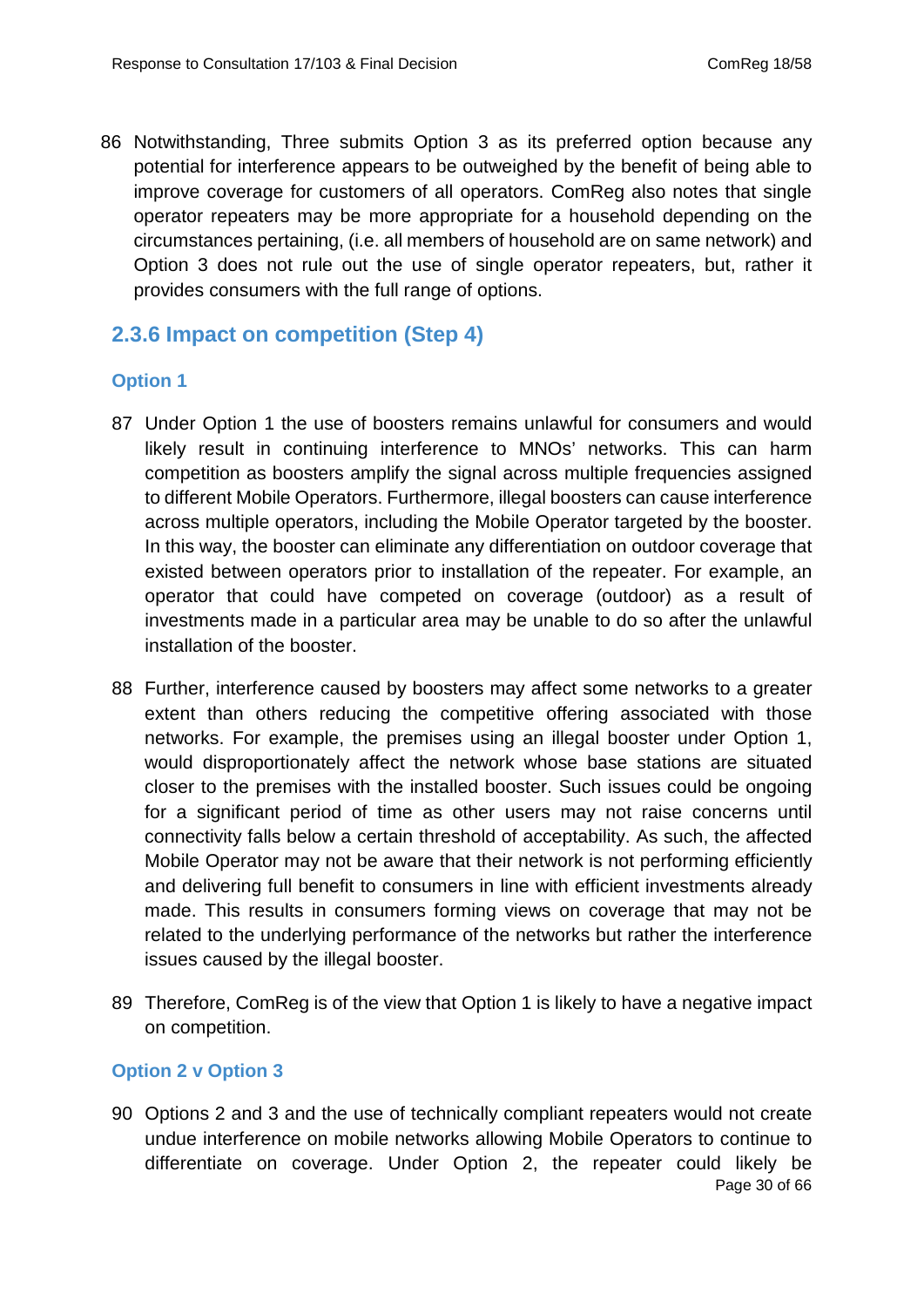reconfigured to a different operator at any given time. Therefore, such consumers would not be locked in and would be free to switch to an alternative operator in response to a price rise or deterioration in service. However, under Option 2, only one network could be served by a single repeater per premises at any given time; this is true even if there are multiple devices operating on multiple networks.

- 91 As noted below (Impact on Consumers) there is likely to be more than one person per premises and these persons may be on different networks. Those members that do not benefit from the increased reception provided by the repeater would likely have incentives to switch to the network served by the repeater. However, these incentives are not related to the factors which other operators could reasonably compete with and would normally do so in the absence of the repeater. Such consumers might switch to an alternative provider when, absent the repeater, another operator may have been preferred on the basis of product and service differentiation. In this way, the restriction of the repeater to one Mobile Operator reduces competition and does not deliver the best available option to consumers.
- 92 Therefore, ComReg is of the view that Option 3 is the most beneficial in terms of the impact on competition.

## **2.3.7 Impact on Consumers**

#### **Option 1**

- 93 As outlined earlier, indoor reception can be a particular problem for consumers. Currently, under Option 1 consumers may be unaware of the restrictions on the operation and possession of boosters, and unwittingly be committing an offence under the Wireless Telegraphy Act–1926, as amended.
- 94 Such unauthorised apparatus can cause undue interference and, in some instances, block certain sectors of the mobile base station creating adverse effects to mobile services for other consumers. Therefore, every consumer served by the associated base station(s), could experience negative mobile connectivity issues, including:
	- lower quality voice calls;
	- an increase in the number of dropped calls;
	- lower mobile data speeds; or
	- disconnection from the network entirely.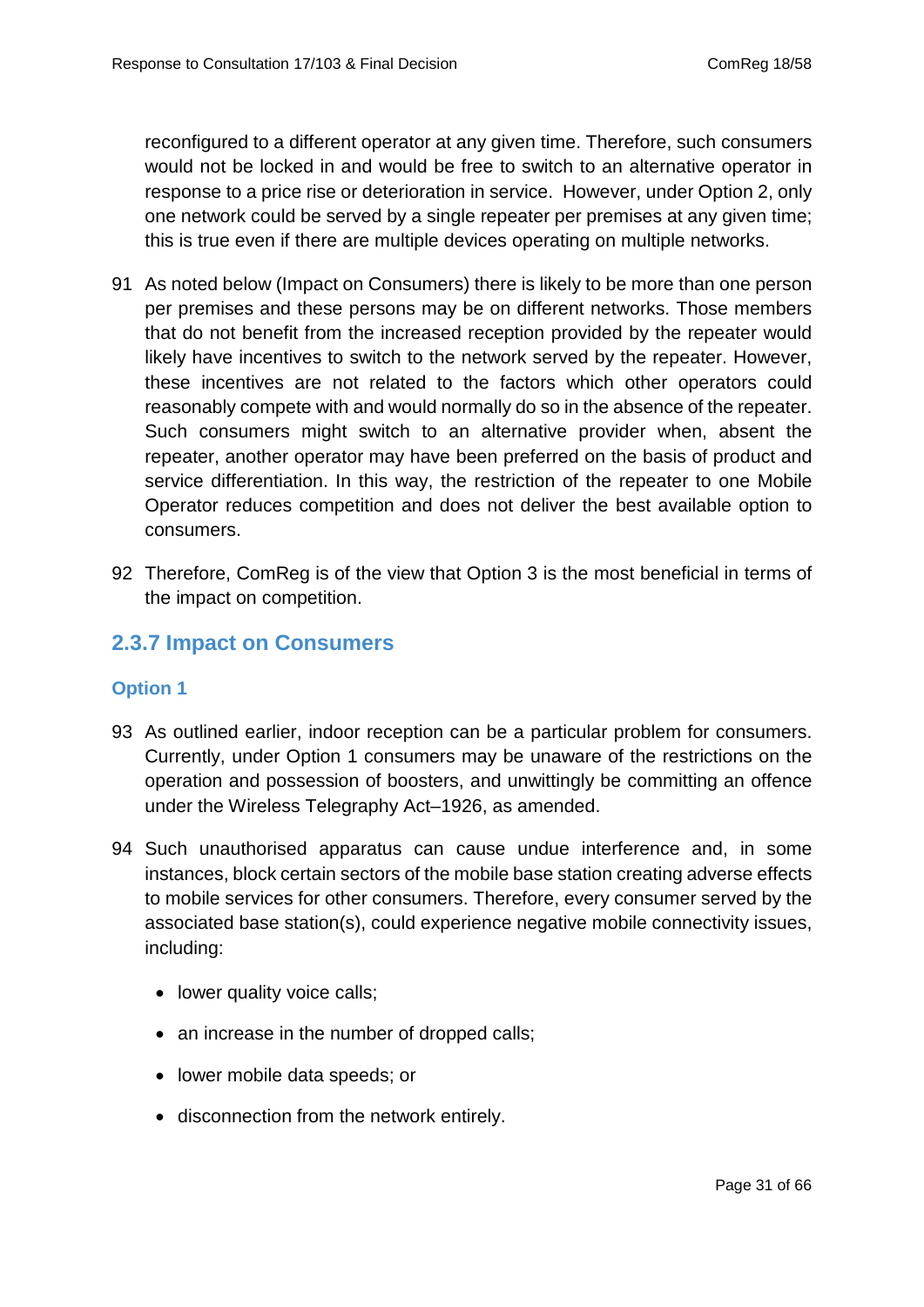- 95 The average mobile base station serves<sup>[45](#page-31-0)</sup> over 2,000 persons<sup>[46](#page-31-1)</sup> therefore depending on a user's position relative to the base station, the number of impacted consumers has the potential to be considerable. Further, the multiple use of such unauthorised boosters in an area increases the extent to which negative connectivity issues might arise for other users.
- 96 Even for the user that installed the booster it may not remedy the mobile reception to any significant degree. Boosters, being inherently 'noisy' devices are likely to raise the apparent noise floor which typically results in a degraded experience for other users in its vicinity, and in some cases even disabling the sector of the base station. In such cases this degradation is not typically represented by a reduction in the signal displayed on the handset; the user may have a stable downlink and an unstable uplink but still experience poor mobile reception.<sup>[47](#page-31-2)</sup>
- 97 There is obvious demand for mobile repeaters, as illustrated by the existing market for illegal booster/repeaters and indoor service issues identified by ComReg's Mobile Consumer Experience Survey<sup>48</sup>. Options 2 and 3 would allow for the use of apparatus that is not likely to cause harmful interference or have adverse effects on the quality of service for voice and data. Options 2 and 3 would also provide for the users of repeaters with better connectivity than under Option 1 as the noise level is significantly reduced and the user's phone can connect to the network without unduly reducing the quality of the call.
	- 98 Therefore, ComReg is of the view that consumers are unlikely to prefer Option 1 and thus are likely to have a preference for Options 2 or 3.

#### **Option 2 v Option 3**

-

99 Firstly, it can be assumed that what is good for competition, and what promotes investment in infrastructure, is, in general, good for consumers. This is because increased competition between Mobile Operators brings benefits to their customers in terms of price, choice, and quality of services. As such, consumers are likely to prefer Option 3 because of the positive impacts on competition associated with this Option as described above.

<span id="page-31-0"></span><sup>&</sup>lt;sup>45</sup> This typically depends on the location of the base station. See section 3.2.4 (Distribution of Traffic in the network - Document 15/62a

<span id="page-31-2"></span><span id="page-31-1"></span> $46$  Population 4.757,976 (Census 2016) and assuming national network of 2000 – 2,200 base stations.  $47$  (2014) Report of the  $6<sup>th</sup>$  Joint Cross-Border R&TTE Market Surveillance Campaign. Group of Administrative Co-operation under the R&TTE Directive.

<span id="page-31-3"></span><sup>48</sup> Document 17/100a – Mobile Consumer Experience Survey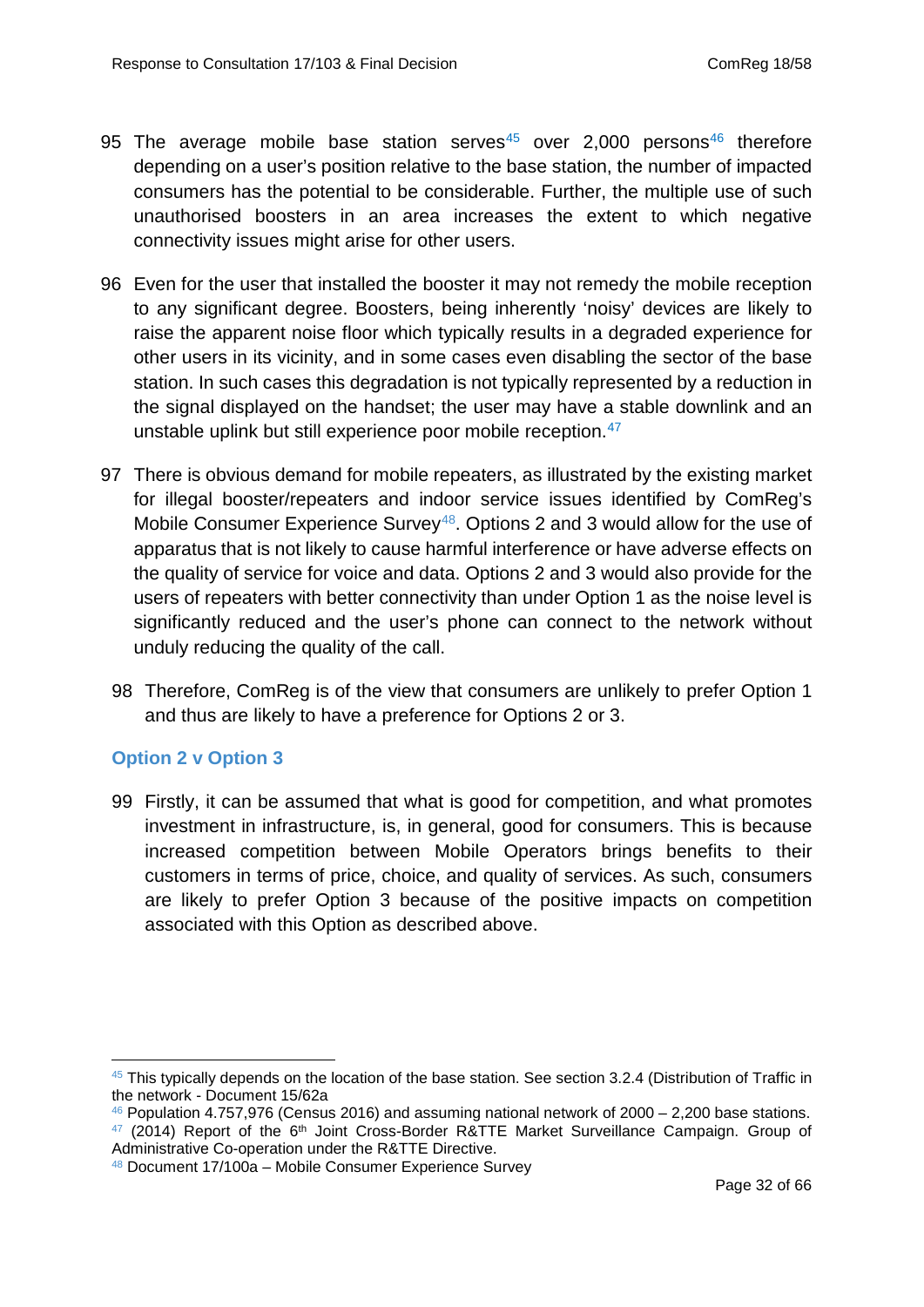- 100Further, under Option 2 a repeater can only serve one network per premises. Repeaters are likely to be primarily used in the household. In that regard, ComReg observes that a household may contain:
	- a) more than one person.
	- b) more than one person with a phone; and
	- c) more than one operator serving those phones.
- 101In relation to (a) ComReg notes that over 75% of all private households contain more than one person. For example, nearly 50% of all private households consist of 3 persons or more and 30% consist of 4 persons or more.<sup>49</sup>
- 102 In relation to (b) 98% of the population aged 15+ now own a mobile phone.<sup>[50](#page-32-1)</sup> As such, almost all persons (excluding aged <15) in a household will own a phone.
- 103In relation to (c) members of the same household could historically have been part of the same network as the selection of that network could have reduced calling costs.[51](#page-32-2) However, the advent of bundling in mobile phone plans and the availability of alternative voice and text communications through increased data usage means the incentives to be on the same network as other household members has largely fallen away. For example, ComReg notes that in 2011 being on the same network as family and friends was the main reason (40% of all users) for switching to a network<sup>52</sup>. In 2017, this had fallen to just 10%<sup>[53](#page-32-4)</sup>. Therefore, certain households with multiple members are likely to have different networks serving those members.
	- 104Under Option 2, the main decision maker would configure the repeater so as to only use the channels assigned to the Mobile Operator providing its service. While any other members of the same household using that same Mobile Operator would benefit, those that are using a different Mobile Operator, and have similar mobile connectivity issues would not. These consumers must either (a) purchase their own repeater in which case a household would have multiple repeaters<sup>[54](#page-32-5)</sup> or (b) switch to the operator associated with the repeater (which as noted above distorts competition). Alternatively, under Option 3 the main decision maker is no

<sup>49</sup> Census 2016, Households and Families. -

<span id="page-32-1"></span><span id="page-32-0"></span><sup>50</sup> See Slide 15, Document 17/100a – Mobile Consumer Experience Survey.

<span id="page-32-2"></span><sup>51</sup> See Section 5.1.4 of Hutchison 3G UK/Telefonica Ireland (Case No COMP/M.6992) and in particular "*In the past, and prior to reductions enforced by regulation, high termination rates and associated offnetwork call charges provided strong incentives for subscribers to join and remain on the same network as their friends and family and discouraged switching between networks.*"

<span id="page-32-3"></span> $52$  Slide 56, Document 12/46a – Market Review: Voice Call Termination on Individual Mobile Networks. <sup>53</sup> Slide 47, Document 18/23a – Ireland Communicates Survey 2017: Consumer

<span id="page-32-5"></span><span id="page-32-4"></span> $54$  To cover multiple bands in a premises, consumers would have to purchase multiple devices which would be a significant cost.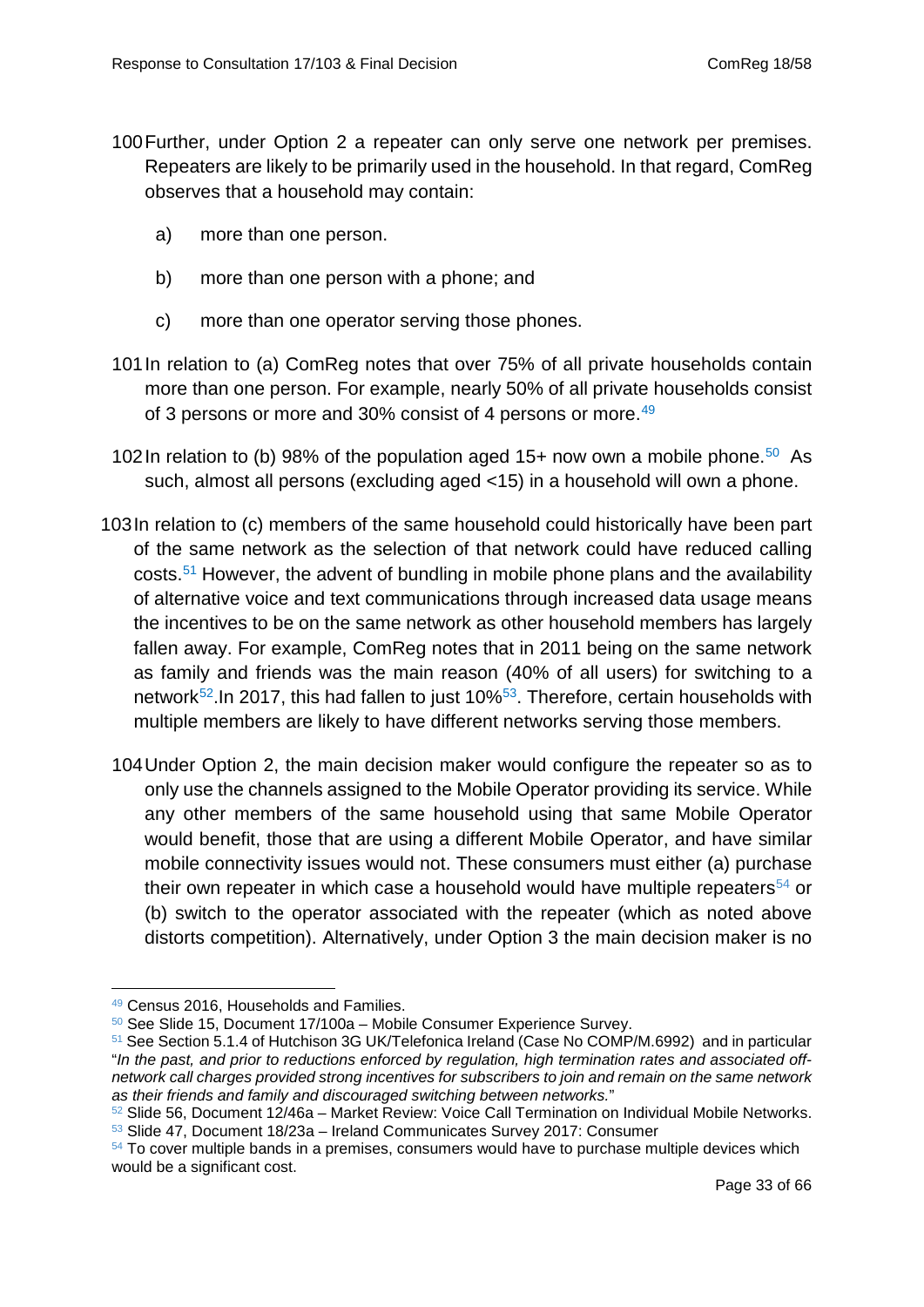worse off and more members of the household would be facilitated by better reception at less cost.

105 Furthermore, a household is far more likely to justify the upfront cost ( $\epsilon$ 200 -  $\epsilon$ 500)<sup>[55](#page-33-1)</sup> for a repeater if the resulting benefit is spread across multiple members of that household. Depending on the household, the upfront cost of a repeater may be a more efficient allocation of resources if the alternative was to upgrade to a number of Wi-Fi calling enabled phones. Finally, Option 3 does not preclude a customer using a single operator repeater, rather, Option 3 provides consumers with the option of either a single operator repeater or a multi operator repeater. Option 2 only allows a consumer to purchase a single operator repeater.

<span id="page-33-0"></span>106 Therefore, ComReg is of the view that consumers would likely prefer Option 3.<sup>[56](#page-33-2).</sup>

## **2.3.8 ComReg's Preferred Option (step 5)**

- **107**The above assessment has considered the impact of the various options from the perspective of industry stakeholders, as well as the impact on competition and consumers. For the reasons identified above, ComReg considers that, on balance, Option 3 is the more appropriate regulatory option to adopt in the context of the RIA analytical framework.
- 108In particular, ComReg is of the view that Option 3 is justified, reasonable and proportionate, because, amongst other things Option 3:
	- provides households/premises with a mobile connectivity solution that benefits the greatest number of consumers by authorising repeaters across all networks, and is more efficient for consumers as there is no need to buy more than one device per household;
	- protects Mobile Operators existing and future efficient investments by mitigating the risks of interference associated with the use of unauthorised boosters and also positively impacts on user perceptions of the MNO networks by eliminating issues that had been previously and erroneously associated with them;
	- accords with ComReg's statutory objective of encouraging the efficient use and ensuring the effective management of spectrum by allowing the radio spectrum to be used in a manner that provides connectivity solutions to

<sup>55</sup> <https://www.mobilerepeater.co.uk/> -

<span id="page-33-2"></span><span id="page-33-1"></span><sup>&</sup>lt;sup>56</sup> Business customers may also use repeaters to address connectivity issues associated with their premises. In that regard, such users are likely to prefer Option 3 as it would cater for users across all networks.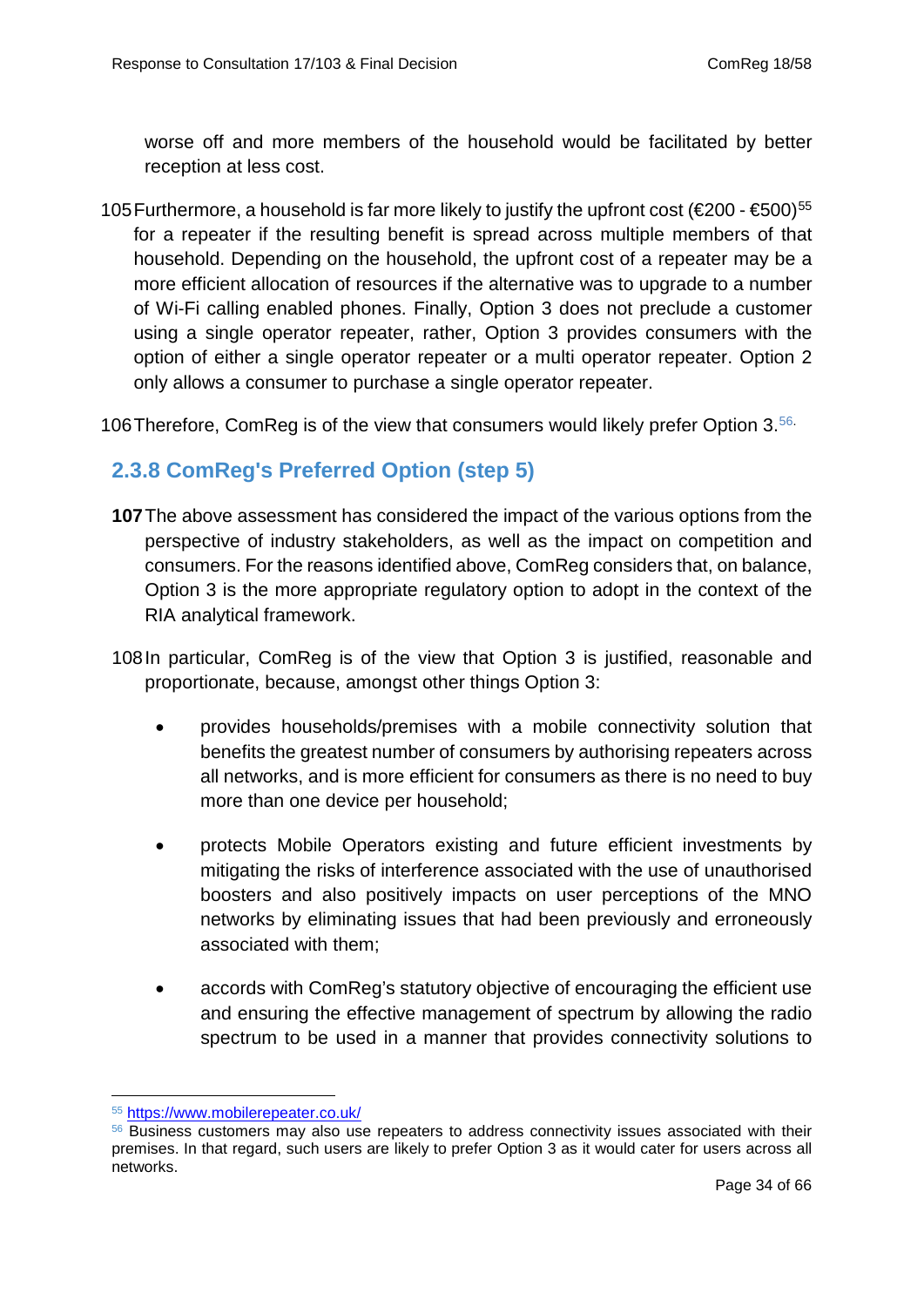consumers while protecting against undue interference;

- protects all operators from network interference and provides equal benefits in terms of improved connectivity for consumers;
- accords with the principle of safeguarding competition to the benefit of consumers and promoting, where appropriate, infrastructure based competition; and
- appears to be least onerous means by which the policy issues and objectives as stated could be achieved.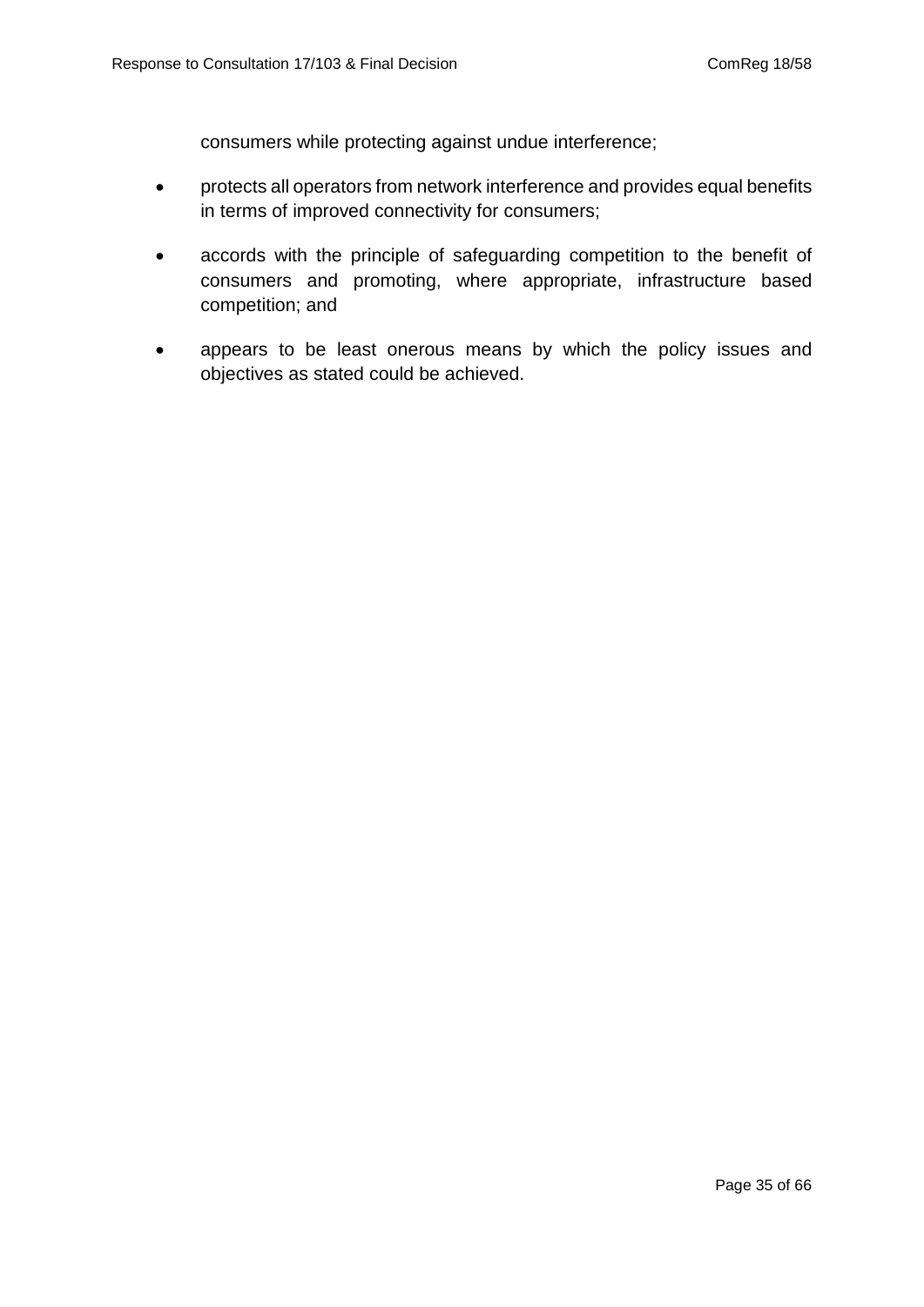# <span id="page-35-1"></span><span id="page-35-0"></span>**3 Technical and Operational Conditions**

## **3.1 Summary of ComReg's position in Document 17/103**

- 109In Chapter 4 of Document 17/103, ComReg set out its proposed technical conditions[57](#page-35-2) on mobile phone repeaters to meet licence exemption. The conditions covered the following areas:
	- Automatic Standby/Shutoff
	- Anti-Oscillation
	- Frequency Band
	- Power
	- Gain
	- Gain Control
	- Intermodulation Attenuation and
	- Radiated Spurious Emissions & Out of Band Gain Limits
- 110 These technical conditions were based on the  $RED^{58}$  $RED^{58}$  $RED^{58}$  and existing  $ETS^{59}$ standards for GSM (2G), UMTS (3G) and LTE (4G) with the aim of ensuring that a repeater would provide indoor coverage to consumers, while also providing a sufficient level of interference protection to MNOs.
- 111ComReg asked the following questions on the technical conditions and licence exemption of these devices.
- Q. 1 Do you agree with ComReg's proposal for the licence exemption of mobile phone repeaters?
- Q. 2 Do you agree with ComReg's proposed technical conditions set out in Table 1? If not please provide reasons and supporting evidence for your answer.

<u>.</u>

<span id="page-35-2"></span><sup>57</sup> Chapter 4 Table 1

<span id="page-35-3"></span><sup>58</sup> Radio Equipment Directive

<span id="page-35-4"></span><sup>59</sup> European Telecommunications Standards Institute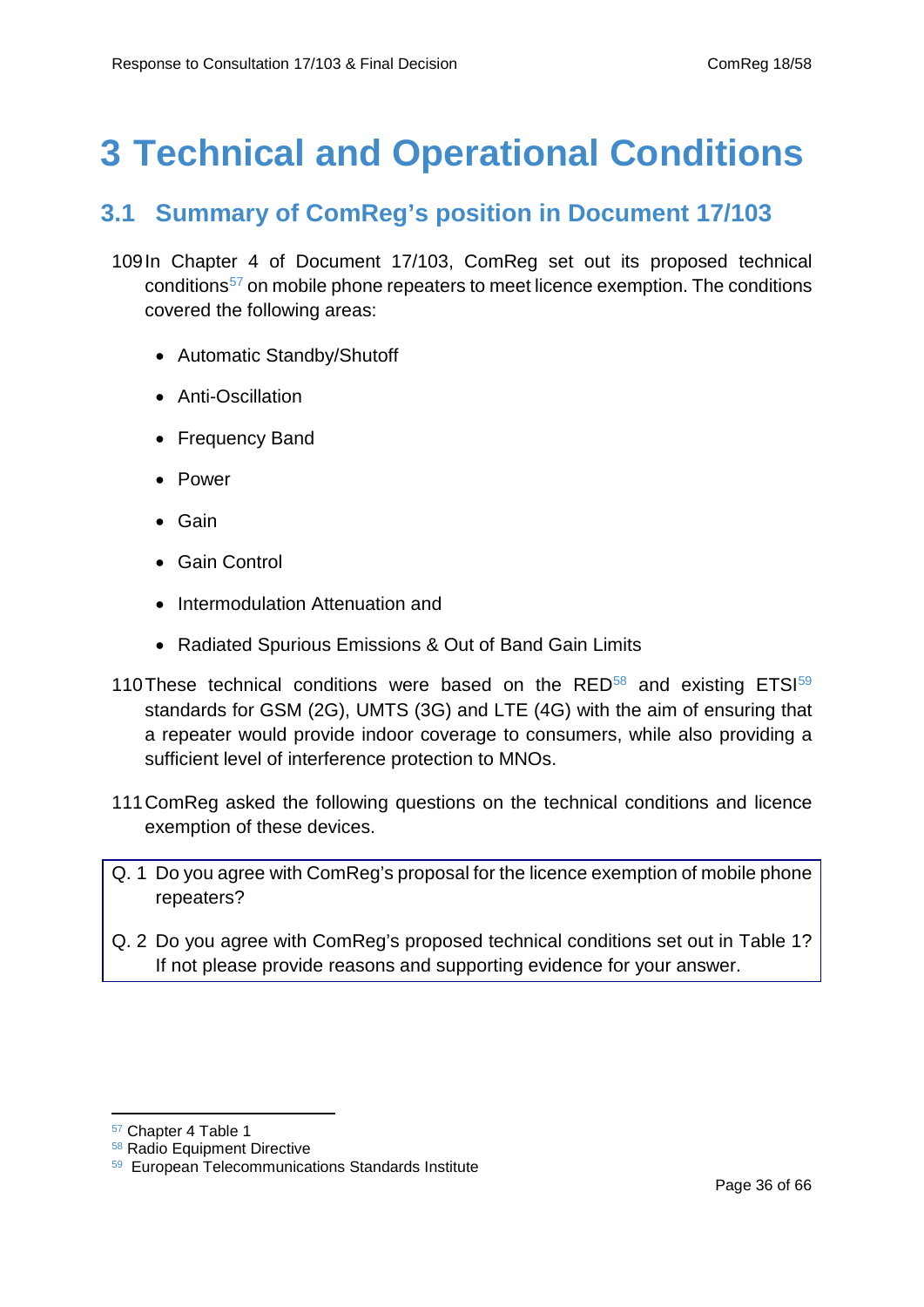## <span id="page-36-0"></span>**3.2 Views of Respondents**

- *112*ComReg received 3 responses in relation to question 1. These responses were from Three, Vodafone and eir. Each operator held a different opinion:
	- Three cautiously supports the proposal to permit licence exempt repeaters provided ComReg took into account some of its comments on the consultation;
	- eir did not agree with the proposal in its current form stating that Option 3 is the "*least attractive option*". However, it states that Option 2 – single operator repeater would be an acceptable option;
	- Vodafone did not indicate whether or not it agreed or disagreed with the licence exemption proposal for mobile phone repeaters, although it did state that it is strongly in favour of developing Option 2 – single operator repeater. On advice from Vilicom, Vodafone adds that "*Option 3, a multi-operator repeater, is much more likely to cause network problems as optimum gain setting for different donor operators will not be aligned*". In addition to submitting its technical report, Vilicom in response to consultation 17/103 states that "*the third option outlined by ComReg will create significant problems for the mobile operators and their customers by creating harmful interference*".
- 113On the technical conditions proposed by ComReg in Document 17/103 i.e. question 2, all 6 respondents provided their views. The issues relevant to the Proposed Technical Conditions raised by the respondents are broken down into the following categories and discussed below under the following headings;
	- Interference from Multiband/Multi Operator Repeaters
	- Power Limits
	- Noise & Gain
	- In-vehicle Repeaters
	- Intermodulation requirements
	- Other Issues Raised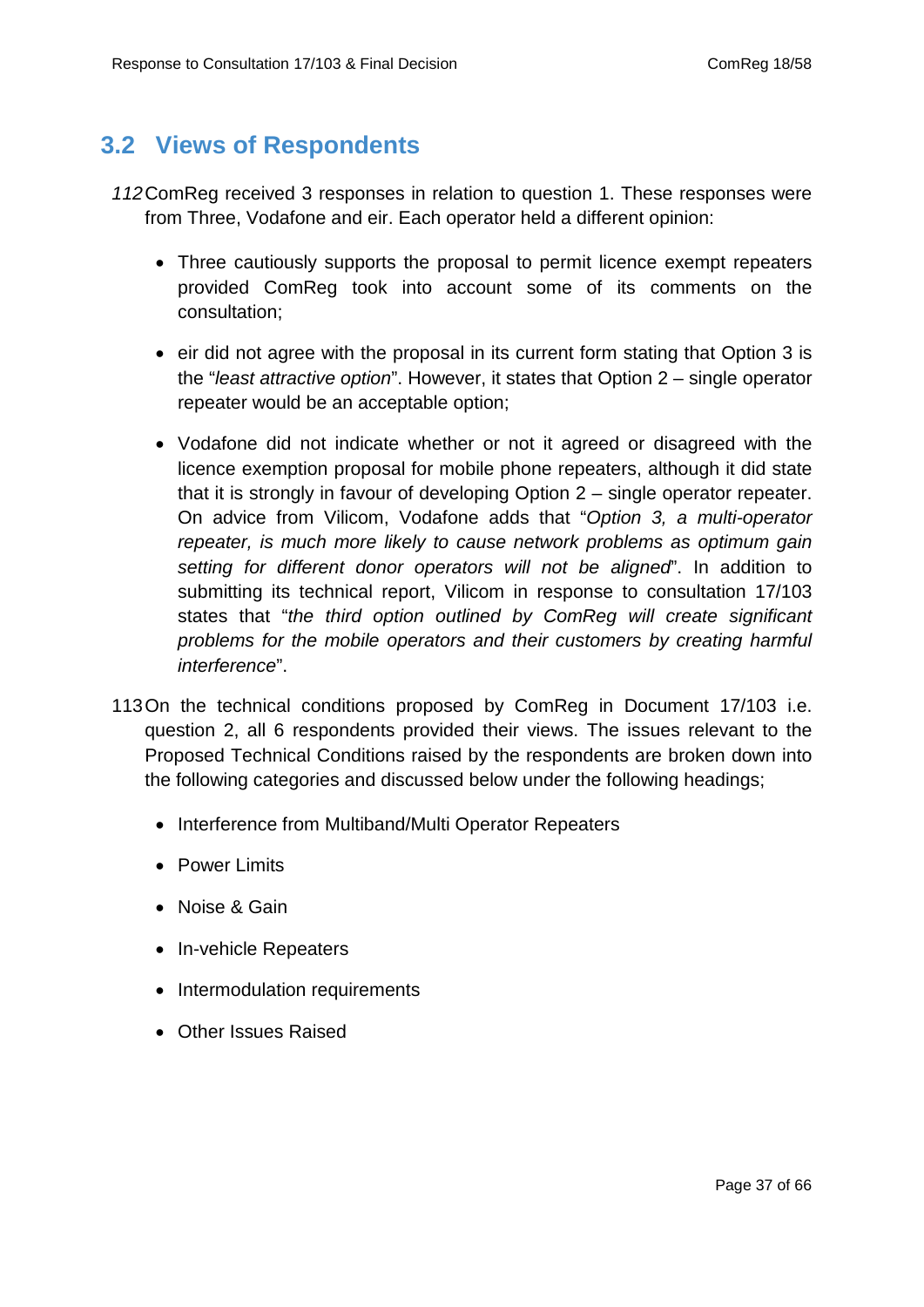## <span id="page-37-0"></span>**Interference from Multiband/Multi-Operator Repeaters**

#### **Views of Respondents**

- 114Vodafone, eir and Vilicom all express the opinion that multi-operator repeaters would cause significant interference to MNO base stations. However, Three was of the view that some interference is inevitable and that on balance the benefit to consumers can outweigh the detriment to network performance overall, provided certain safeguard measures are in place;
	- Vodafone claims that illegal repeaters often transmit towards the base-station at powers appropriate for a mobile far from the base station. Therefore, they may block the uplink signal from other mobile users who are further from the site. Vodafone provides an example of how the higher mobile signal from a recently added new site close to a repeater floods the input stage of the repeater causing it to transmit continually back to the original donor site. Vodafone further states that it was only able to detect this interference as the location of the repeater was known.
	- eir claims that multi-operator repeaters amplify all signals and although may improve service for one operator, such repeaters may cause interference to another operator. In Annex 1 of eir's response, eir provides an example of a repeater install it conducted in the "*vicinity*" of a donor site. eir claims that if the repeater used in its example were to use similar maximum power and gain as proposed in Document 17/103, the system would have been feeding in noise thereby suggesting that design and deployment process needs to be managed extremely carefully in order to protect the network.
	- Vilicom claims that multi-operator repeaters (Option 3) would cause more interference to MNO's than single-operator repeaters (Option 2). Vilicom states that *"Multiple Option 2 repeaters, each for a different MNO would work more independently than a single Option 3 multi-operator (full band) repeater".*
- 115 Vilicom further queries whether ComReg found any such proposed repeaters causing interference to base stations i.e. *"ComReg notes that no repeaters as defined in its document were encountered during the course of its interference investigations. Perhaps there may be an absence of such repeaters installed, due to general unavailability or relatively high costs?"*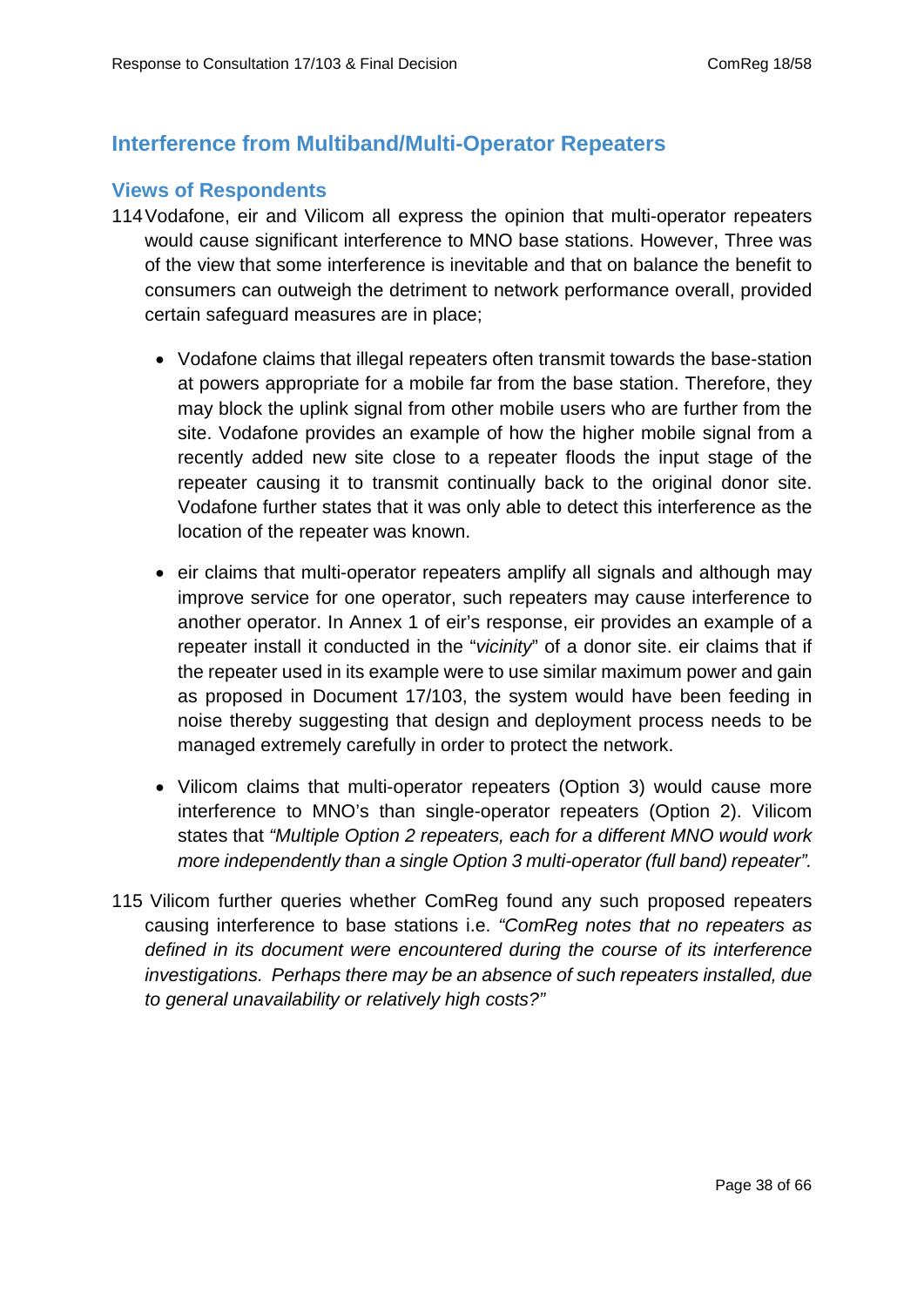#### **ComReg's Assessment**

- 116In response to Vodafone and eir's concerns about an Option 3 repeater amplifying all signals and causing interference to sites that are at different distances to each other, ComReg notes that this scenario is not feasible as the repeaters gain control would be dictated by the strongest signal received i.e. the nearest base station. This means that the strongest signal received at the base station would reduce the gain of the repeater to a level that it would not interfere with it. The repeater of itself would not increase its gain to reach the farther base station.
- 117In relation to the repeater system claimed to have been installed by eir, ComReg notes that eir did not provide the distance between the repeater and the donor site*.* eir also failed to provide detailed technical specifications including whether there was gain control on the repeater system. For a device to meet the requirements of the exemption order it **must** have automatic gain control feature that adjusts the gain and uplink power of the repeater relative to the power of the strongest downlink signal present in band of operation. Therefore, if the donor site was installed in the vicinity of the repeater, under the proposed conditions the repeater would have to automatically reduce its gain down to a level that would not cause interference back to the donor site. If the repeater is unable to adjust its gain to a suitable level so that no noise reaches the base station then it **must** power off. This means that the second phone user may not be able to reach the farther base station but this is the trade off to ensure that there is no base station interference from the repeater. ComReg has clarified this further in its proposed technical conditions and has updated the Gain Control section in the Exemption Order to reflect this (see Table 1).
- 118In response to Vilicom's claim that an Option 3 (Multi-operator) repeater would create harmful levels of interference compared to Option 2 (single-operator repeaters), the technical conditions are designed with interference protection to MNO's as a priority. Under the proposed technical conditions in Document 17/103, ComReg has not placed any restrictions on the number of MNO services a repeater may service, meaning that both single-operator and multi-operator repeaters are allowed under the licence exemption. The maximum output power is controlled by the gain control of the repeater, which reduces the output power relative to the strongest downlink signal per band. Therefore, there is no greater risk of interference to a base station from a multi-operator repeater than a singleoperator repeater. On balance, ComReg agrees with Three's view that some minimal level of interference is inevitable however the benefit to consumers outweighs this risk provided the technical conditions proposed by ComReg are adhered to.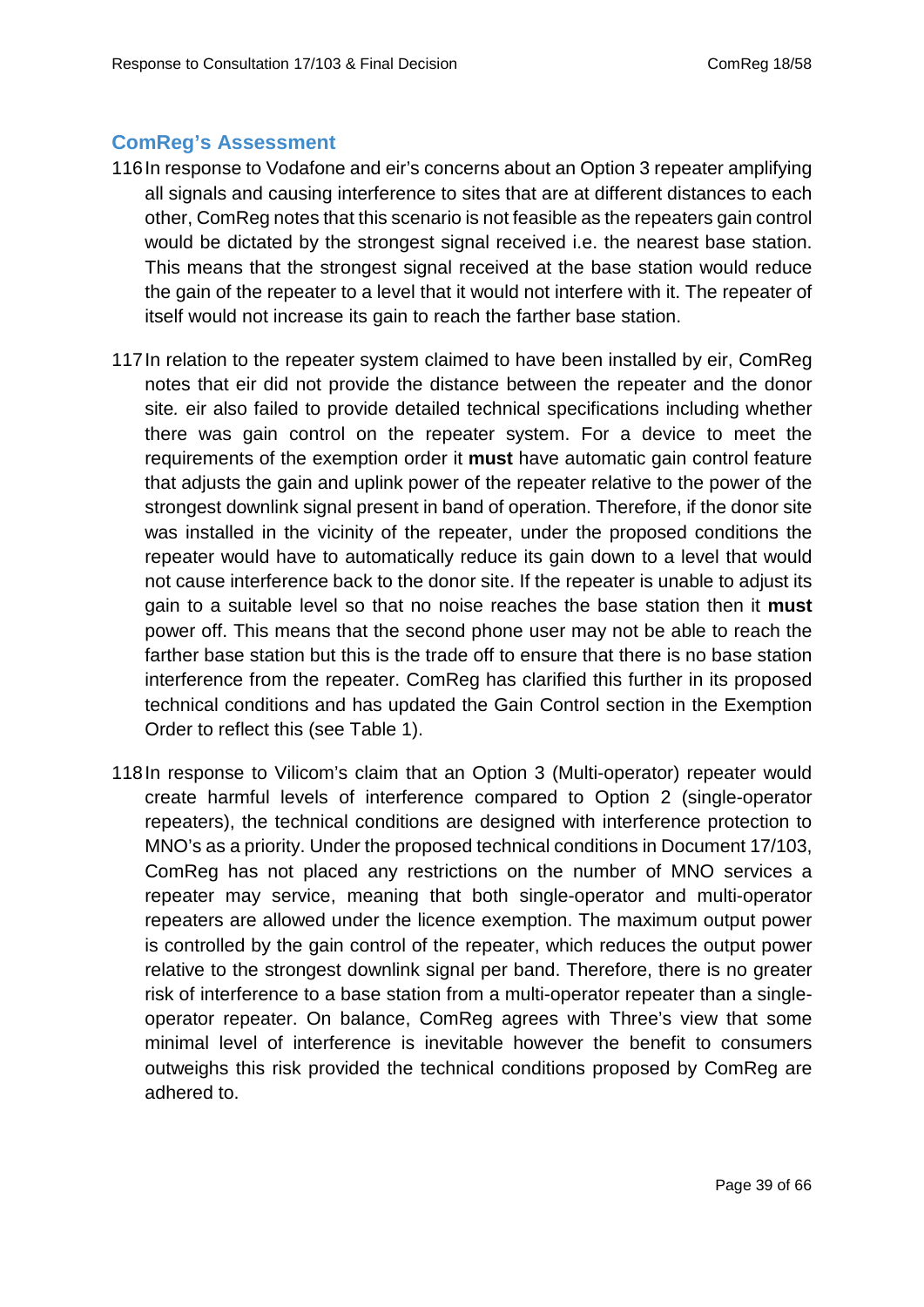119With regard to Vilicom's question on whether the lack of repeaters found to be causing interference may in the main be due to unavailability or high costs, ComReg has never found a *"repeater"* to be causing interference to a MNO's base station during an investigation. However, such devices have inevitably entered the country and ComReg has itself witnessed a number of these devices in its market surveillance work and in concert with Irish customs and online retailers.

#### <span id="page-39-0"></span>**Power**

#### **Views of respondents**

- 120Vilicom, eir and Multicom query whether the power limits proposed by ComReg included antenna gain, cable loss etc. or if it was just the gain of the repeater, expressing that a high gain antenna could lead to base station interference.
- 121Multicom enquires whether there are any guidelines on other passive equipment that is required for the operation of a repeater system such as antennas, cables, connectors etc.
- 122 Vilicom agrees with ComReg's proposed output downlink power limit of 17 dBm but claims that the uplink power of the mobile handset varies by technology for example in the case of GSM 900, the uplink power is 33 dBm while in the case of UMTS 900 the uplink power is 21 dBm. Further, Vilicom claims that the repeater units for sale also includes antennas, cables etc separately and therefore requests that ComReg specify uplink transmit power in absolute terms per band. All respondents suggests that the uplink power is expressed in EIRP per band and per technology.

#### **ComReg's Assessment**

123 As EIRP is related to the power transmitted from the radio taking into account all losses including cables and connectors and the antenna gain, ComReg therefore agrees with respondents above that the maximum uplink and downlink powers need to be expressed in EIRP per band to take into consideration variability of power limits by technology, antenna gain and cable loss for example. In light of this, ComReg has therefore updated the technical conditions i.e. maximum transmitted power expressed in EIRP per band and per technology.

#### <span id="page-39-1"></span>**Gain**

#### **Views of respondents**

124 Both Vilicom and Three express the opinion that the gain limit of 70 dB may not be sufficient: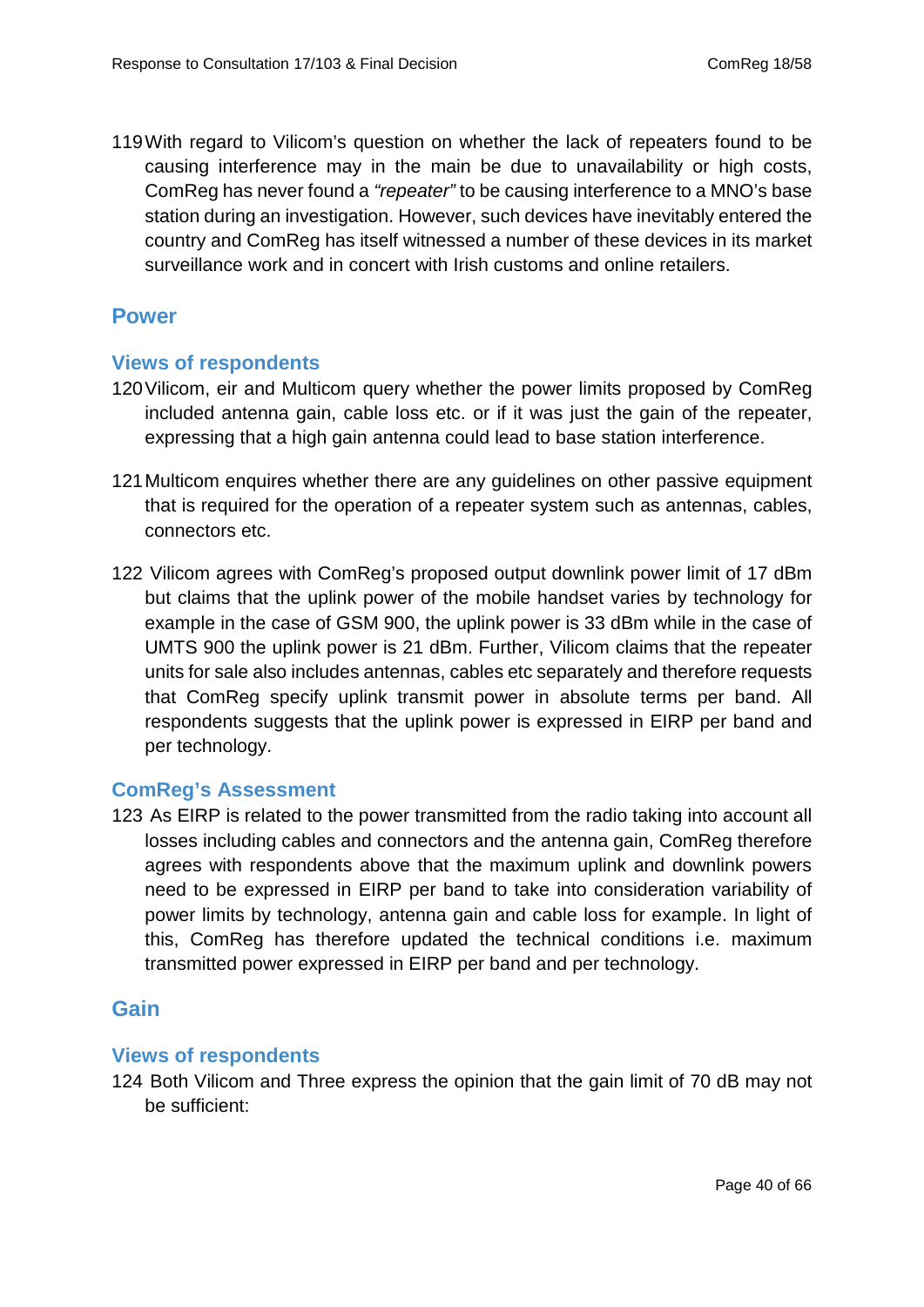- Vilicom submits that 70 dB gain is not sufficient and that some installations will not work at this maximum gain, stating that; *"the repeater input power would have to be -53 dBm to get the full output power of 17 dBm"* adding that if a consumer had this level of coverage they would be unlikely to need a repeater in the first place. Three states that, in its view, the proposed gain of 70 dB is unnecessarily restrictive and may rule out many cases where repeaters would be able to solve consumer reception problems. Three further states that it is aware anecdotally of some instances of repeaters with gains above 70 dB that were deployed and operated interference free. Both Three and Vilicom believe that the gain should be increased to 100 dB in line with Ofcom's technical conditions<sup>[60](#page-40-0)</sup>
- Both Vilicom and eir contend that a potential problem may occur when a consumer with a multi-operator repeater receives different power levels from different operators i.e. if one operator's RSSI levels is significantly higher than the other then the gain control feature may reduce the gain of the repeater down to a level that would be inadequate for the consumer trying to use the network of those operators with lower power values.

#### **ComReg's Assessment**

125ComReg firstly notes that the proposed technical conditions in Document 17/103 were derived with interference protection to MNO's as a priority and as such ComReg proposed that a gain of 70 dB would be sufficient for the consumer without causing interference back to a donor site. ComReg acknowledges Vilicom's and Three's concerns that 70dB gain might not be sufficient in some instances for consumers and notes Three's submission that it has experienced repeaters with 100 dB gain in the past without issues of interference. ComReg agrees with Vilicom that a consumer with -53 dBm RSSI would most likely not need a repeater unless such a consumer was experiencing high building entry loss.

<span id="page-40-0"></span> $60$  Under Ofcom's technical conditions the uplink and downlink system gain in dB of a repeater, referenced to its input and output ports, shall not exceed BSCL-30, where BSCL (base station coupling loss) is the path loss between the base station and the repeater. Where BSCL cannot be determined, the repeater must not transmit. The system gain of the repeater shall not exceed 100 dB. Page 41 of 66 -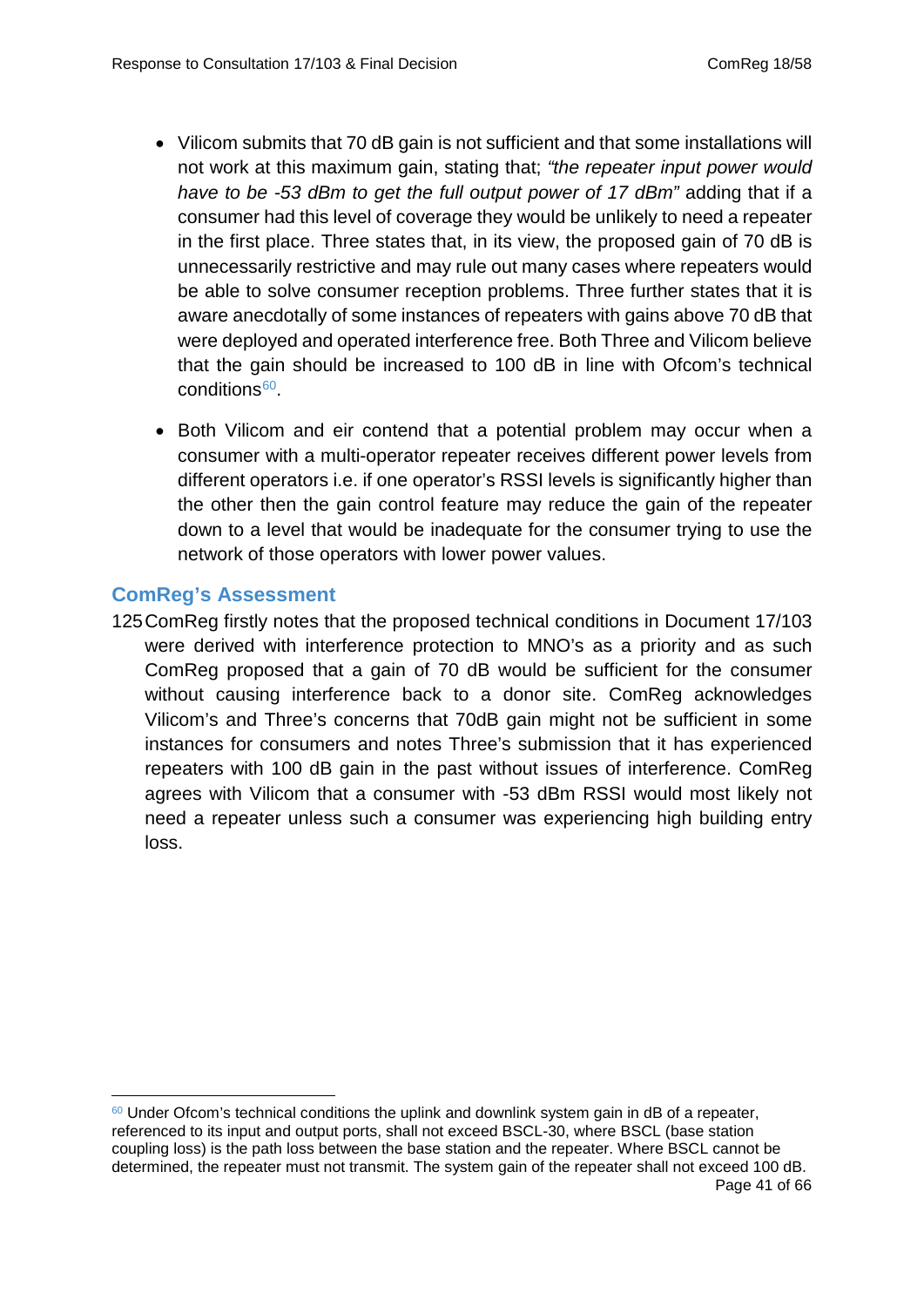- 126On assessment of the effects of repeaters on mobile networks conducted by PA Consulting<sup>[61](#page-41-1)</sup> on behalf of Ofcom<sup>[62](#page-41-2)</sup>, ComReg notes that typical indoor mobile phone repeaters may have a gain of around 55 – 75 dB, however newer smarter repeaters with advanced gain control algorithms may achieve system gains of up to 100 dB without causing harmful interference to an MNO base station. In order to facilitate newer repeaters with advanced gain control features and to prevent any repeaters with gain values of more than 100 dB causing any interference, ComReg agrees that increasing the gain to 100 dB would be beneficial to consumers without risk of interference to an MNO base station.
- 127On Vilicom's and eir's point on different power levels, ComReg acknowledges that if one operator's RSSI level is significantly higher than the other then the consumer may still experience reception issues. ComReg is of the view that in order to optimise reception the consumer and or installer should establish the optimum location and type of repeater to install. In situations, such as that described by Vilicom, the consumer has a number of options to improve their reception including moving the external antenna pointing away from the strongest base station, using the building to attenuate the stronger base station, using a more directional antenna or using a single operator repeater.

#### <span id="page-41-0"></span>**Noise & Gain Control**

#### **Views of respondents**

- 128ComReg received four responses from Vilicom, Vodafone, eir and Three. Both Vodafone and Vilicom claim that a large number of repeaters in a given area would most likely increase noise power causing cell shrinkage and reduce coverage of the sites. Vilicom further states that in most repeaters with Gain Control the amplifier is kept at maximum gain while attenuators at the ports adjust the output power, thus the Automatic Gain Control (AGC) does not provide maximum control over the noise output.
- 129 Three claims that repeaters can and will increase the noise floor within the serving cell. eir contends that an unregulated and unmonitored repeater system could cause noise levels to rise in the MNO's licensed frequency bands.

130On Shutdown limits and uplink noise protection:

• Vilicom queries whether the shutdown limit should be defined as -40 dBm for the band of operation.

<span id="page-41-1"></span> $61$ https://www.ofcom.org.uk/ data/assets/pdf file/0017/85004/eeffects of repeaters on mobile net works.pdf -

<span id="page-41-2"></span><sup>62</sup> https://www.ofcom.org.uk/\_\_data/assets/pdf\_file/0019/107254/Repeaters-Statement-2017.pdf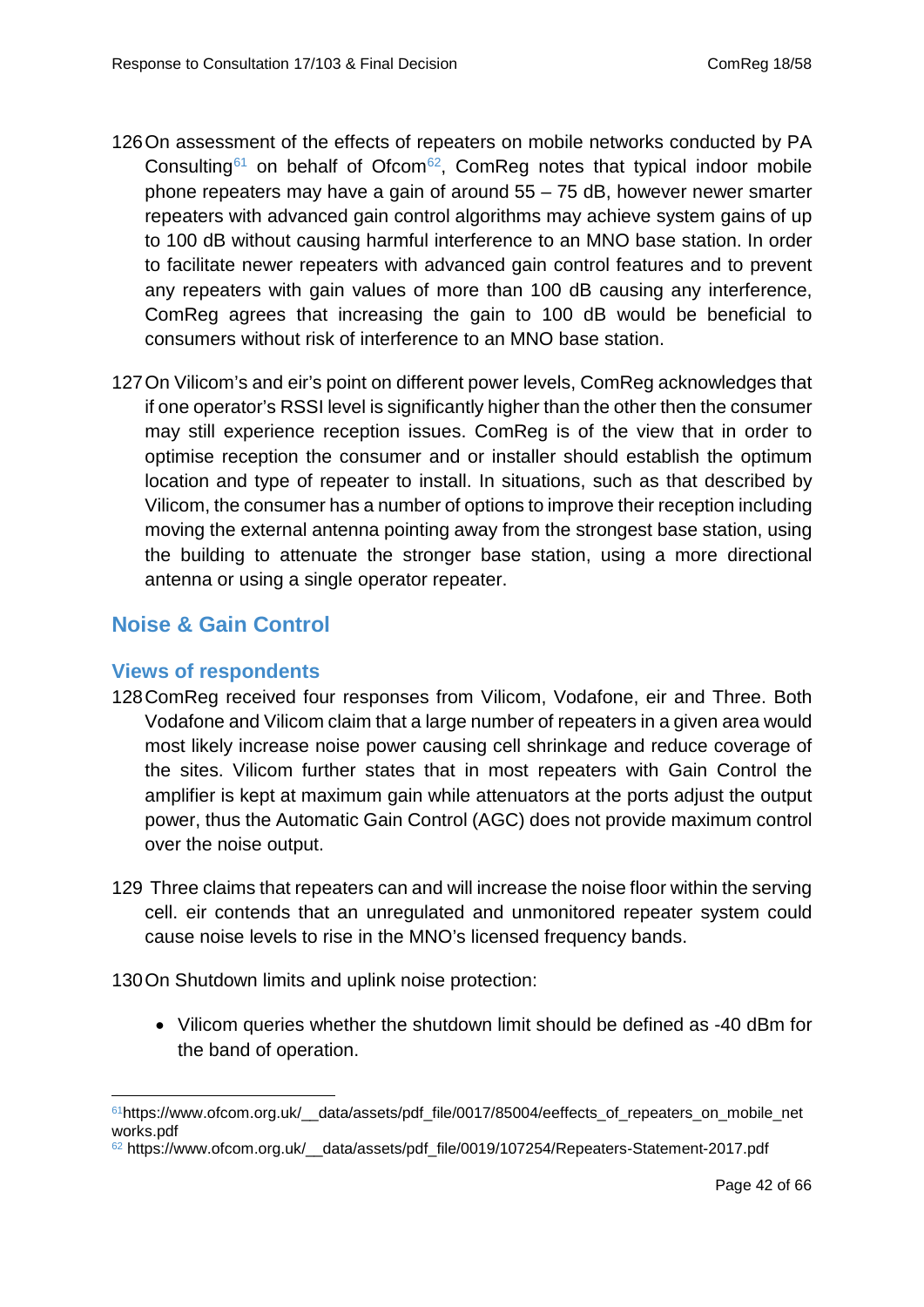- eir asks if the gain control is based on aggregated power or the power from each separate base station.
- Stella Doradus observes that the ETSI limit for uplink noise is less than -53 dBm/100 kHz. At this level, Stella Doradus believes that the "*noise from a repeater would be detected by a 900 MHz base station almost 1.5 km away*". Furthermore, Stella Doradus recommends that instead of the proposed shutdown level of RSSI  $>= -40$  dBm that ComReg set the max uplink noise limit as *"-103dBm/MHz –RSSI"*. This in Stella Doradus's view would offer better protection to MNO's by not allowing any noise from the repeater to reach the base station. Stella Doradus provides several examples illustrating that when using the above equation the uplink noise falls short of the base station's ability to detect it by 22 dB. Stella Doradus further claims that by using this method of gain control that more than 100 repeaters would need to be installed on a cell before the combined noise could be detected.

#### **ComReg's Assessment**

- 131ComReg notes that while all electronic or radio devices generate noise, the technical conditions proposed are designed such that no noise from a repeater should reach the base station. This along with the Automatic Standby/Shutoff mode of the repeater would ensure that there is no constant transmission of noise back to the base station. After 1 minute of the device being idle it would reduce its output power significantly or power off the uplink completely. This means that any potential noise from the repeater would only occur when the device is transmitting. However, the call or data signal power transmitted back to the base station would be much greater than the noise level from the repeater.
- 132Vilicom's arguments appear contradictory given it is in favour of installing multiple single-operator repeaters to reduce risk of interference, yet installing multiple repeaters in a cell would increase the noise level greater than a single multioperator repeater, assuming gain is equal.
- 133In response to eir's query, ComReg confirms that the shutdown limit is based on aggregated power. The Automatic Gain Control (AGC) is to be adjusted from the strongest signal present in the downlink per band of operation. The AGC is to adjust such that no noise from the repeater can reach the base station.
- 134ComReg carefully considered the material provided by Stella Doradus in relation to using proximity control instead of the proposed shutdown limit of -40 dBm. ComReg views that this method offers a better alternative to the proposed shut down limit of RSSI > -40 dBm for the following reasons: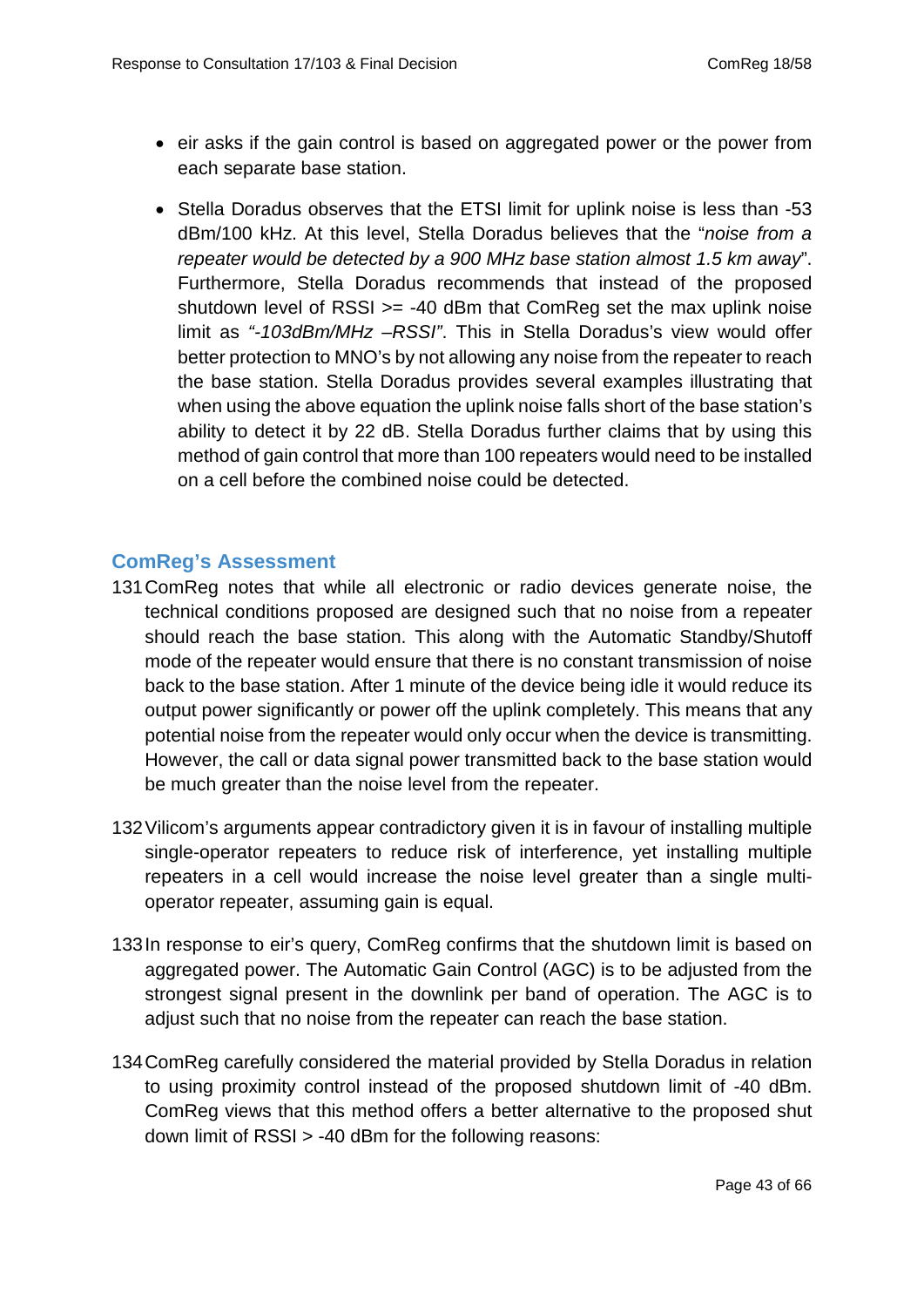- provides better control over the noise level transmitted in the uplink band;
- offers better protection to mobile network operator sites;
- gain is adjusted relative to both RSSI and noise of the repeater amplifier (see examples in Annex 4)
- <span id="page-43-0"></span>135 ComReg, therefore considers to adopt the proposed proximity control equation for the gain control condition i.e. max uplink noise limit of *"-103dBm/MHz –RSSI"*.

#### **In-vehicle repeaters**

#### **Views of respondents**

- 136The Draft Exemption Order of Document 17/103 defined a mobile phone repeater as "*apparatus for wireless telegraphy, which is used specifically to amplify signals between a mobile phone and a network operator's base station, either indoors or in-vehicle*". ComReg received two responses in relation to the use for in-vehicle repeaters:
	- Three contends that ComReg should also consider in-vehicle repeaters similar to Ofcom's proposal stating that; "*If properly specified, this could significantly improve the quality of in-car calls without causing interference. Failure to include such systems now would be a missed opportunity, as we do not believe this matter will be reviewed in the short to medium term*".
	- eir queries whether in-vehicle repeaters are also permitted under the proposed exemption scheme, noting that the Taskforce only recommended developing a scheme for in-door coverage only and that if ComReg intends to also exempt in-vehicle repeaters then further consultation would be required.
- 137 In addition to the above, Vilicom states that "*should any exemption be put in place, it would be good to carry out an impact assessment at some fixed period after the license exemption comes into force, for example after 12 or 18 months*".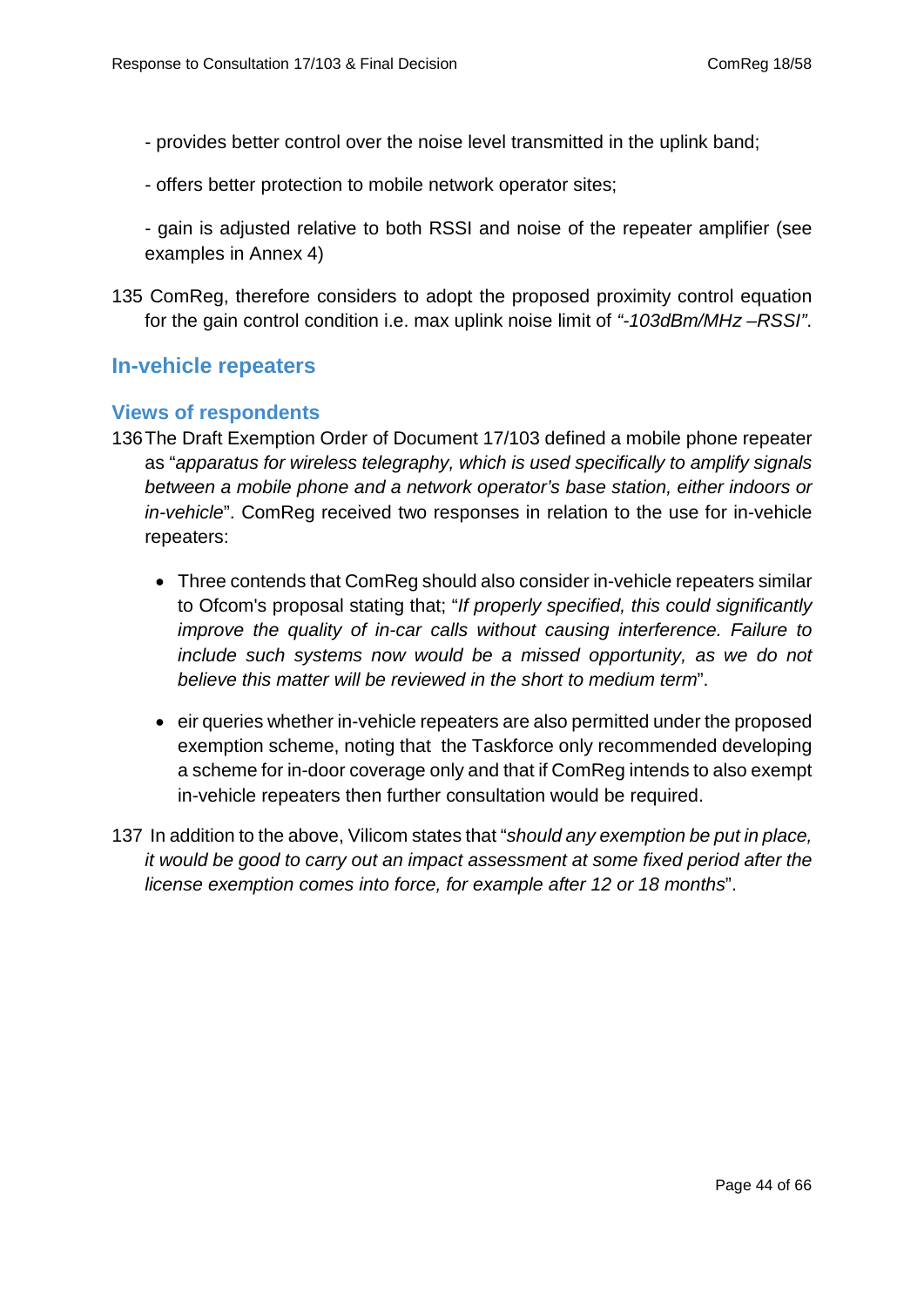#### **ComReg's Assessment**

- 138ComReg's proposal deliberately did not specify how the repeater was to be installed once the device met the proposed technical conditions; it would be considered licenced exempt under the proposed exemption order. Under action  $37<sup>63</sup>$  $37<sup>63</sup>$  $37<sup>63</sup>$  of the Taskforce report it was recommended that ComReg develop a licensing scheme to allow the use of mobile phone repeaters. While the recommendation from the Taskforce did not explicitly mention in-vehicle repeaters and the main focus of consultation Document 17/103 was on in-door repeaters, ComReg considers that there is no reason to exclude in-vehicle coverage and that its inclusion would be a benefit to consumers.
- 139ComReg agrees with Three's views that the right specifications can lead to good in-vehicle reception without causing interference to a base station. ComReg also agrees that the proposed gain limit for the repeater would need to be less for an in-vehicle repeater compared to an indoor building repeater because a vehicle has less frequency attenuation than that of a building. Furthermore, the internal antenna and external antenna are much closer together in a vehicle. Considering these factors ComReg, has updated the technical conditions to limit the gain levels for in-vehicle repeaters.
- 140 In response to Vilicom's proposal on impact assessment to be carried after the licence exemption comes into force, ComReg does not consider it necessary to carry out a specific impact assessment after the licence exemption comes into force as proposed by Vilicom. ComReg is of the view that the effectiveness of the exemption order will become apparent over time and will be evidenced by such things as reports of interference from MNOs and the number of boosters coming onto the market. Such indicators will enable ComReg to assess the impact of the exemption order and make any changes that may be considered appropriate.

#### <span id="page-44-0"></span> **Intermodulation requirements**

#### **Views of respondents**

-

- 141Stella Doradus contends that that there is no need to include intermodulation requirements in the technical conditions as it is encompassed by the RED Directive. In relation to Radiated Emissions Stella Doradus states that the harmonised standards only cover GSM and not UMTS or LTE.
- *142*For band edge roll off requirements it suggest that *"the roll off requirements for GSM only apply to the 900 and 1800 bands, and the UMTS/LTE requirements (see above) apply to 800, 2100, 2600 bands. (2600 not applicable in Ireland yet)".*

<span id="page-44-1"></span> $63$  ComReg will develop a licensing scheme allowing the use of mobile phone repeaters to help address the issue of indoor coverage, particularly in rural areas.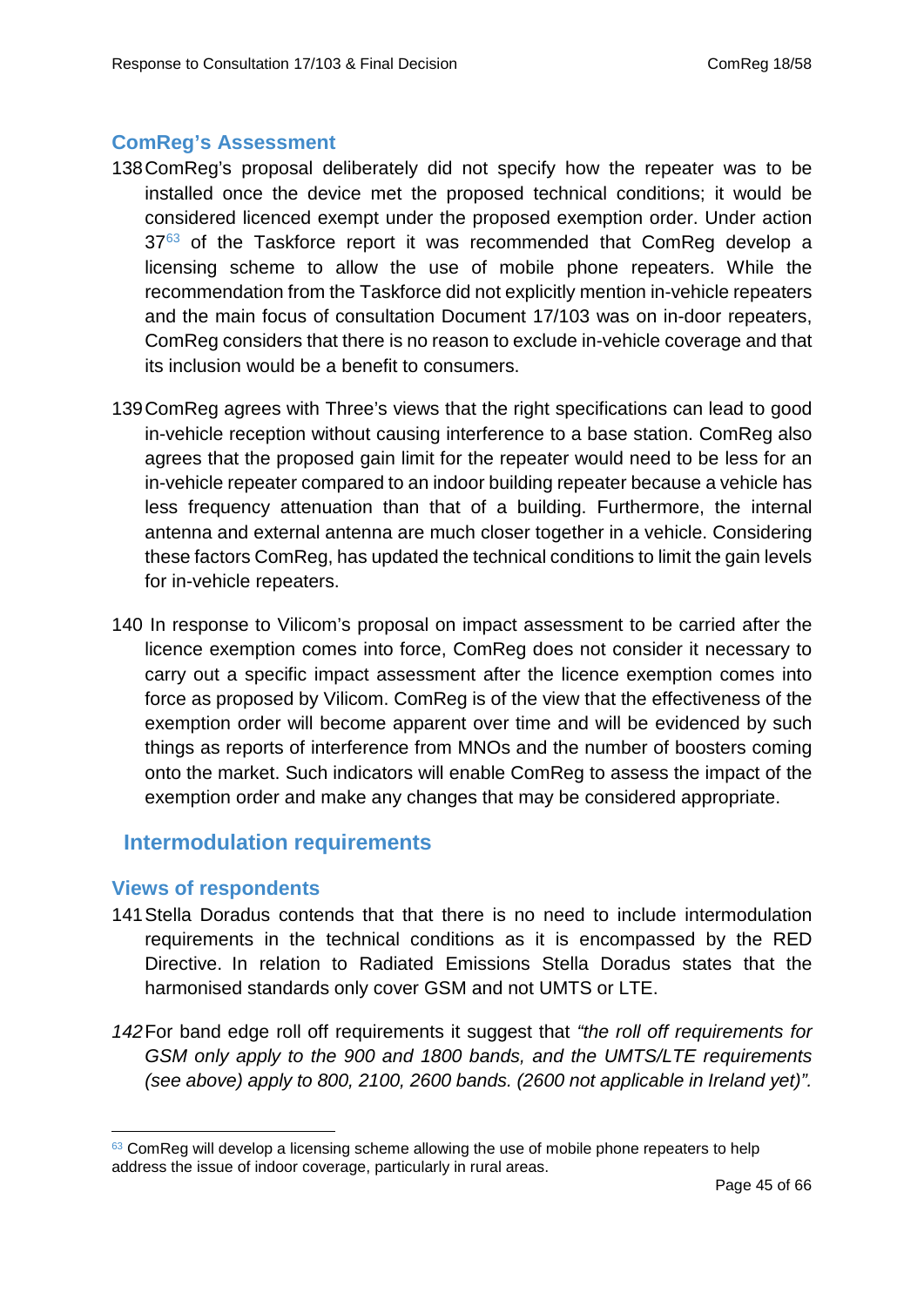#### **ComReg's Assessment**

143ComReg notes that the technical parameters including intermodulation requirements and out of band gain values as proposed in Table 1 of Document 17/103 may change as revisions to the current ETSI standard are made. To that effect, ComReg has removed the limit values from the technical conditions and directly provided a reference to the ETSI standards in order to avoid any potential issues with possible future amendments to these standards.

## <span id="page-45-0"></span>**3.3 ComReg's final position on proposed conditions of use**

- 144In Summary, ComReg will proceed with the licence exemption of the general usage of mobile phone repeaters as set out in Chapter 5 of this document. These repeaters will have no restrictions on the number of operators or technologies it may service, be it single/multi-operator or single/multi-band.
- 145ComReg acknowledges the concerns from all respondents in relation to interference from repeaters to MNO base stations. These concerns in ComReg's view have been dealt with above and ComReg is satisfied that on balance the benefit to consumers outweighs minimal risk of interference overall provided the technical conditions proposed by ComReg are adhered to.
- 146ComReg is appreciative of the various response received with regard to Document 17/103 and has made a number of amendments to the required technical conditions as a result. These changes include:
	- Changing the maximum gain to 100 dB for in-door use and 20 dB for invehicle;
	- Changing the maximum transmitted power to be in terms of EIRP per band of operation;
	- Rewording the gain conditions as overall system gain rather than just gain of the repeater;
	- Changing the gain control from shutting off the repeater in the presence of 40 dBm RSSI to the gain adjusting to limit the uplink noise using the formula - 103dBm/MHz – RSSI. This is to offer better gain control and protection to MNO's from high noise levels; and
	- Removal of out of band emissions and intermodulation requirements from the technical conditions as these are adequately covered by the Radio Equipment Directive (RED).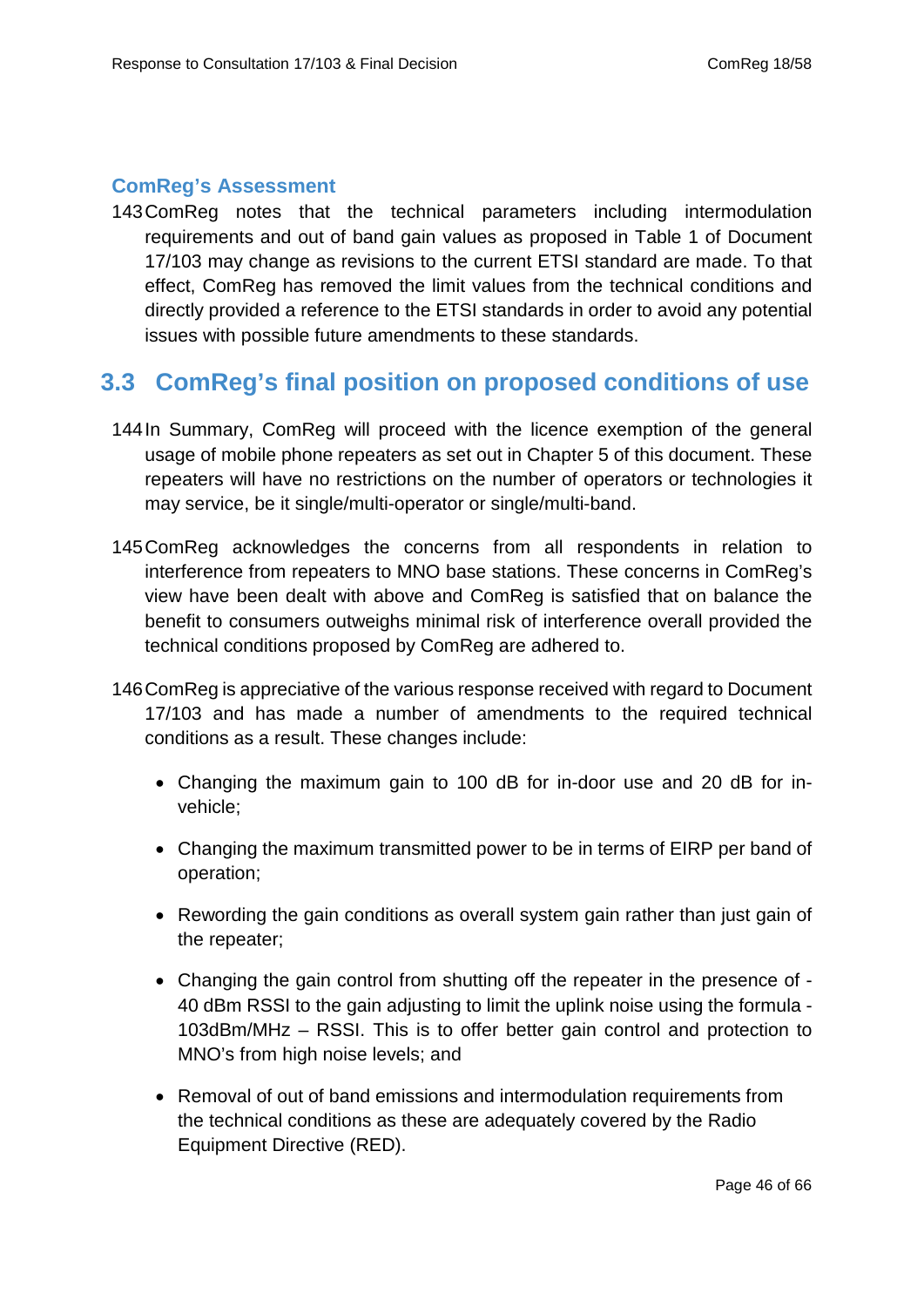## <span id="page-46-0"></span>**4 Other Issues Raised**

<span id="page-46-1"></span>147A number of additional issues were raised by respondents. These issues are discussed below.

## **Definition of repeaters**

#### **Views of respondents**

148Both Vilicom and Multicom contend that distinction between boosters and repeaters can be somewhat ambiguous and that some devices that are currently advertised as a repeater would, under the technical conditions for licence exemption, be now considered as a booster.

#### **ComReg's Assessment**

149ComReg understands that the words booster and repeater are generally used interchangeably by manufacturers and consumers. However ComReg would like to emphasise that any device that meets the proposed technical conditions would be considered a repeater and thus would be licence exempt. Any device that does not meet the proposed technical conditions would be considered as booster and would thus be illegal.

#### <span id="page-46-2"></span>**Guidance on installation**

#### **Views of respondents**

150In relation to the installation of licence exempt repeaters:

- Vodafone states that "*It would be useful for ComReg to produce a guideline document on installation*".
- Multicom asks "*Who will undertake the installation of repeater systems? Will there be a list of operator approved installers that a customer can use?*"

#### **ComReg's Assessment**

151In common with most manufactured devices, ComReg believes that an installer guidelines document should be up to the manufacturers of these devices. In ComReg's view any device that operates within the technical conditions set by the exemption order is licence-exempt. The manufacturer or installer can best provide guidelines or tips to consumers on how to make best use of their device.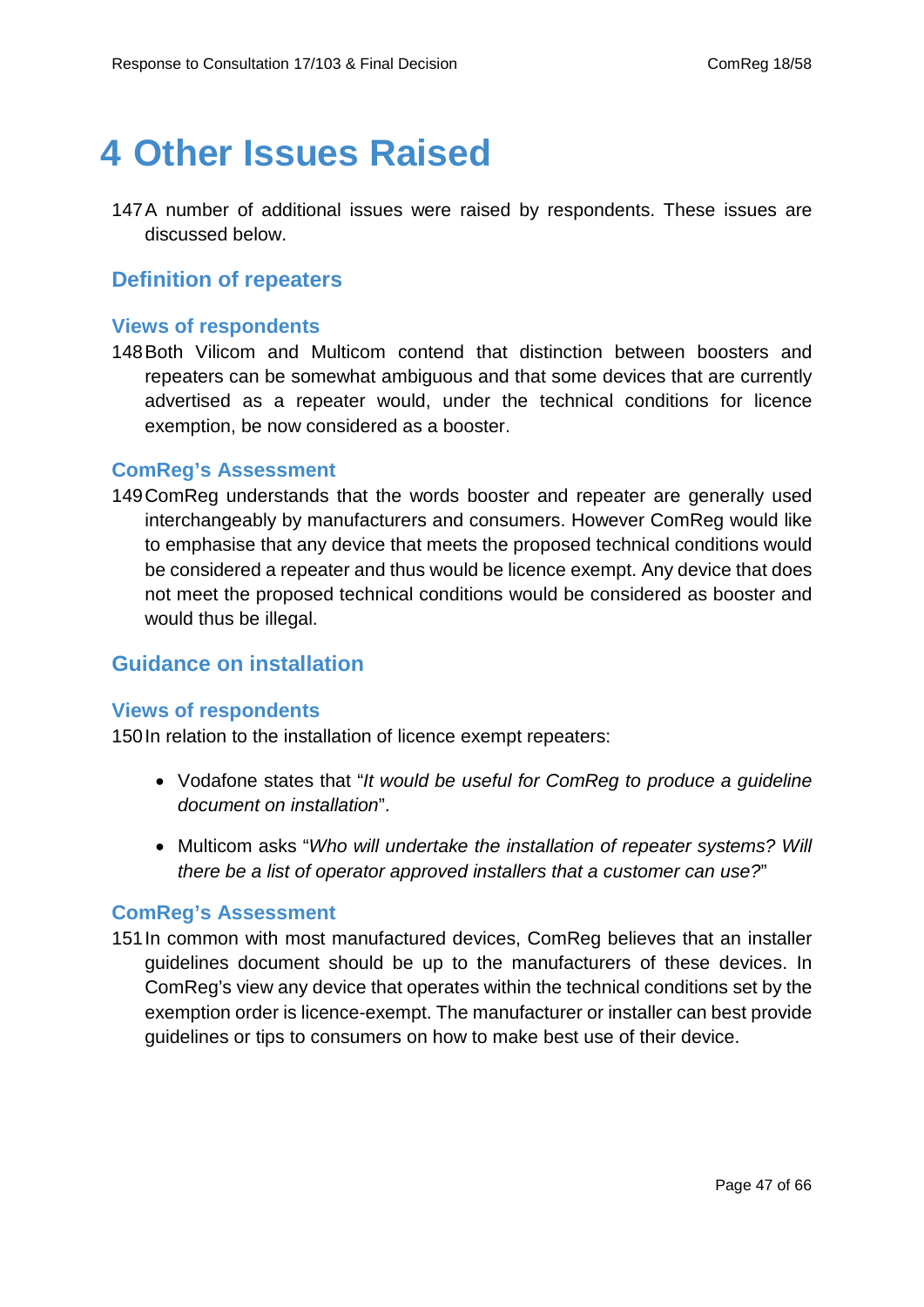<span id="page-47-0"></span>152It is neither ComReg's practice nor remit to maintain lists of approved installers for the likes of Satellite, Digital TV or broadband installers. ComReg views the installation of repeater devices in a similar fashion. ComReg believes that most of these systems will be installed by professional installers to ensure best optimisation.

#### **Interference Investigations**

#### **Views of respondents**

153A number of respondents raised concerns regarding the potential for the increased interference to MNO base stations::

- Vodafone requests that further safeguards should be put in place to prevent degrading of service for customers before the exemption order is put in place.
- Three states that; *"ComReg has traditionally suffered from a lack of resources available to track down and eliminate interference"* and asked for reassurances that ComReg would be able to quickly identify and eliminate any properly reported cases of interference to mobile or other networks prior to introducing licence exempt repeaters.
- In relation to the expense of interference investigations, eir queries who will bear the cost of investigations. eir also states that *"ComReg's procedures and processes need to be enhanced to address this ensuring that sources of interference to mobile networks, including accredited repeaters, can be rapidly eliminated. eir's support for Option 2 is therefore contingent on ComReg committing that it will increase resources in the interference investigation and enforcement teams to deal with the widespread use of repeaters".* eir further states that it would also like to see a service level agreement in place between ComReg and MNO's for investigating network interference.

#### **ComReg's Assessment**

154The decision to exempt certain wireless telegraphy apparatus from licensing requires ComReg to carry out a rigorous assessment of the technical conditions that would relate to such an exemption. This is to ensure that, to the extent possible, such an exemption would not give to rise to any increased potential for interference to existing licensed apparatus. ComReg is satisfied that the technical conditions for the licence exemption of repeaters will not cause harmful interference to MNO base stations. The proposed technical conditions are designed with MNO protection in mind and have been further updated in light of response to consultation to provide better protection to base stations. In response to submissions from eir, Vodafone, Three and Vilicom on concerns around interference investigations ComReg firstly notes that: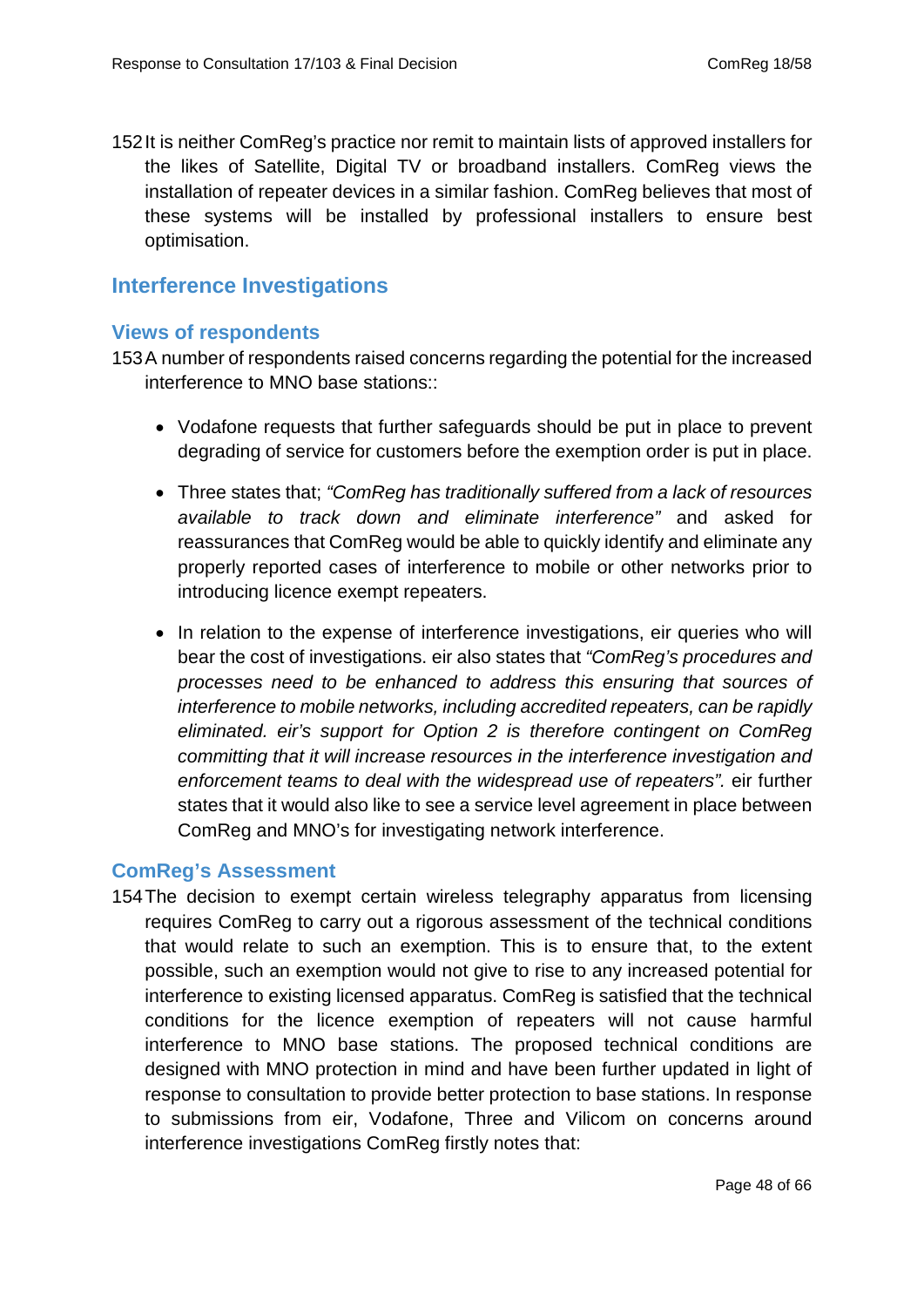- ComReg's Spectrum Intelligence & Investigations (SII) team, previously Spectrum Compliance<sup>[64](#page-48-1)</sup> handles all cases of external interference to licenced operators in the State.
- As set out in ComReg document 17/87<sup>65</sup>, all cases of interference are ranked according to severity and impact and assigned a Class from 1 – 5. Class 1 being the most severe. Interference complaints that render a licenced channel unusable or has a detrimental effect on the economic interests of a licensee are designated as Class 2 and are responded to within 3 working days. 80% of complaints received fall into the lower categories which have a 7+ working day response time. ComReg is of the view that this existing system of classification and the associated response times is clear and unambiguous and has proven to be effective in enabling ComReg to meet its obligations in respect of same.
- 155ComReg enjoys full independence and discretion as to the manner in which it will conduct all of its investigations. ComReg will not fetter its discretion by agreeing with any third party (including, in particular, any likely or potential complainant) as to the manner in which it will exercise its investigatory function.
- <span id="page-48-0"></span>156With regard to eir's query in respect of costs pertaining to any interference investigations, ComReg is charged with maintaining the integrity of the radio spectrum. Accordingly, ComReg bears all costs of any radio interference investigation undertaken.

## **Device Registration**

#### **Views of respondents**

-

- 157Vodafone, Three, eir and Multicom raise the issue of having licence exempt repeaters registered. In particular:
	- Vodafone contends that a register of repeater devices would help in identifying where repeaters are in the network. This would, in Vodafone's view, help deal with any issues arising in a less labour-intensive way.

<span id="page-48-1"></span><sup>64</sup> <https://www.comreg.ie/industry/radio-spectrum/spectrum-compliance/>

<span id="page-48-2"></span><sup>65</sup> <https://www.comreg.ie/publication/spectrum-intelligence-investigations-annual-report-2016-2017/>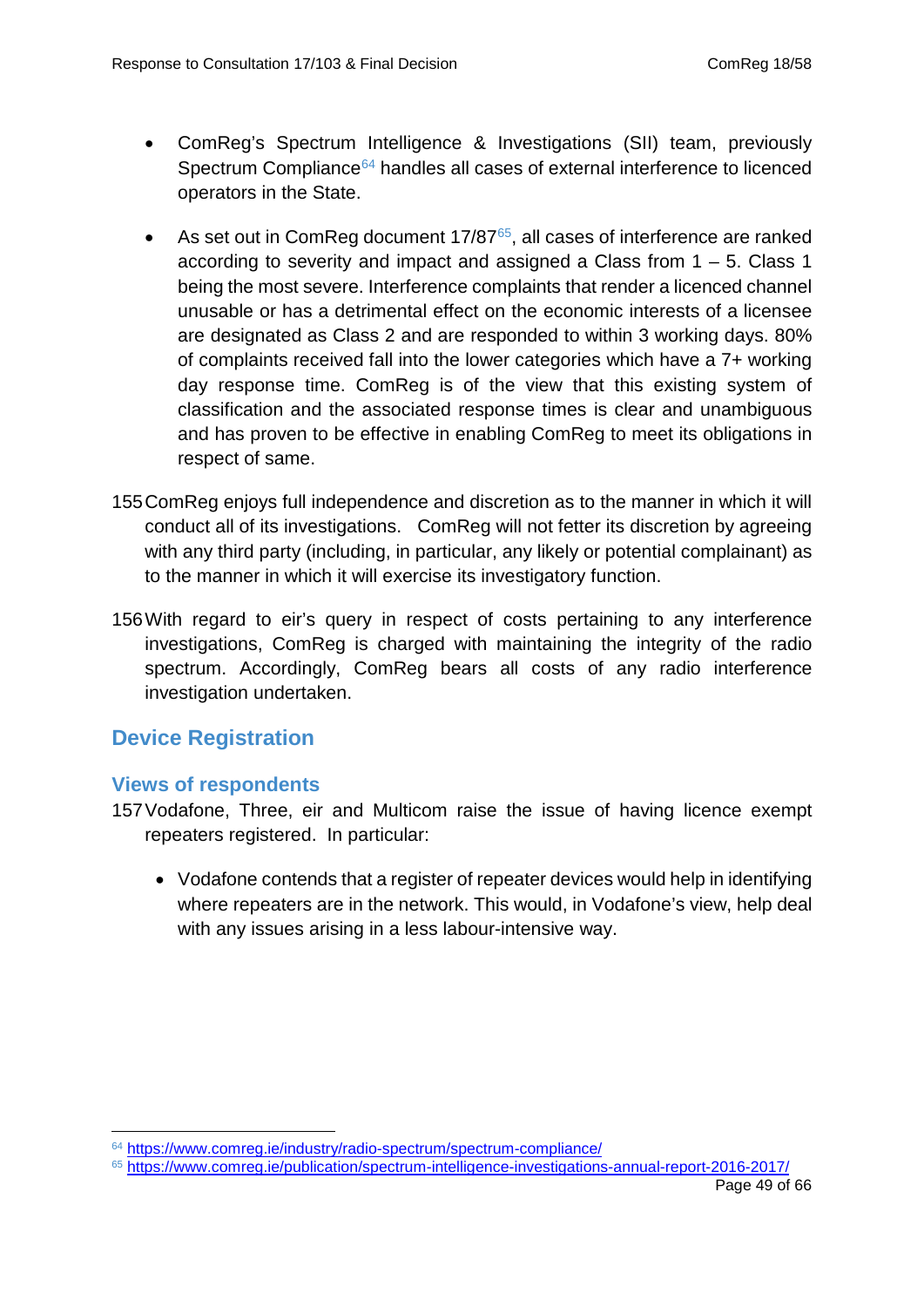- Three suggests that a device registration database should be set up on ComReg's website for all repeaters that meet the licence exemption conditions. The database would record the location of the device. Three believes this would aid ComReg in any interference investigations. Three would also like this data made available to operators to assist with preliminary investigations of interference investigations.
- eir contends that repeaters purchased and deployed by a party other than an MNO must be registered in a central database which records details such as the repeater model, operator band and geo location of the repeater. This information it believes should be captured at the point of sale.
- Multicom enquires as to whether it is the intention to create a database or registration of all licence-exempt installations.

#### **ComReg's Assessment**

158 ComReg believes that the creation of a device database would be inimical to the licence exemption scheme. The more barriers placed before consumers, the more likely they are to refrain from using a repeater and the creation of any such register would most likely drive many towards the purchase of a booster that is known to cause interference. Such a development would seriously undermine the repeater initiative. ComReg has set its technical conditions with protection to base stations as priority and any technical faults detected should cause the device to shutdown causing no interference to a base station. Knowing the location of these devices would not materially aid in any interference investigations to a base station that is caused by an unregistered illegal booster. Given that ComReg will not for the reasons stated above be maintaining a register of licence exempt repeaters, the matter of sharing such a register does not arise.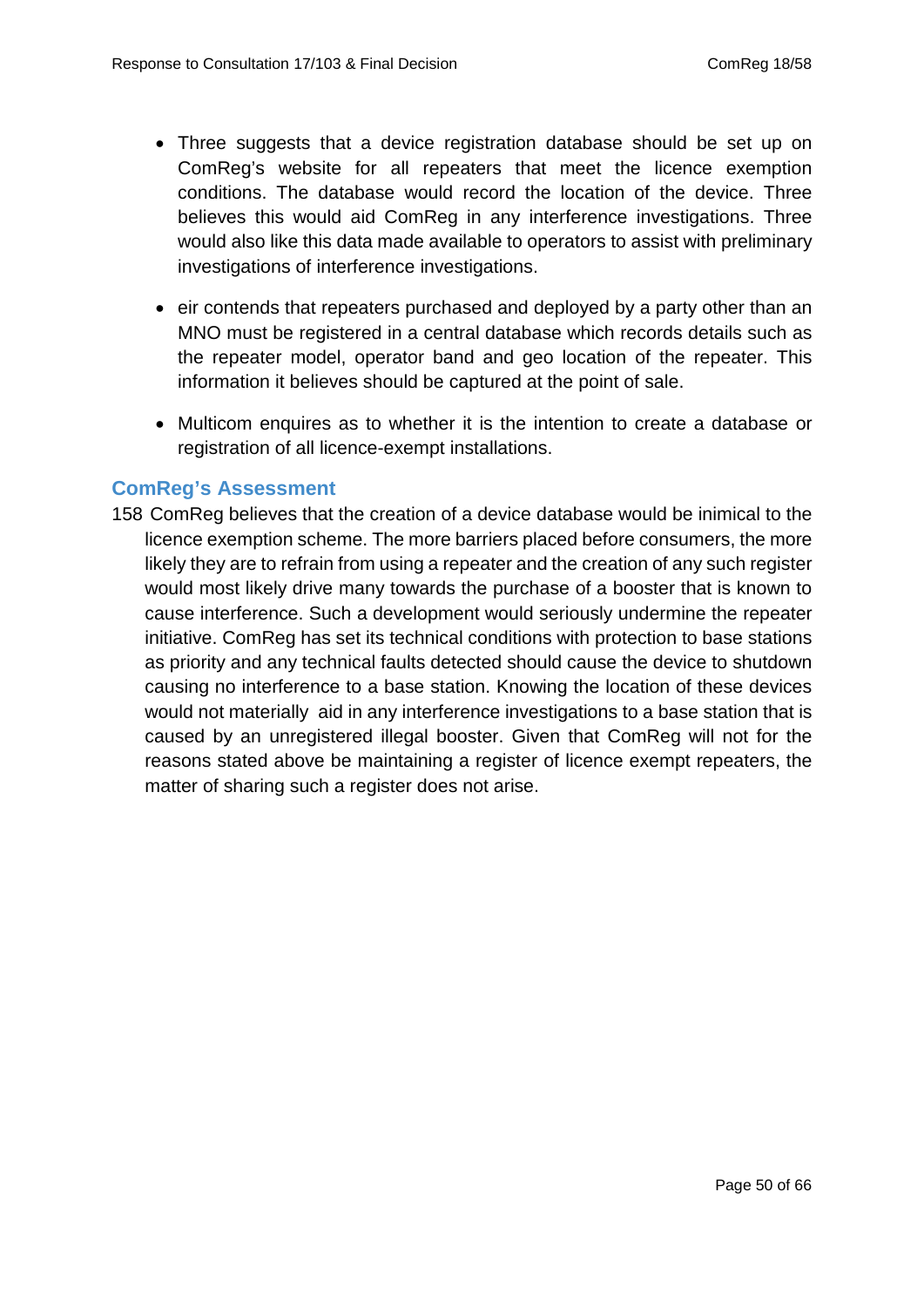## <span id="page-50-0"></span>**5 Final Decision Instrument**

- 159This section sets out the technical conditions that ComReg has decided to apply in granting licence exemption for a mobile phone repeater. For a repeater to be considered licence-exempt it must comply with the Radio Equipment Directive (RED). ETSI set the standards<sup>[66](#page-50-1)</sup> for mobile phone repeaters requirements for out of band gain, intermodulation attenuation and radiated spurious emissions. The device must comply with these conditions and meet the restrictions set out in Table 1.
- 160The technical requirements set out in Table 1 reflect the following interference protection considerations:
	- **Automatic Standby/Shutoff** to reduce the risk of interference to other spectrum users and use the spectrum efficiently the repeater must have an automatic standby/shutoff mode. This ensures that when not in use the repeater will not contribute any unwanted emissions or electromagnetic noise in the mobile frequency uplink bands.
	- **Anti-Oscillation** to minimise risk of interference to mobile phone base stations and other spectrum users the repeater must have anti-oscillation detection and mitigation features. Interference in the uplink band tends to be more detrimental to the network as a whole and as such has been prioritised. In addition, any interference on the downlink is not likely to impact on users other than those in the building with the repeater. As such the cut off times outlined in Table 1 in ComReg's view are sufficient to protect all users in the bands in question.

Accordingly, the device must either power off, restart, or reduce its output power until oscillations are no longer detected. If mitigations fail the device must power off completely.

• **Frequency Band** – the repeater must only repeat signals within bands assigned for mobile use (listed in Table 1). ComReg is not imposing any restrictions on the number of operators or bands the device may amplify. Both single band single operator repeaters and multi band multi operator repeaters are considered license-exempt under these specifications.

<u>.</u>

<span id="page-50-1"></span><sup>66</sup> ETSI EN 303 609 – GSM(2G)

ESTI EN 301 908-11 – UMTS (3G)

ETSI EN 301 908-15 – LTE(4G)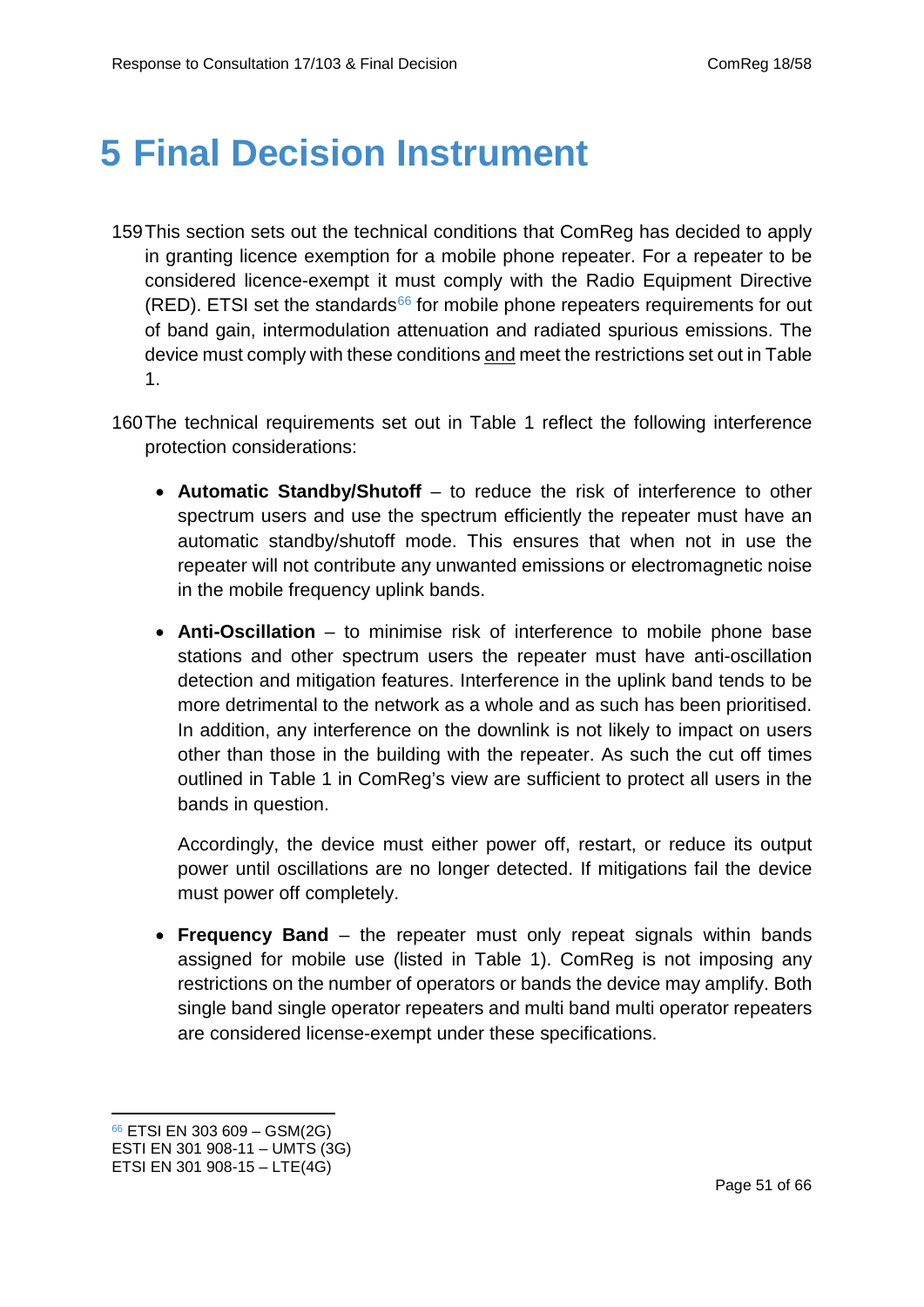• **Power** – a base station should not be able to see any difference between a repeater or mobile handset transmitting to it. As such ComReg has limited the maximum uplink power to be similar to that of the maximum power of a mobile handset per band of operation.

Furthermore, ComReg is limiting the maximum downlink power to 17 dBm, similar to the power levels of a typical domestic Wi-Fi router  $67$ . ComReg believes this should be sufficient to allow coverage within a typical domestic home, while making interference to other users in the locality unlikely. This is due to the fact that the building entrance loss mentioned earlier works in both directions, signals that emanate from within a building are likely to be significantly attenuated as they exit the building.

All power levels are expressed in EIRP this is to include other factors such as antenna, cable loss and the gain of the repeater itself.

- **Gain** the repeater must be capable of offering sufficient gain to allow consumers in weak signal areas and at the fringes of coverage areas to benefit as much as possible. Should too high a gain be permitted it is likely that the risk of disruption and interference to existing users, especially the base stations on a mobile network would be unacceptable. ComReg has set the maximum gain in Table 1. The device must operate within this limit to meet the licence exemption order.
- **Gain Control** the repeater must have automatic gain control to fall within the proposed framework. This is primarily to limit the amplitude of signals received and protect base stations from unnecessary interference and disruption.

The gain of the repeater per band of operation is limited based on the level of the downlink signal per band of operation detected at the repeater's external antenna. The Repeater should be able to adjust its gain such that noise from the device never reaches the base station. Simply put, the device should effectively work out its relative distance from the base station serving it based on free space loss being constant.

<span id="page-51-0"></span><sup>67</sup> Typical power of a WiFi router is 20 dBm -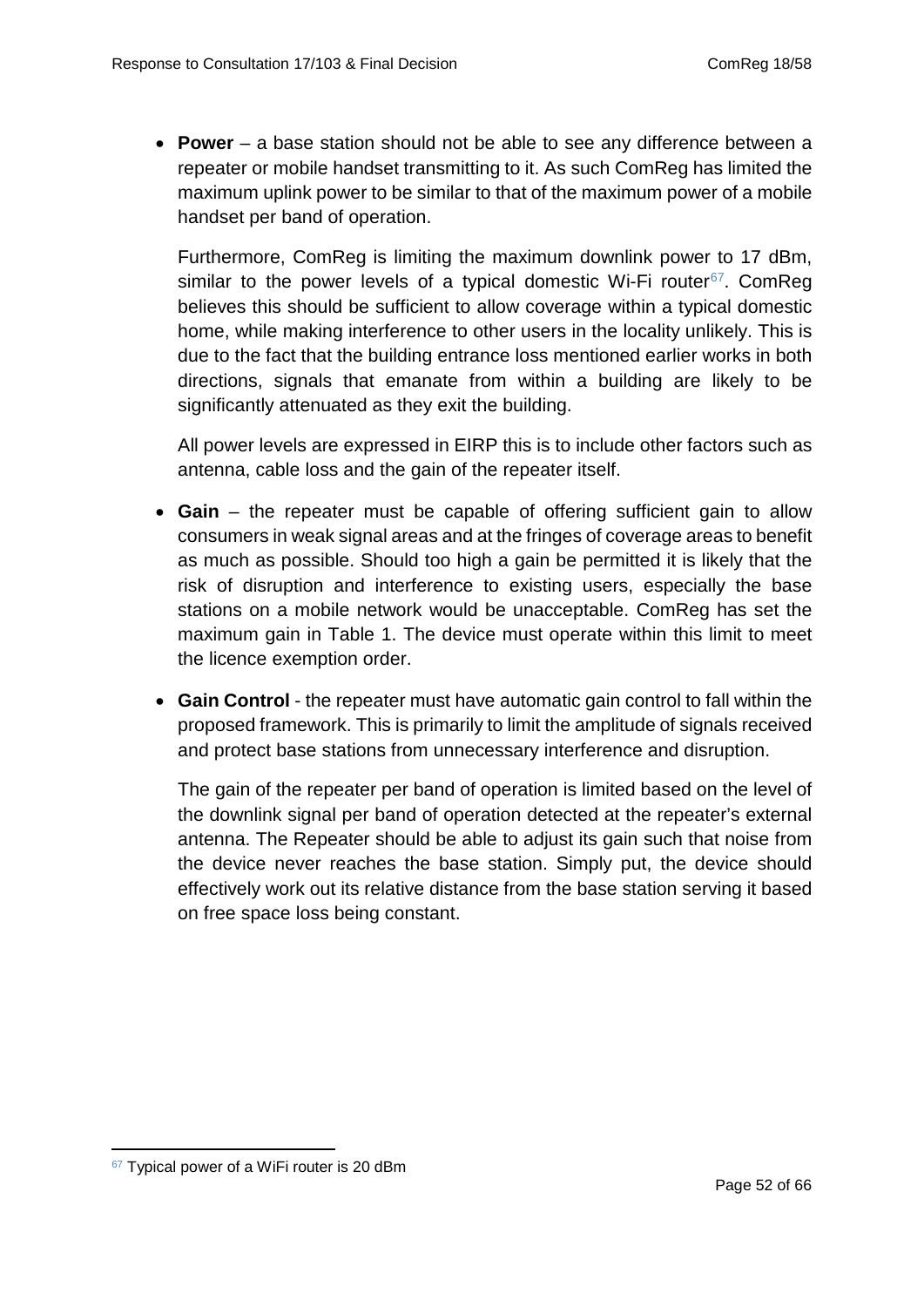| <b>Limit Type</b>                                  | <b>Specification</b>                                                                                                                                                                                                |                          |                                  |                             |
|----------------------------------------------------|---------------------------------------------------------------------------------------------------------------------------------------------------------------------------------------------------------------------|--------------------------|----------------------------------|-----------------------------|
| <b>Automatic</b><br><b>Standby/Shutoff</b>         | When not in use for 1 minute the device must reduce its output<br>power to no more than -70 dBm/MHz per band of operation                                                                                           |                          |                                  |                             |
| <b>Protection</b><br>against<br><b>Oscillation</b> | The repeater must be able to detect and mitigate any<br>oscillations in the uplink or downlink bands. Detection and<br>mitigation must occur within 0.3 seconds in the uplink band and<br>1 second in the downlink. |                          |                                  |                             |
| <b>Frequency Band</b>                              | The amplified frequencies are limited to those that are currently<br>used in the Republic of Ireland for mobile phone services:                                                                                     |                          |                                  |                             |
|                                                    |                                                                                                                                                                                                                     | 800 Band: 791-821 MHz DL |                                  |                             |
|                                                    |                                                                                                                                                                                                                     |                          | 832-862 MHz UL                   |                             |
|                                                    |                                                                                                                                                                                                                     | 900 Band: 880-915 MHz UL |                                  |                             |
|                                                    | 925-960 MHz DL                                                                                                                                                                                                      |                          |                                  |                             |
|                                                    | 1800 Band: 1710-1785 MHz UL                                                                                                                                                                                         |                          |                                  |                             |
|                                                    | 1805-1880 MHz DL                                                                                                                                                                                                    |                          |                                  |                             |
|                                                    | 2100 Band: 1920-1980 MHz UL                                                                                                                                                                                         |                          |                                  |                             |
|                                                    | 2110-2170 MHz DL                                                                                                                                                                                                    |                          |                                  |                             |
|                                                    | No restriction on number of MNOs or mobile services the<br>device may amplify                                                                                                                                       |                          |                                  |                             |
| <b>Power</b>                                       | <b>Band</b>                                                                                                                                                                                                         | <b>Technology</b>        | <b>Maximum</b><br><b>Uplink*</b> | <b>Maximum</b><br>Downlink* |
|                                                    | 800                                                                                                                                                                                                                 | <b>Neutral</b>           | 23 dBm                           | 17 dBm                      |
|                                                    | 900                                                                                                                                                                                                                 | <b>GSM</b>               | 33 dBm                           | 17 dBm                      |
|                                                    | 900                                                                                                                                                                                                                 | <b>UMTS</b>              | 23 dBm                           | 17 dBm                      |
|                                                    | 1800                                                                                                                                                                                                                | <b>GSM</b>               | 24 dBm                           | 17 dBm                      |
|                                                    | <b>LTE</b><br>17 dBm<br>1800<br>23 dBm                                                                                                                                                                              |                          |                                  |                             |
|                                                    | 2100                                                                                                                                                                                                                | <b>UMTS</b>              | 24 dBm                           | 17 dBm                      |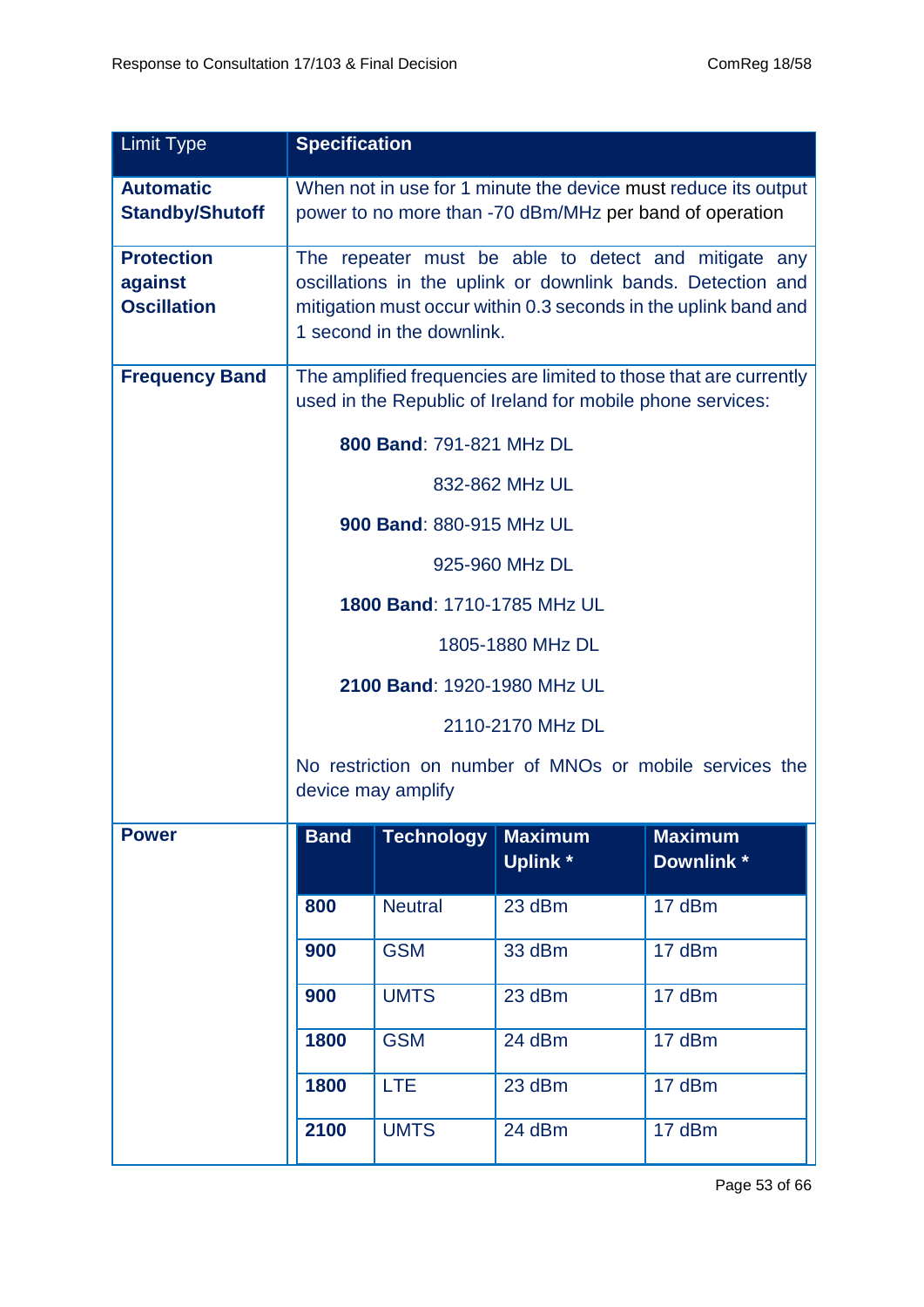|                     | * Absolute power expressed in EIRP for in-door use and<br>TRP for in-vehicle use.                                                                                                                   |  |  |
|---------------------|-----------------------------------------------------------------------------------------------------------------------------------------------------------------------------------------------------|--|--|
| <b>Gain</b>         | The maximum system gain of the repeater is limited to:                                                                                                                                              |  |  |
|                     | • 100 dB for indoor use and                                                                                                                                                                         |  |  |
|                     | • 20 dB for in vehicular use                                                                                                                                                                        |  |  |
| <b>Gain Control</b> | The repeater must have automatic gain control to protect<br>against excessive input signals that would produce output<br>power emissions that would cause interference to a mobile<br>base station. |  |  |
|                     | The repeater must adjust its gain in accordance to the<br>strongest signal present in the downlink band of operation so<br>that the noise of the repeater cannot reach the base station.            |  |  |
|                     | The gain of the repeater must be adjusted so that the uplink<br>noise does not exceed the formula:                                                                                                  |  |  |
|                     | $-103$ dBm/MHz - RSSI                                                                                                                                                                               |  |  |
|                     | Where RSSI is the measure of Received Signal Strength (dBm)<br>per band of operation at the port of the device.                                                                                     |  |  |
|                     | The repeater must power off if it can no longer meet this<br>specification.                                                                                                                         |  |  |

<span id="page-53-0"></span>**Table 1 - Technical Conditions for Licence Exemption**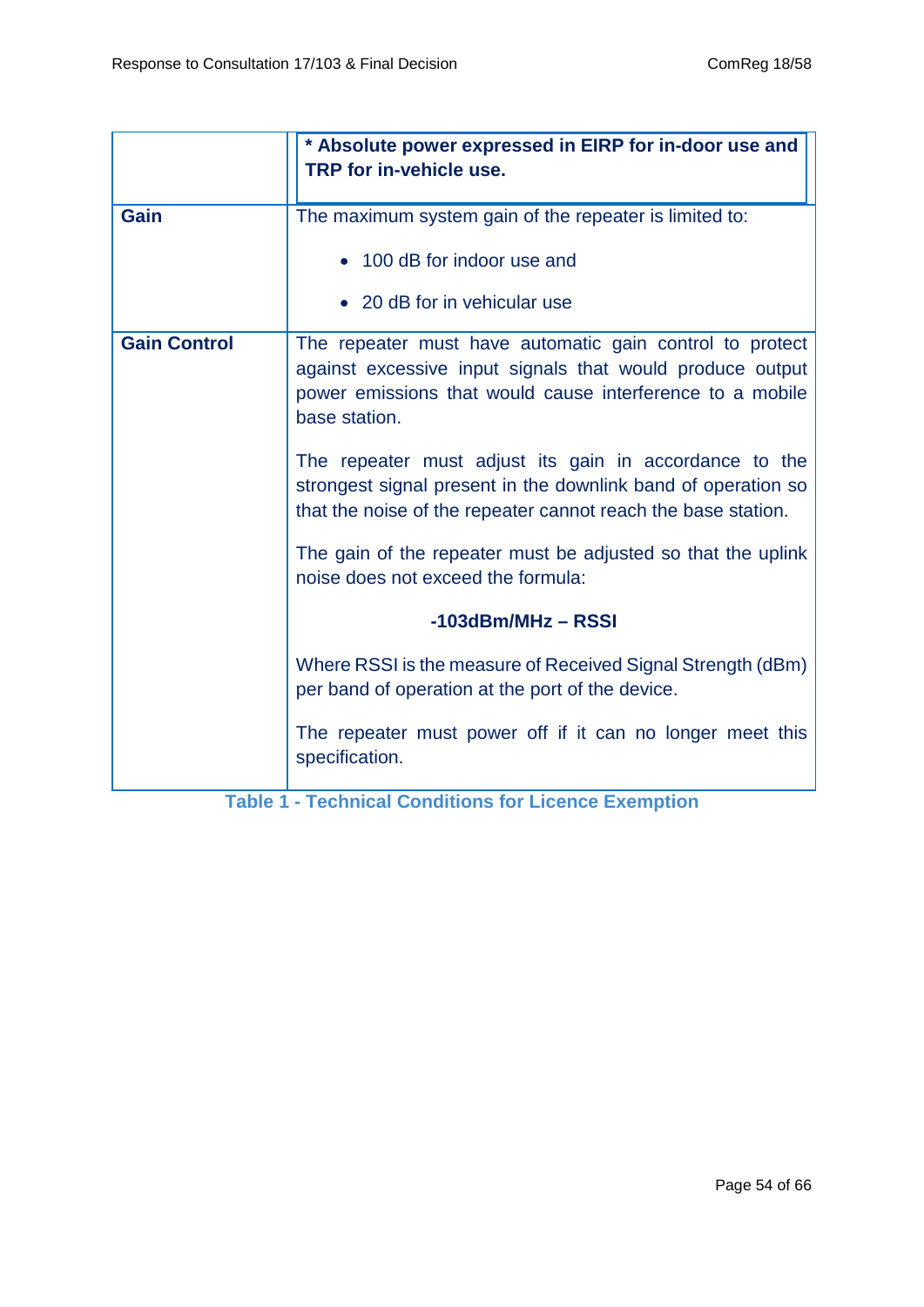# <span id="page-54-0"></span>**6 Decision**

The Commission for Communications Regulation, in exercise of the powers conferred on it by section 3(6)(a) of the Wireless Telegraphy Act 1926 (No. 45 of 1926), (inserted by section 11(c) of the Wireless Telegraphy Act 1972 (No. 5 of 1972)), transferred to the Commission for Communications Regulation by section 4(2) of the Communications Regulation (Amendment) Act 2007 (No. 22 of 2007), hereby decides to make the order attached in Annex 4 to this Response to Consultation.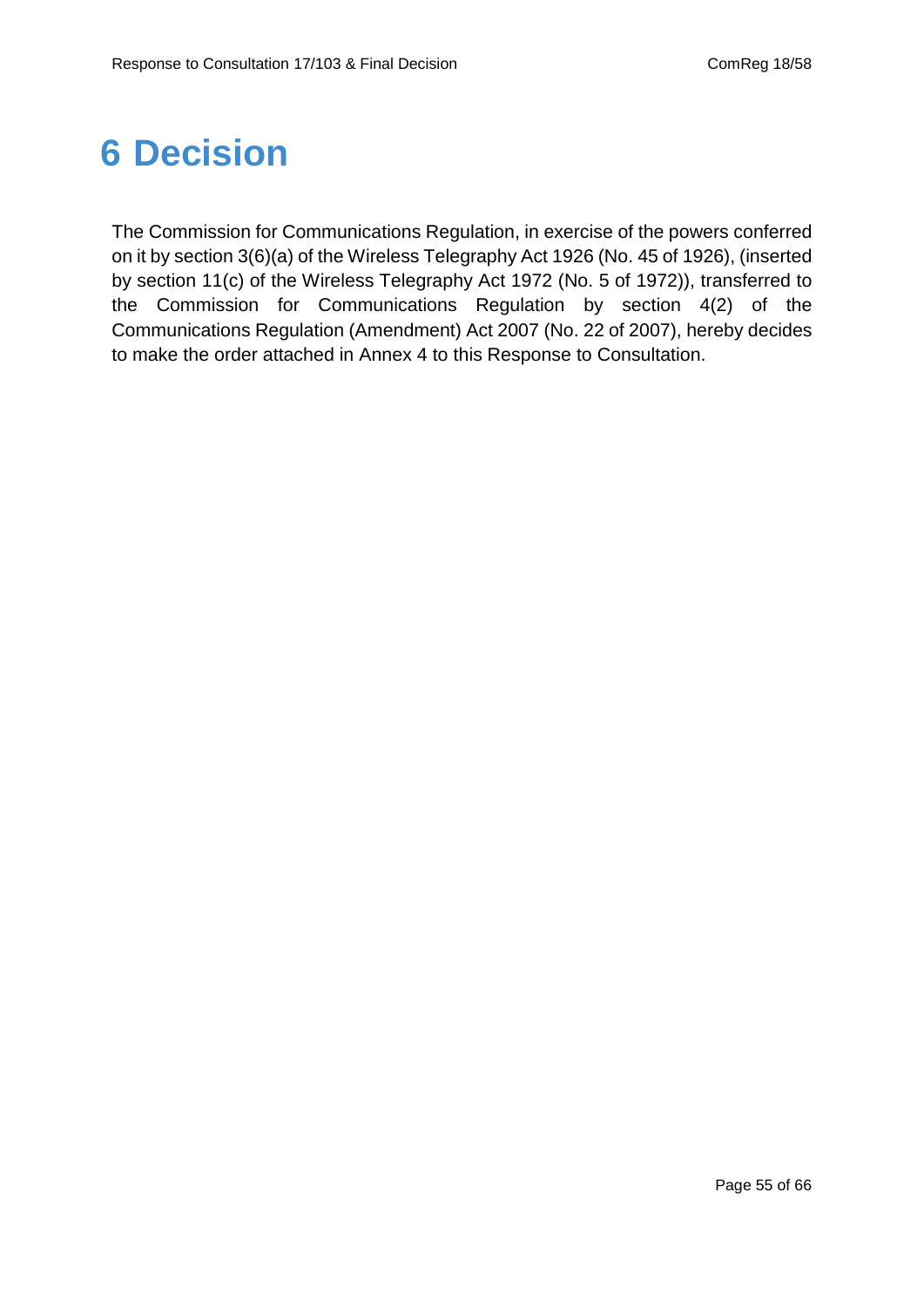## <span id="page-55-0"></span>**Annex: 1 Glossary**

- A 1.1The definitions in this glossary shall apply to this document as a whole.
- A 1.2Where a term in this glossary is defined by reference to a definition in a section or paragraph and an explanation of that term is provided in this glossary, the latter explanation is for convenience only and reference should be made to the appropriate part of the document for the definitive meaning of that term in its appropriate context.
- A 1.3 Any reference to any provision of any legislation shall include any modification re-enactment or extension thereof.
- A 1.4 Terms defined in this consultation paper shall, unless the context otherwise requires or admits, have the meaning set out below:

| <b>MNO</b>      | <b>Mobile Network Operator</b>                                                                                                             |  |  |
|-----------------|--------------------------------------------------------------------------------------------------------------------------------------------|--|--|
| <b>Uplink</b>   | Frequency used to talk to a mobile base station from a<br>mobile handset                                                                   |  |  |
| <b>Downlink</b> | Frequency used to talk to a mobile handset from a base<br>station                                                                          |  |  |
| 800 MHz band    | The frequency range 790 - 862 MHz                                                                                                          |  |  |
| 900 MHz band    | The frequency range 880 - 960 MHz                                                                                                          |  |  |
| 1800 MHz band   | The frequency range 1710 - 1880 MHz                                                                                                        |  |  |
| 2100 MHz band   | The frequency range 1920 - 2170 MHz                                                                                                        |  |  |
| <b>NRA</b>      | <b>National Regulatory Authority</b>                                                                                                       |  |  |
| <b>RIA</b>      | Regulatory Impact Assessment. An analysis of the likely<br>effect of, and necessity of, a proposed new regulation or<br>regulatory change. |  |  |
| dB              | Decibel is a logarithmic expression of the ratio between two<br>signal power                                                               |  |  |
| dBm             | A unit measure of power in decibels referenced to one<br>miliwatt (mW)                                                                     |  |  |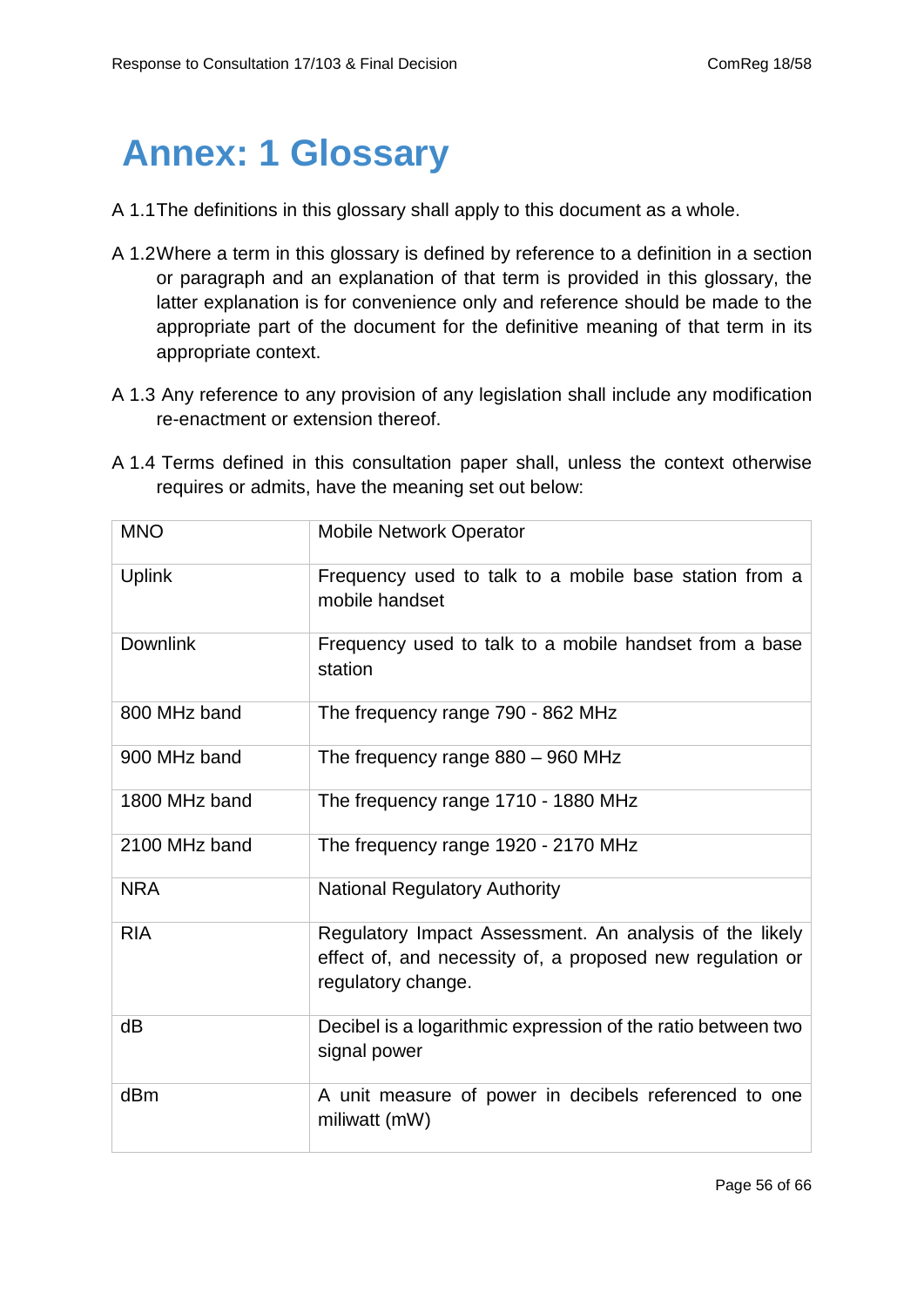| dBi                       | dB isotropic is the forward gain of an antenna compared                                                                                                                                             |  |  |
|---------------------------|-----------------------------------------------------------------------------------------------------------------------------------------------------------------------------------------------------|--|--|
|                           | with the hypothetical isotropic antenna, which uniformly                                                                                                                                            |  |  |
|                           | distributes energy in all directions.                                                                                                                                                               |  |  |
| mW                        | Miliwatt, a unit of power equal to one thousandth of a watt                                                                                                                                         |  |  |
| <b>MHz</b>                | megahertz (1 million Hertz)                                                                                                                                                                         |  |  |
| Intermodulation           | Intermodulation is the undesired combining of several<br>signals in a nonlinear device, producing new, unwanted<br>frequencies                                                                      |  |  |
| Oscillation               | An undesirable variation in output voltage or current in an<br>electronic device, usually an amplifier. It is often caused by<br>feedback in the amplifier                                          |  |  |
| Gain                      | The increase in power from the input to the output of a<br>device, usually an amplifier or antenna                                                                                                  |  |  |
| <b>Spurious Emissions</b> | Spurious Emission are emission which are caused by<br>unwanted transmitter effects such as harmonics emission,<br>parasitic emission, intermodulation products and frequency<br>conversion products |  |  |
| <b>AGC</b>                | Automatic Gain Control is the ability to automatic adjust the<br>gain of an amplifier through intelligent software.                                                                                 |  |  |
| Attenuation               | The reduction in signal strength                                                                                                                                                                    |  |  |
| <b>ETSI</b>               | European Telecommunications Standards Institute.                                                                                                                                                    |  |  |
| <b>BEREC</b>              | Regulators<br>for<br>Electronic<br><b>Body</b><br>of<br>European<br>Communications                                                                                                                  |  |  |
| <b>EIRP</b>               | Effective Isotropic Radiated Power is the measured<br>radiated power in a single direction                                                                                                          |  |  |
| TRP                       | Total Radiated Power is a measure of how much power is<br>radiated by an antenna when the antenna is connected to<br>an actual radio (or transmitter)                                               |  |  |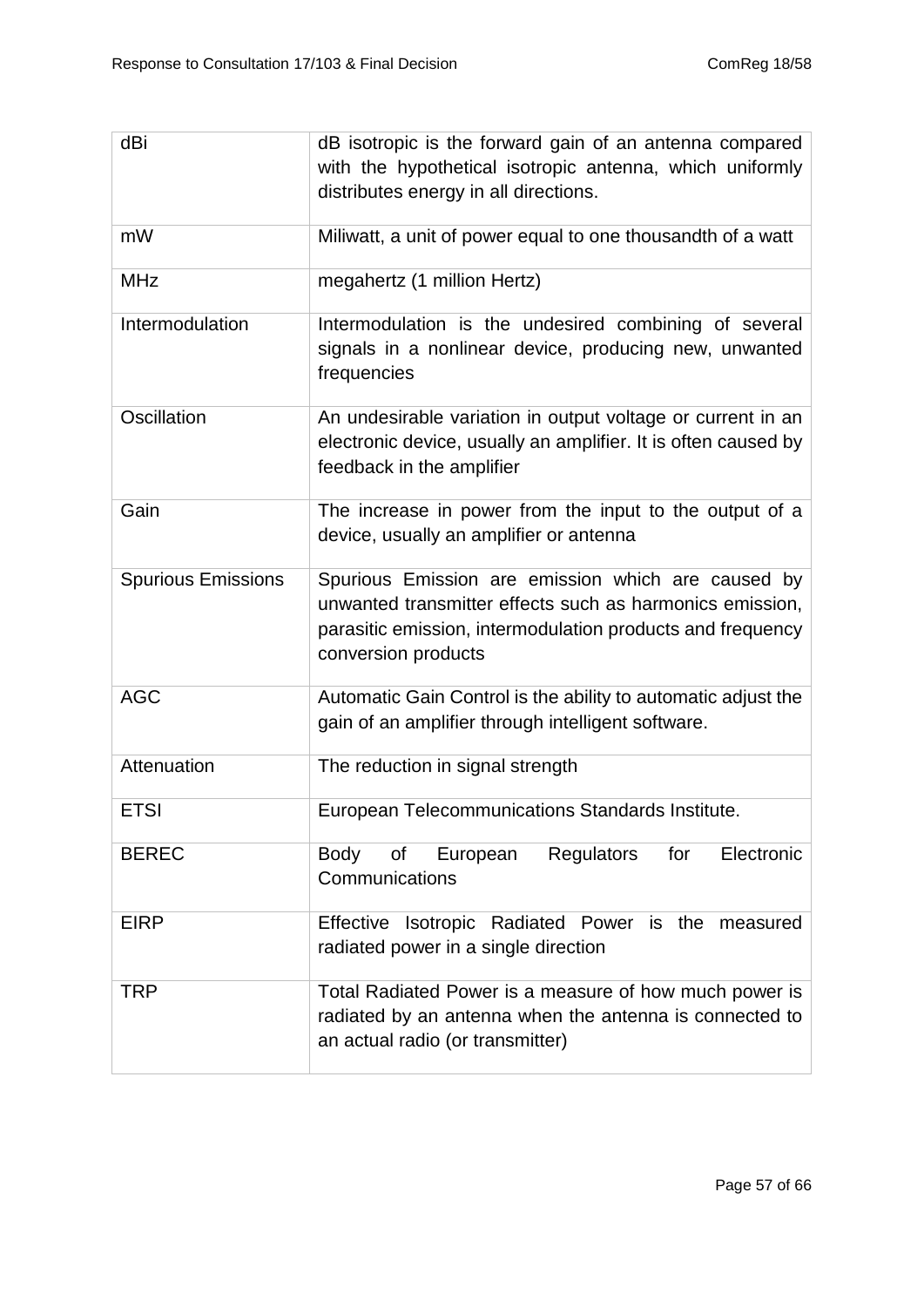# <span id="page-57-0"></span>**Annex: 2 Gain Control Requirements**

In Section 4 of this document, ComReg outlined its intention to adopt the proximity control conditions proposed by Stella Doradus as a form of gain control to prevent noise from the repeater reaching a base station.

Stella Doradus proposed that the uplink noise of the repeater should not be greater than:

#### **-103 dBm/MHz – RSSI**

Where RSSI is the strongest received signal strength per band of operation at the input port of the repeater. The -103 dBm/MHz figure is derived from ETSI limits on uplink noise (-53 dBm/100 kHz).

Below are examples of how using this equation leaves a 22 dB safety margin of the noise reaching the base station.

Assuming the following;

- 33 dBm base station transmitter,
- 15 dBi base station antenna,
- 10 dB donor antenna at repeater site,
- No cable loss between the repeater and antenna,
- -114 dBm/1 MHz noise floor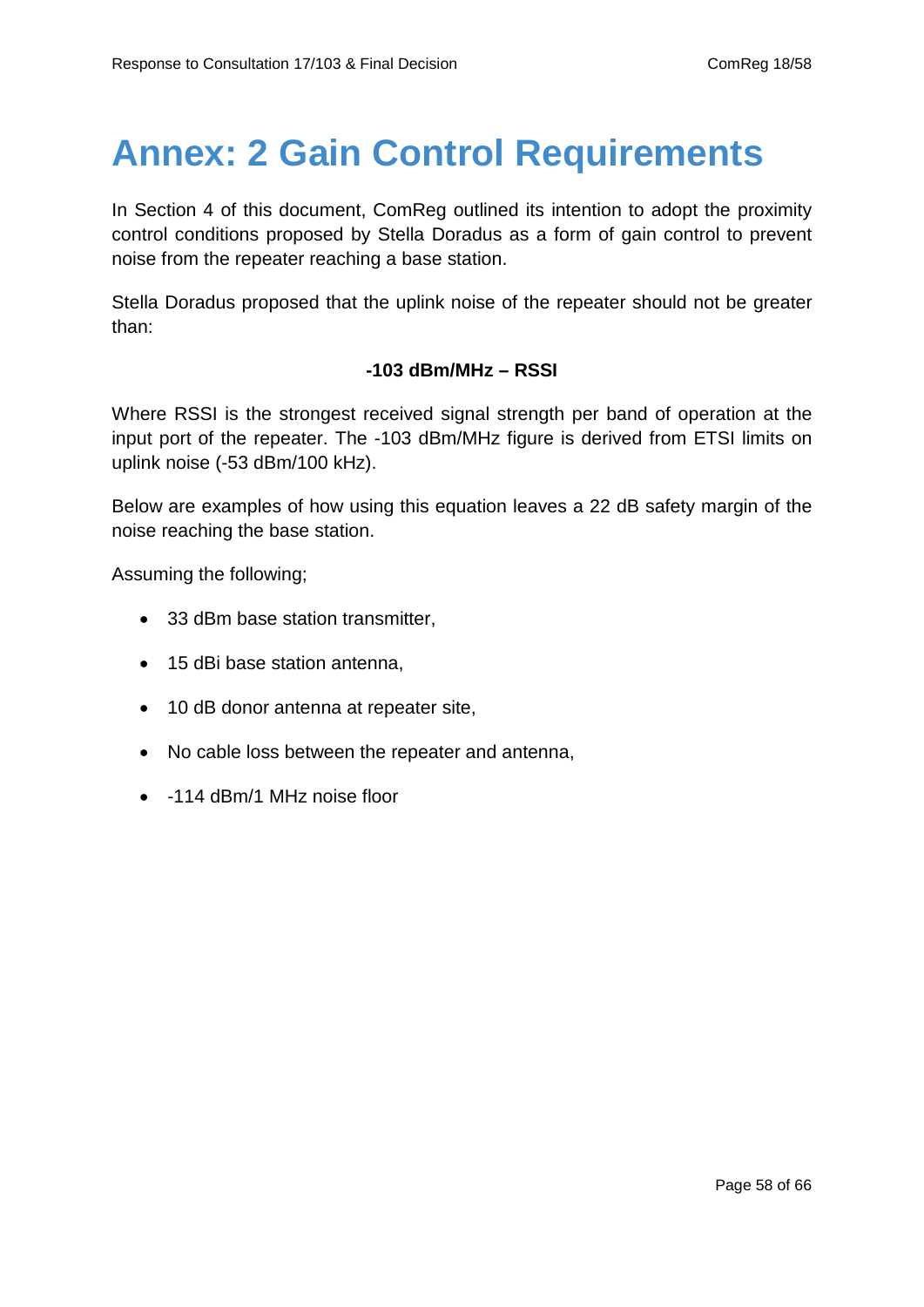#### **Example 1**

With an  $RSSI = -65$  dBm at 900 MHz

Then using the above equation the *maximum permitted uplink noise* is calculated:

 $-103 - (-65) = -38$  dBm

The *Gain* of the repeater must adjust so that the maximum uplink noise is not greater than -38 dBm. The gain of the repeater is calculated as follows:

#### **Gain = - Noise Floor + (-103-RSSI) – NF**

Where NF is the noise figure of the repeater.

For the above example the gain of the repeater would be;

Gain =  $114 - 38 = 76$  dB for an ideal repeater and

Gain =  $114 - 38 - 8 = 68$  dB for a repeater with a NF of 8 dB (a more realistic figure)

For the uplink noise not to be detected by the base station the *required path loss* needs to attenuate the uplink noise by:

Noise Floor + uplink noise + donor antenna gain + base station antenna gain

$$
114 - 38 + 10 + 15 = 101 \text{ dB}
$$

The calculated *actual path loss* from the base station to the repeater is:

Base Transmitter Power + Base Antenna Gain + Repeater Antenna Gain – RSSI =

$$
33 + 15 + 10 - (-65) = 123 \text{ dB}
$$

*Noise Margin* = Actual Path Loss – Required Path Loss

 $= 123 - 101 = 22$  dB

Therefore the safety margin of noise reaching the base station is **22 dB**.

Using the Free Space Path Loss formula the minimum distance the repeater can be detected by the base station is:

$$
FSPL (dB) = 20log(d) + 20log(f) + 32.44
$$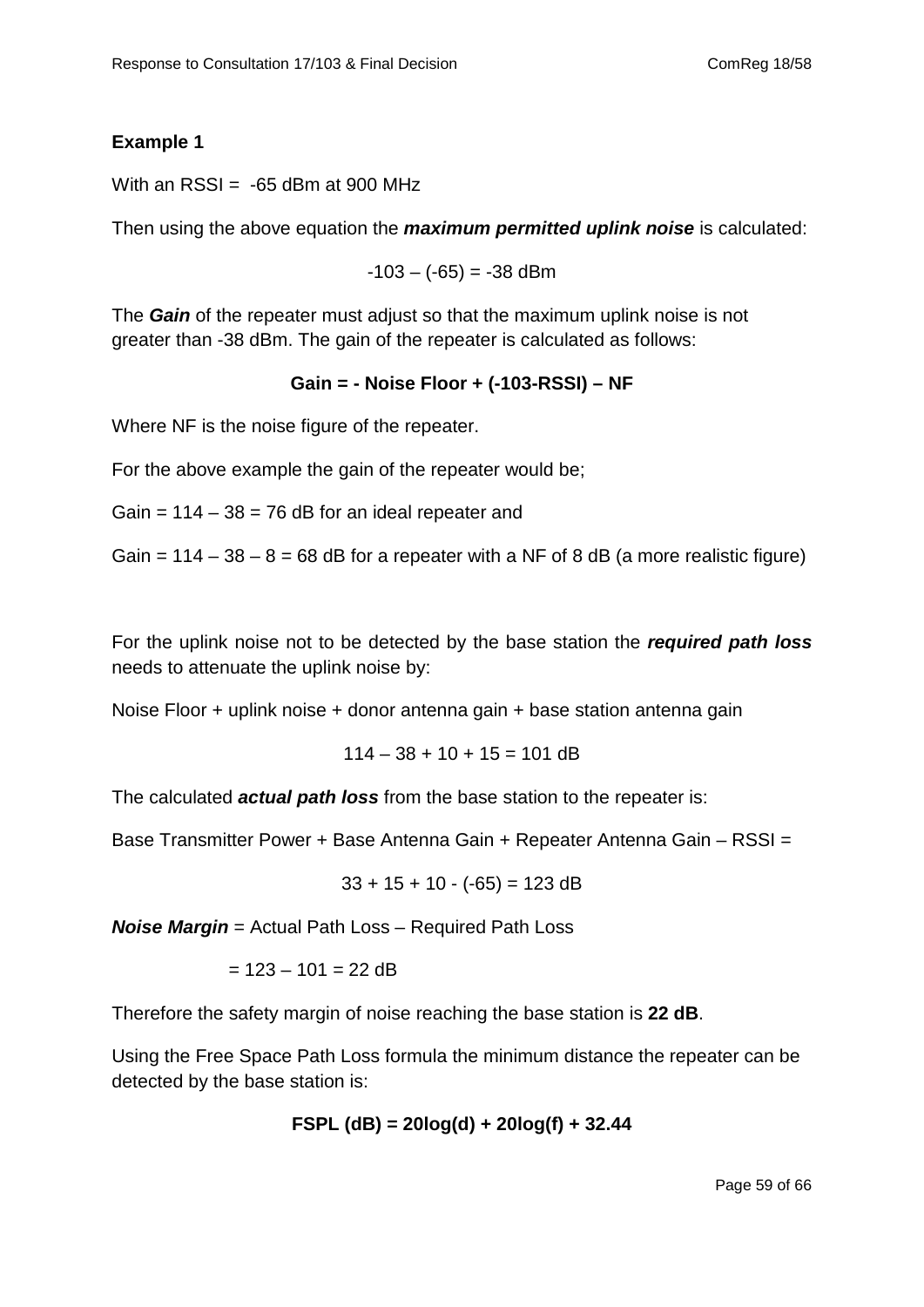*Where d is distance in km*

*F is frequency in MHz*

 $101 = 20\log(d) + 20\log(900) + 32.44$ 

 $101 - 59 - 32.44 = 20\log(d)$ 

 $9.56/20 = log(d)$ 

 $0.478 = log(d)$ 

 $10^{\circ}$ 0.478 = d

 $\Rightarrow$  d = 3 km

#### **Example 2**

With an RSSI at 900 MHz =  $-20$  dBm

Then using the above equation the *maximum permitted uplink noise* is calculated:

$$
-103 - (-20) = -83
$$
 dBm

The *Gain* of the repeater must adjust so that the maximum uplink noise is not greater than --83 dBm. The gain of the repeater is calculated as follows:

#### **Gain = - Noise Floor + (-103-RSSI) – NF**

Where NF is the noise figure of the repeater.

For the above example the gain of the repeater would be;

Gain =  $114 - 83 = 31$  dB for an ideal repeater and

Gain =  $114 - 83 - 8 = 23$  dB for a repeater with a NF of 8 dB (a more realistic figure)

For the uplink noise not to be detected by the base station the *required path loss* needs to attenuate the uplink noise by:

Noise Floor + uplink noise + donor antenna gain + base station antenna gain

$$
114 - 83 + 10 + 15 = 56 \text{ dB}
$$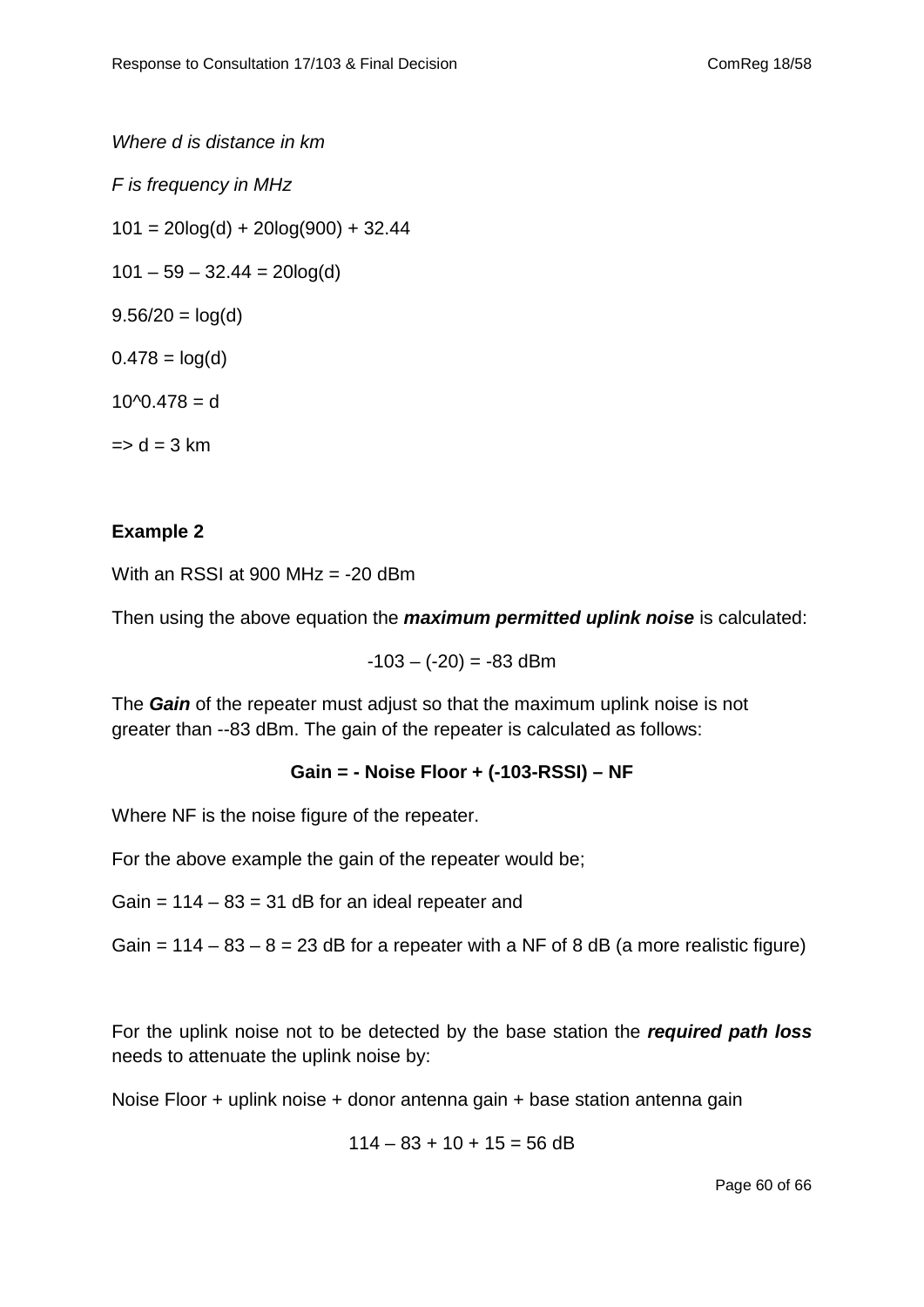The calculated *actual path loss* from the base station to the repeater is:

Base Transmitter Power + Base Antenna Gain + Repeater Antenna Gain – RSSI =

$$
33+15+10+20 = 78
$$
 dB

**Noise Margin** = Actual Path Loss – Required Path Loss

 $= 78 - 56 = 22$  dB

Therefore the safety margin of noise reaching the base station is **22 dB**.

Using the Free Space Path Loss formula the minimum distance the repeater can be detected by the base station is:

$$
FSPL (dB) = 20log(d) + 20log(f) + 32.44
$$

*Where d is distance in km*

*F is frequency in MHz*  $56 = 20\log(d) + 20\log(900) + 32.44$  $56 - 59 - 32.44 = 20\log(d)$  $-35.44/20 = log(d)$  $-1.772 = log(d)$  $10^{\circ}$ -1.772 = d  $\Rightarrow$  d = 17 m

ComReg views this method of Gain Control as a better alternative to the proposed shut down limit of RSSI > -40 dBm as it gives better control over the noise level transmitted in the uplink band. This offers better protection to mobile network operator sites. Also rather than limiting what the gain of the repeater should be without taking into account the noise from the amplifier, using this method the gain is adjusted relative to both the RSSI and noise of the repeater amplifier.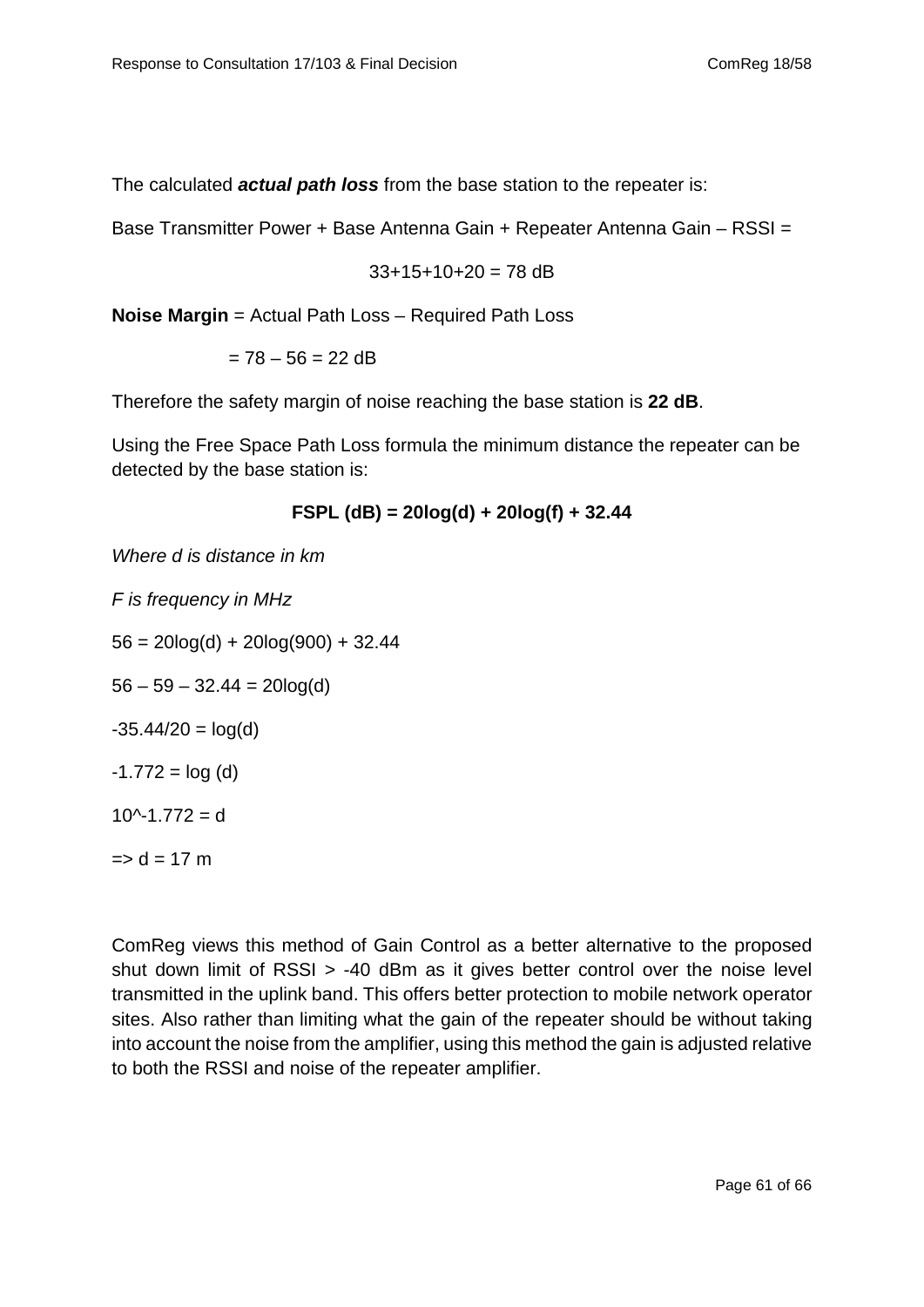## <span id="page-61-0"></span>**Annex: 3 Legal Basis**

The Communications Regulation Acts 2002-2011 (the "2002 Act"), the Common Regulatory Framework (including the Framework and Authorisation Directives as transposed into Irish law by the corresponding Framework and Authorisation Regulations), and the Wireless Telegraphy Acts 1926 to 2009 ("the 1926 Act") set out, amongst other things, powers, functions, duties and objectives of ComReg that are relevant to the management of the radio frequency spectrum in Ireland.

Apart from licensing and making regulations in relation to licences, ComReg's functions include the management of Ireland's radio frequency spectrum in accordance with ministerial Policy Directions under section 13 of the 2002 Act, having regard to its objectives under section 12 of the 2002 Act, Regulation 16 of the Framework Regulations and the provisions of Article 8a of the Framework Directive. ComReg is to carry out its functions effectively, and in a manner serving to ensure that the allocation and assignment of radio frequencies is based on objective, transparent, non-discriminatory and proportionate criteria.

Section 3(1) of the 1926 Act sets out the general prohibition on possession of unauthorised wireless telegraphy apparatus, but under section 3(6)(a), ComReg can declare, in an exemption order, that a certain class or description of wireless telegraphy is exempt from section 3.

It is considered that mobile phone repeaters are capable of coming within the definition of "apparatus for wireless telegraphy" for the purposes of the 1926 Act, namely: "apparatus capable of emitting and receiving, or emitting only or receiving only, over paths which are not provided by any material substance constructed or arranged for that purpose, electric, magnetic or electro-magnetic energy, of a frequency not exceeding 3 million megahertz, whether or not such energy serves the conveying (whether they are actually received or not) of communications, sounds, signs, visual images or signals, or the actuation or control of machinery or apparatus, and includes any part of such apparatus, or any article capable of being used as part of such apparatus, and also includes any other apparatus which is associated with, or electrically coupled to, apparatus capable of so emitting such energy.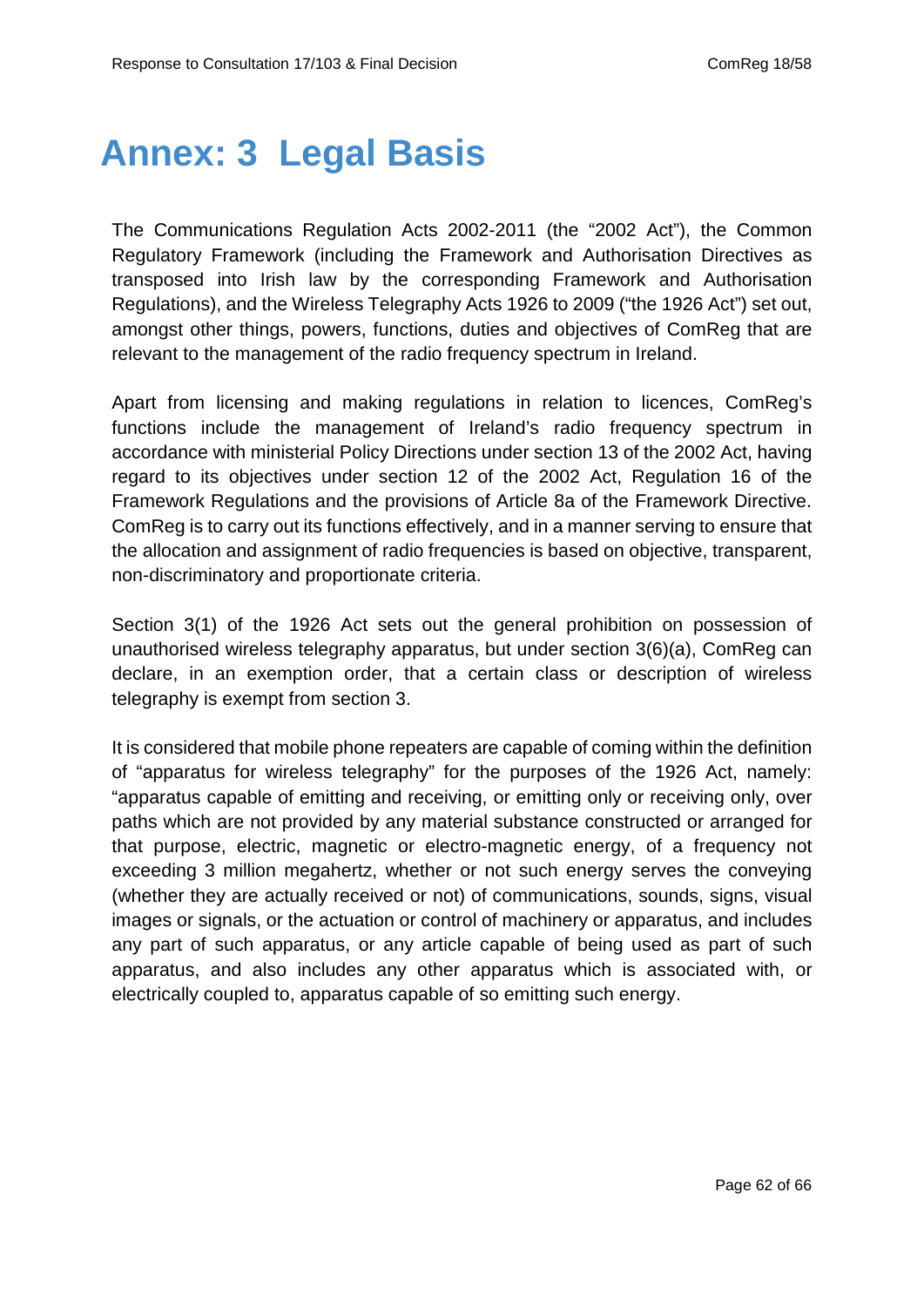## <span id="page-62-0"></span>**Annex: 4 Exemption Order**

Wireless Telegraphy Act 1926 (section 3) (Exemption of Mobile Phone Repeaters)Order 2018

*Notice of the making of this Statutory Instrument was published in*

*"Iris Oifigiúil" of* [-].

The Commission for Communications Regulation, in exercise of the powers conferred on it by section 3(6)(*a*) of the Wireless Telegraphy Act 1926 (No. 45 of 1926), (inserted by section 11(*c*) of the Wireless Telegraphy Act 1972 (No. 5 of 1972)), transferred to the Commission for Communications Regulation by section 4(2) of the Communications Regulation (Amendment) Act 2007 (No. 22 of 2007), hereby makes the following Order:

#### *Citation*

1. This Order may be cited as the Wireless Telegraphy Act 1926 (section 3) (Exemption of Mobile Phone Repeaters) Order 2017.

#### *Interpretation*

2. In this Order—

"Mobile Phone Repeater" means apparatus for wireless telegraphy, which is used specifically to amplify signals between a mobile phone and a network operator's base station, either indoors or in-vehicle;

"Apparatus for Wireless Telegraphy" has the same definition herein as in the [Wireless](http://www.irishstatutebook.ie/1926/en/act/pub/0045/index.html)  [Telegraphy Act 1926](http://www.irishstatutebook.ie/1926/en/act/pub/0045/index.html) (No. 45 of 1926);

"dB" means a unit of transmission giving the ratio of two powers: if P1 and P2 represent two values of power and n the number of decibels representing their ratio then n=10 log10 P1/P2. If the two powers are dissipated in equal resistive impedances their ratio in decibels may be expressed by n=20 log10 V1/V2 where V1 and V2 are the voltages across the two resistive impedances;

"dBm" means decibels of power referenced to one milliWatt;

"GHz" means gigahertz (1,000,000,000 Hertz); "Hertz" means Unit of Frequency;

"kHz" means kilohertz (1,000 Hertz);

"MHz" means megahertz (1,000,000 Hertz);

"Mobile Base Station" means Apparatus for Wireless Telegraphy connected to a backhaul network, which provides a Radiocommunication Service to Terminal Stations;

"Radio Equipment Directive" means Directive 2014/53/EU of the European Parliament and of the Council, of 16 April 2014, on the harmonisation of the laws of the Member States relating to the making available on the market of radio equipment and repealing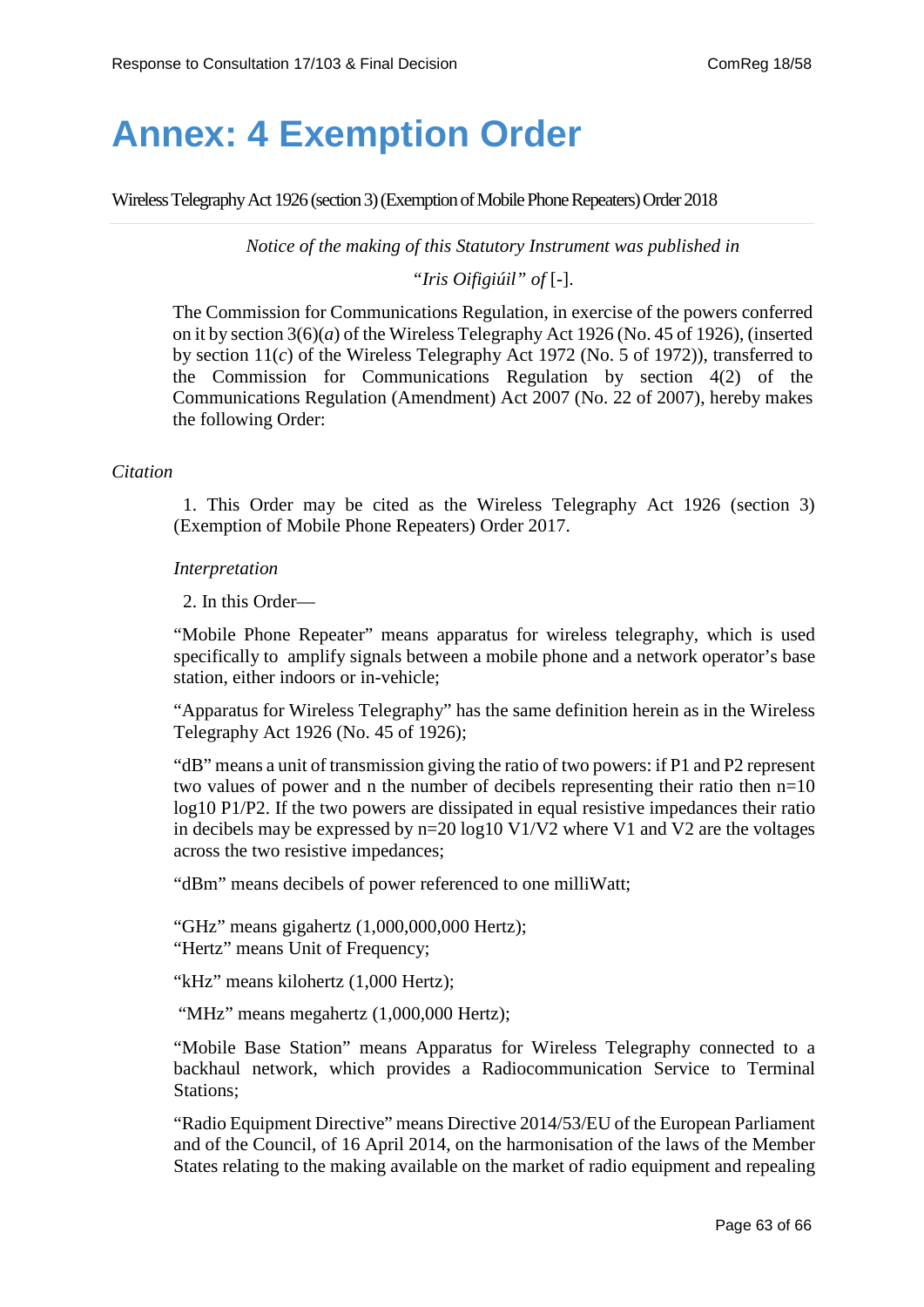Directive 1999/5/EC on radio equipment and telecommunications terminal equipment and the mutual recognition of their conformity;

"Radio Equipment Regulations" means the European Union (Radio Equipment) Regulations 2017 (S.I. No. 248 of 2017).

"ETSI" means the European Telecommunications Standards Institute;

#### *Limitation*

3. This Order only applies within the jurisdiction of the State and only applies to Mobile Phone Repeaters which are in conformance with the Radio Equipment Directive and the Radio Equipment Regulations.

#### *Applicability*

4. [Section 3](http://www.irishstatutebook.ie/1926/en/act/pub/0045/sec0003.html%23sec3) of the [Wireless Telegraphy Act 1926](http://www.irishstatutebook.ie/1926/en/act/pub/0045/index.html) (No. 45 of 1926) does not apply to classes of Mobile Phone Repeaters described as, and fulfilling the requirements set out in, this Order.

#### *Conditions*

5. Mobile Phone Repeaters to which this Order applies shall comply with the following conditions:

(*a*) The Mobile Phone Repeater shall comply with ETSI standards EN 303 609, EN 301 908-11 and EN 301 908-15, and any revisions to those standards;

(*b*) When the Mobile Phone Repeater is no longer serving an active device connection, it must, after no longer than 1 minute, reduce its power to no more than -70 dBm/MHz;

(*c*) The Mobile Phone Repeater must detect and mitigate (by automatic gain reduction or shutdown) any oscillations in uplink and downlink bands, and such detection and mitigation must occur within 0.3 seconds in the uplink band, and 1 second in the downlink;

(d) ComReg reserves the right to inspect the Mobile Phone Repeater at the licensee's own expense prior to and during operation if necessary;

(e) The amplified frequencies which the Mobile Phone Repeater is capable of using shall be limited to those amplified frequencies that are used in the State for mobile phone services, namely:

800 MHz - 791-821 MHz (Downlink) 832-862 MHz (Uplink); 900 MHz - 880-915 MHz (Uplink) 925-960 MHz (Downlink); 1800 MHz - 1710-1785 MHz (Uplink) 1805-1880 MHz (Downlink); and 2100 MHz - 1920-1980 MHz (Uplink) 2110-2170 MHz (Downlink);

(f) no restrictions on number of mobile services or operators the Mobile Phone Repeater may amplify;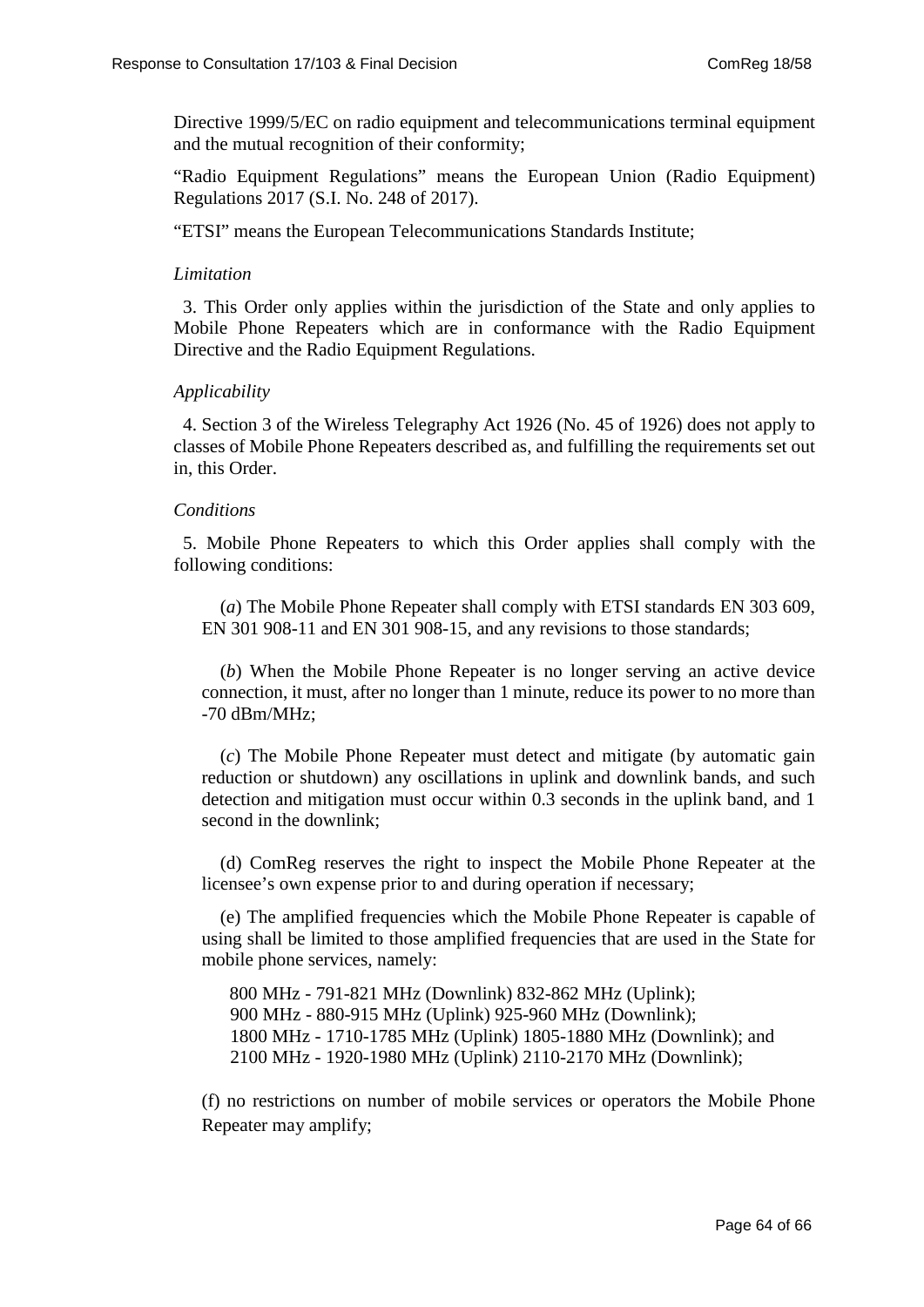(g) The transmit power of the Mobile Phone Repeater for in-door use is limited to the following:

| <b>Band</b> | <b>Technology</b> | <b>Maximum</b> | <b>Maximum Downlink</b> |
|-------------|-------------------|----------------|-------------------------|
|             |                   | <b>Uplink</b>  |                         |
| 800         | Neutral           | 23 dBm EIRP    | 17 dBm EIRP             |
| 900         | <b>GSM</b>        | 33 dBm EIRP    | 17 dBm EIRP             |
| 900         | <b>UMTS</b>       | 23 dBm EIRP    | 17 dBm EIRP             |
| 1800        | <b>GSM</b>        | 24 dBm EIRP    | 17 dBm EIRP             |
| 1800        | <b>LTE</b>        | 23 dBm EIRP    | 17 dBm EIRP             |
| 2100        | <b>UMTS</b>       | 24 dBm EIRP    | 17 dBm EIRP             |
|             |                   |                |                         |

(h) The transmit power of the Mobile Phone Repeater for in-vehicle use is limited to the following:

| <b>Band</b> | <b>Technology</b> | <b>Maximum</b> | <b>Maximum Downlink</b> |
|-------------|-------------------|----------------|-------------------------|
|             |                   | <b>Uplink</b>  |                         |
| 800         | Neutral           | 23 dBm TRP     | 17 dBm TRP              |
| 900         | <b>GSM</b>        | 33 dBm TRP     | 17 dBm TRP              |
| 900         | <b>UMTS</b>       | 23 dBm TRP     | 17 dBm TRP              |
| 1800        | <b>GSM</b>        | 24 dBm TRP     | 17 dBm TRP              |
| 1800        | <b>LTE</b>        | 23 dBm TRP     | 17 dBm TRP              |
| 2100        | <b>UMTS</b>       | 24 dBm TRP     | 17 dBm TRP              |

(i) The maximum gain of the Mobile Phone Repeater is limited to 100 dB for indoor use and 20 dB for in-vehicle use;

(j) The Mobile Phone Repeater must have automatic gain control to protect against excessive input signals that would produce output power emissions that would cause interference to a Mobile Base Station;

(k) The Mobile Phone Repeater must adjust its gain in accordance to the strongest signal present in the downlink per band of operation;

(l) The Mobile Phone Repeater must adjust its gain so that the maximum uplink noise is less than:

$$
-103\text{ dBm}/MHz-RSSI
$$

where RSSI is the measure of Received Signal Strength (dBm) per band of operation at the input ports of the Mobile Phone Repeater; and